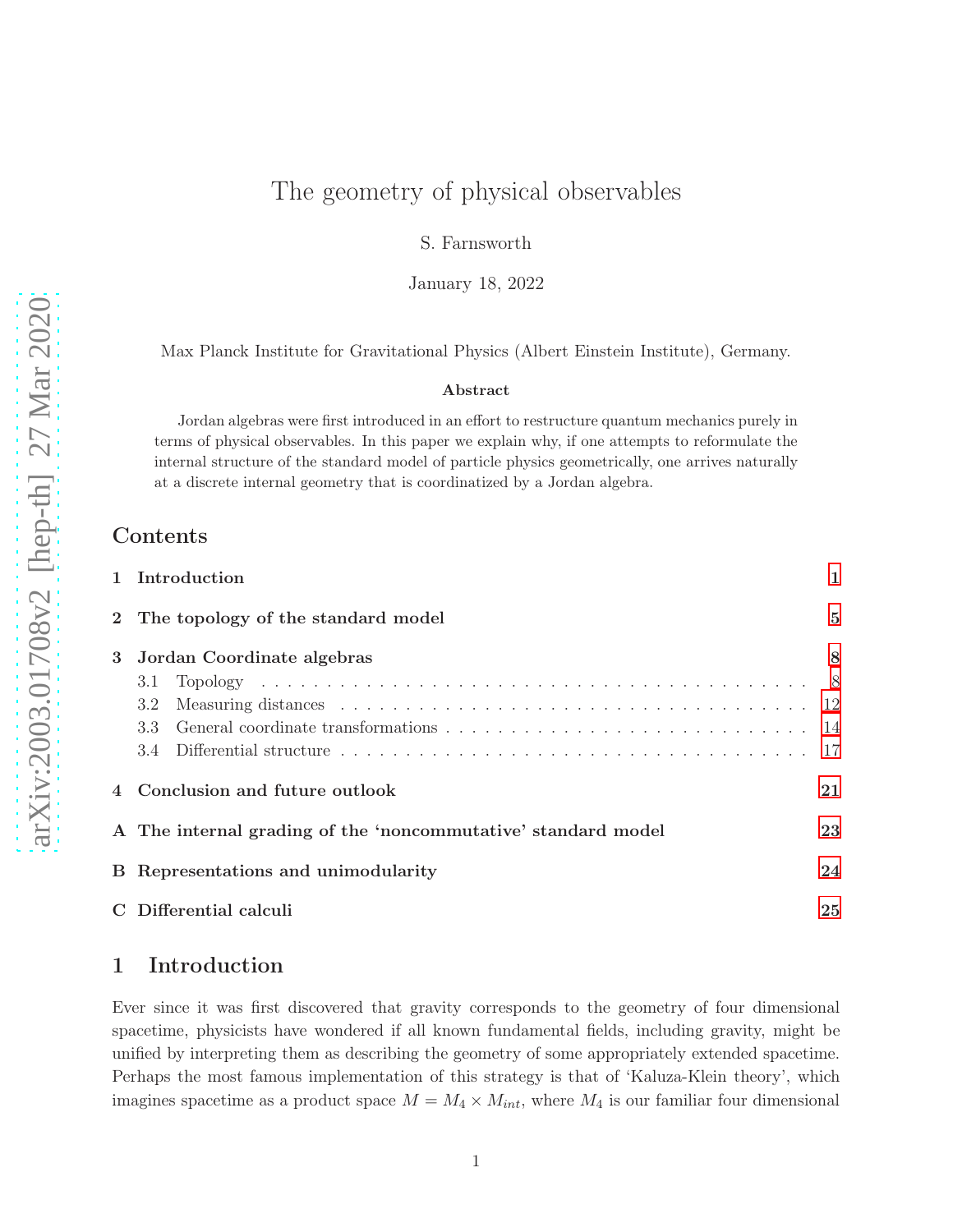spacetime, while  $M_{int}$  is another 'internal' space that is small and compact, but which otherwise is an ordinary smooth Riemannian manifold. The idea is that the particular compactified structure of the internal dimensions determines the particle content and gauge symmetries that we detect in low energy particle experiments. This idea is beautiful, but it is unfortunately difficult to implement and in particular to stabilize the extra internal dimensions. At its heart, the problem with this approach is tightly linked to the assumption that the internal space should be a smooth manifold, or correspondingly that it has many potentially unstable continuous deformations. In this paper we drop this assumption, and explore the possibility of replacing the smooth internal manifolds of Kaluza-Klein theory with discrete internal spaces that are non-dynamical (i.e. not Riemannian).

If a discrete internal geometry underlies the structure of the standard model of particle physics, then what should it "look" like? A hint can be found in the usual description of Weyl fermions within the familiar framework of quantum field theory. Unlike in the traditional approach to quantum mechanics, the position of a particle in quantum field theory is treated as a continuous label rather than as an operator. That is, we can think of the field  $\Psi(x)$  as a spinor valued object living over the point labelled 'x' in spacetime. In reality, though, we don't just have a single species of fermion. Instead the standard model describes a collection of 48 Weyl fermions  $\Psi_k(x)$  indexed by the discrete label  $k = 1, ..., 48$ . The usual approach is to think of these as 48 independent spinor fields, each of which lives over four dimensional spacetime. Notice, however, that 'x' and 'k' are both just labels, and so it is natural to wonder why it is that we only treat 'x' geometrically. An alternative approach would be to treat both labels on exactly the same geometric footing. From such a perspective  $\Psi_k(x)$ would be viewed as a single spinor field living over an extended 'spacetime', which consists of two parts: an ordinary, smooth four dimensional manifold (corresponding to the label  $x$ ) and an internal geometric space (corresponding to the discrete label  $k = 1, ..., 48$ ).

In order to see more precisely how a discrete species index 'k' might correspond to a discrete 'internal' geometry, it is useful to think about how geometries are usually coordinatized. In the familiar setting of Riemannian geometry, the points of a manifold are featureless with no internal structure whatsoever. In this case, a manifold 'M' is coordinatized by functions ' $f'$ , each of which smoothly associates to each point  $x \in M$  a single number ' $f(x)$ ' (i.e. these are the kinds of functions that are usually denoted by ' $x^{\mu}(x)$ '). The set of coordinate functions defined on a manifold form a coordinate algebra pointwise<sup>[1](#page-1-0)</sup>, which we denote  $A = C^{\infty}(M, \mathbb{C})$ . For a spin manifold (i.e. a manifold that admits a spinor bundle), one way of viewing coordinate functions, is as 'positiontype' operators that act pointwise on spinor fields. That is, given a coordinate function  $f \in A$ , and an element  $\Psi$  in the Hilbert space of square integrable Dirac spinors  $H = L^2(M, S)$ , one defines the following pointwise action:  $(f\Psi)(x) = f(x)\Psi(x)$ . The eigenvectors of the coordinate algebra are then the wavefunctions  $\Psi \in H$  which are perfectly localized at any particular point 'x' on the manifold. In other words, the underlying manifold is recovered as a spectrum of the coordinate algebra of 'position type' operators. The intuitive picture is one in which particles themselves are in some sense the instantiation of the points (i.e. representations) on the manifold (i.e. the coordinate algebra).

How does the above picture extend to the case in which the spinor fields  $\Psi \in H$  are equipped with an additional 'discrete' index 'k'? To give this new index the same geometric meaning as the

<span id="page-1-0"></span> $1$ This means that the addition and multiplication of functions is defined locally at each point on the manifold, i.e.  $(f + g)(x) = f(x) + g(x)$  and  $fg(x) = f(x)g(x)$  for  $f, g \in A$ .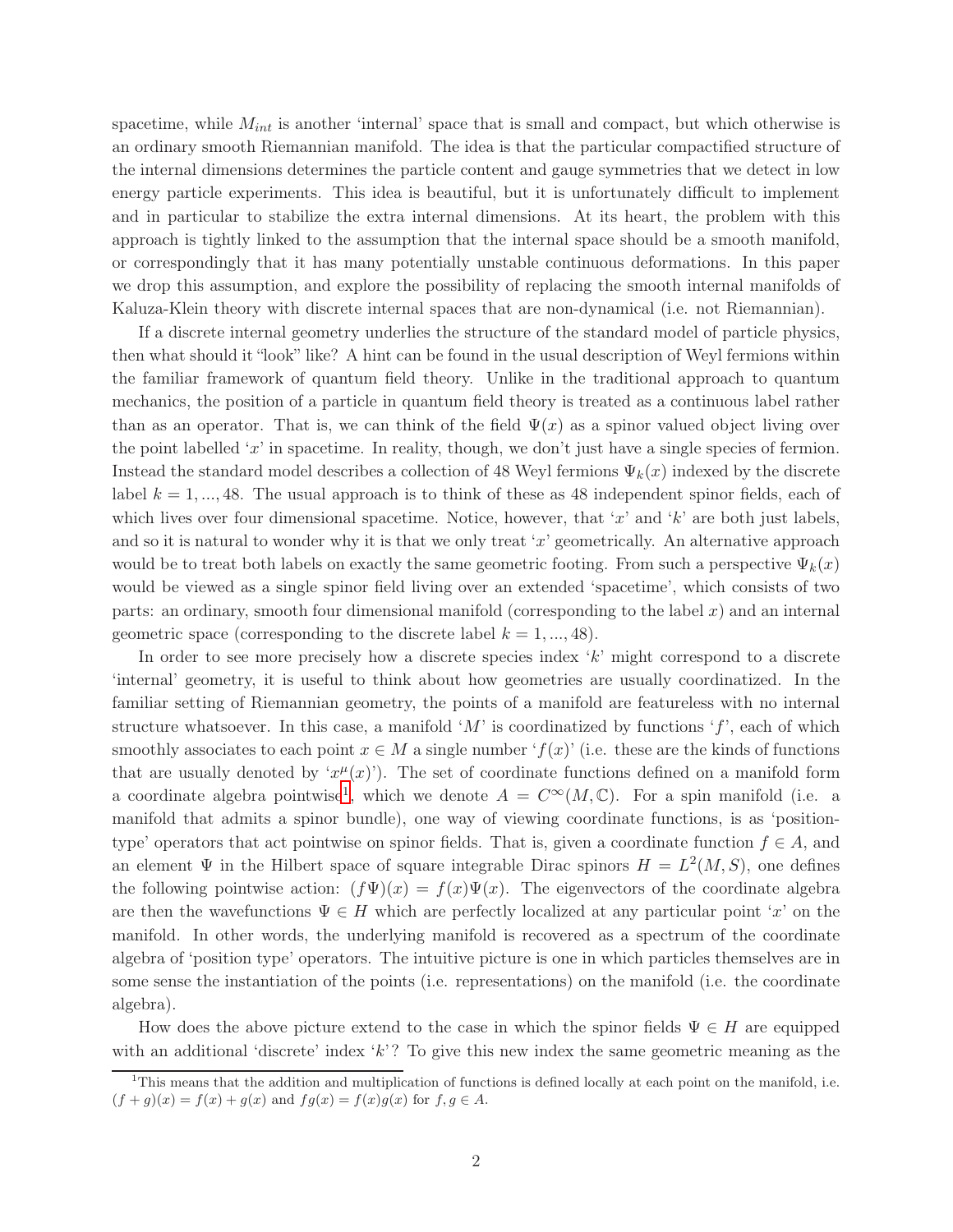continuous coordinate label 'x', the coordinate algebra of 'position type' observables will need to be extended to "see" the internal space. That is, if we wish to imbue the points on a manifold with some additional internal structure, then the usual coordinatization will no longer suffice because the algebra of coordinate functions must now encode information not only about the location of points, but also the internal 'state' of each point. A natural conjecture is that the geometry should take the form of a product space, coordinatized by an algebra of the form  $A = C^{\infty}(M, \mathbb{C}) \otimes A_F$ , where  $A_F$  is a finite dimensional (and possibly discrete) algebra that encodes the details of the internal space<sup>[2](#page-2-0)</sup>. Similarly, the spinor fields  $\Psi_k(x)$  form a product Hilbert space denoted by  $H = L^2(M, S) \otimes H_F$ , where  $H_F$  is a complex vector space on which  $A_F$  is faithfully represented (and to which the index 'k' is associated). In this setting, the 'points' of the geometry can once again be associated with the spectrum or 'states' of the coordinate algebra (or, following the GNS theorem, as the irreducible representations of the coorindate algebra).

A remarkable feature of the above picture, is that it automatically presents a unified description of the four fundamental forces. In particular, general coordinate transformations of the coordinate algebra  $A = C^{\infty}(M, A_F)$  correspond, not only to diffeomorphisms along the manifold M, but also to local rotations in the finite dimensional algebra  $A_F$  at each point (i.e. local 'gauge' transformations). The key dream of Kaluza-Klein theory appears to be recovered, while the need for any compactification scheme is avoided. The price that is paid, is that the construction necessarily sits outside the usual framework of Riemannian geometry (the coordinate algebra is something more general). In order to make complete sense of the discrete internal geometry that underlies the standard model of particle physics, a number of geometric notions beyond that of coordinate algebras and Hilbert spaces of spinors are required, including an appropriate analogue of vector fields, differential forms, Dirac operators, Hochschild cohomology, Clifford representations of forms, and much more. Futhermore, in order to completely capture the structure of the standard model of particle physics, the details of the Higgs sector must be filled in, and appropriate dynamics have to be determined.

An attempt at fully constructing the discrete internal geometry corresponding to the standard model of particle physics has already been made within the framework of noncommutative differential geometry [\[16\]](#page-29-0). In this approach the underlying internal topology is assumed to be coordinatized by a noncommutative matrix algebra, while metric information is encoded by a generalized Dirac operator. Remarkably, a noncommutative geometry has been found, which captures (almost) all of the particle content and symmetries of the standard model, while providing new geometric meaning to a number of otherwise unexplained patterns and features observed in experiment [\[2\]](#page-28-0). As a key example, the standard model Higgs and gauge fields are unified within the construction, with the Higgs gaining new meaning as a connection on the discrete internal space. Furthermore, there are a number of geometric properties that generalize naturally from Riemannian geometry, and which in the noncommutative setting place strict and phenomenologically accurate constraints on the particle content of the model. As an example, because the fermions in the model arise as irreducible representations of the coordinate algebra, the matter content ends up being constrained by the representation theory for finite, noncommutative algebras. Remarkably, this alone restricts to those representations that are actually observed in experiment (singlet and fundamental).

<span id="page-2-0"></span><sup>&</sup>lt;sup>2</sup> The coordinate algebra  $A = C^{\infty}(M, \mathbb{C}) \otimes A_F = C^{\infty}(M, A_F)$  smoothly associates to each point on the manifold 'M' an element of a finite dimensional algebra  $A_F$ , rather than an element of the algebra of complex numbers  $\mathbb{C}$ . The idea is that  $A_F$  holds internal information about the manifold at each point.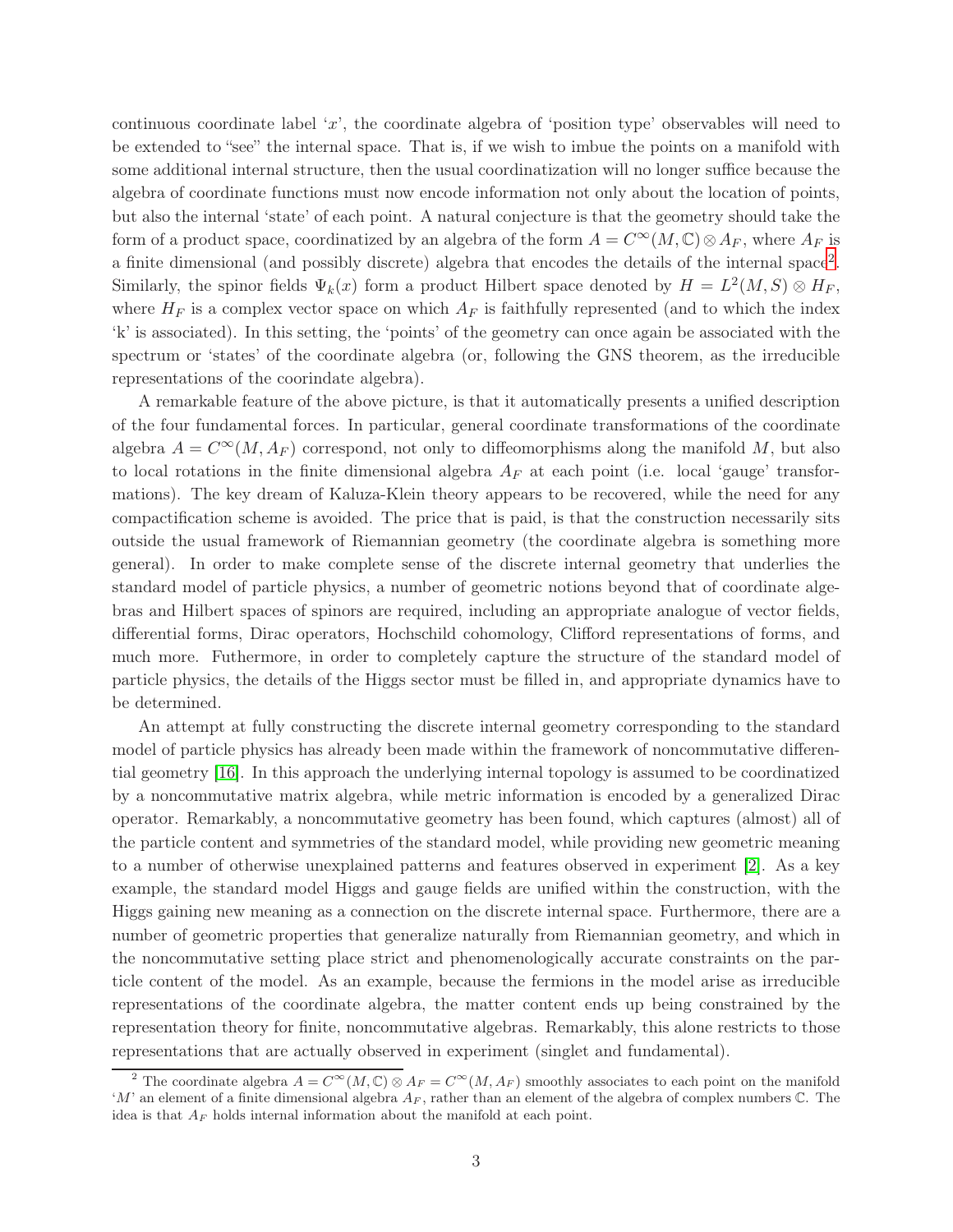Despite the many intriguing features of the noncommutative geometric approach to particle theory, the noncommutative geometry that most closely captures the particle content of the standard model does suffer from a number of problems and poorly understood details. These can best be seen where field content is added to or removed from the construction by hand in order to match phenomenology. The so called 'massless-photon'[3](#page-3-0) and 'unimodularity' conditions [\[2\]](#page-28-0), for example, are employed to remove unwanted scalar and gauge bosons respectively, while a scalar singlet has been introduced by hand in order to stabilize the Higgs mass at 125GeV [\[14\]](#page-29-1). Similarly, the three fermion generations remain as an unexplained input [\[13\]](#page-29-2). For the most part the ad-hoc addition and removal of particle content, while not having clear geometric justification, is not in general inconsistent with the rules of the underlying geometry. As explained in [\[11\]](#page-28-1), however, this is unfortunately not always the case. More seriously, the construction suffers from what has been termed a 'fermion quadrupling' problem, in which there are four times as many fermions in the model as observed experimentally [\[28\]](#page-29-3). These unwanted states are able to be projected out [\[6\]](#page-28-2), but doing so results in a space of spinors that is no longer compatible with the required noncommutative coordinate algebra, in the sense that the set of standard model fermions is not closed under the action of the noncommutative coordinate functions [\[11\]](#page-28-1).

The inconsistencies suffered by the noncommutative standard model do not necessarily indicate that there is a problem with the discrete internal geometric approach in general, but rather that there are problems with the specific geometry that has been proposed to match the details of the standard model. This is the position taken in the current paper(as well as elsewhere in the literature [\[3,](#page-28-3)[19\]](#page-29-4)). When generalizing from Riemannian geometry to describe finite and discrete internal spaces there are often multiple 'good' choices with regards to which properties should be kept or extended. These choices are important when modelling physical systems, and can lead to over- and under-constraint, both of which are seen in the noncommutative standard model. A particularly interesting example of artificial over-constraint that is perhaps not so obvious, is the axiomatic restriction to associative coordinate algebras [\[13\]](#page-29-2). Not only does this restriction automatically exclude the possibility of exploring the geometry of gauge theories with exceptional symmetry [\[21,](#page-29-5)[32\]](#page-30-0), but it may ultimately also exclude those geometries that are of most direct interest to physics (including the standard model). In particular, while not compatible with associative, noncommutaive coordinate algebras, it turns out that the standard model fermions are compatible with the representation of a certain class of nonassociative algebras known as real Jordan algebras [\[11\]](#page-28-1). It is natural to wonder therefore if the internal structure underlying the standard model of particle physics might more accurately be captured by a real 'Jordan' geometry rather than a noncommutative geometry.

In this paper we provide conceptual justification for considering internal geometries coordinatized by real Jordan algebras if one is specifically interested in constructing gauge theories (coupled to Einstein-Hilbert gravity). Of particular concern is that the reconstruction of Riemannian geometries appears to depend on C<sup>\*</sup>-algebras of complex coordinate functions  $A = C^{\infty}(M, \mathbb{C})$  (viewed abstractly). It might therefore seem at first glance that restricting attention to real Jordan coordinate algebras would explicitly exclude Riemannian geometry, let alone any interesting extensions that are capable to accurately capturing the internal details of the standard model. Fortunately this appears not to be the case. We explain how the differential topological information encoded

<span id="page-3-0"></span><sup>&</sup>lt;sup>3</sup>In more recent work the mass-less photon condition has been replaced with the 'second order condition', which does have geometric meaning [\[10\]](#page-28-4).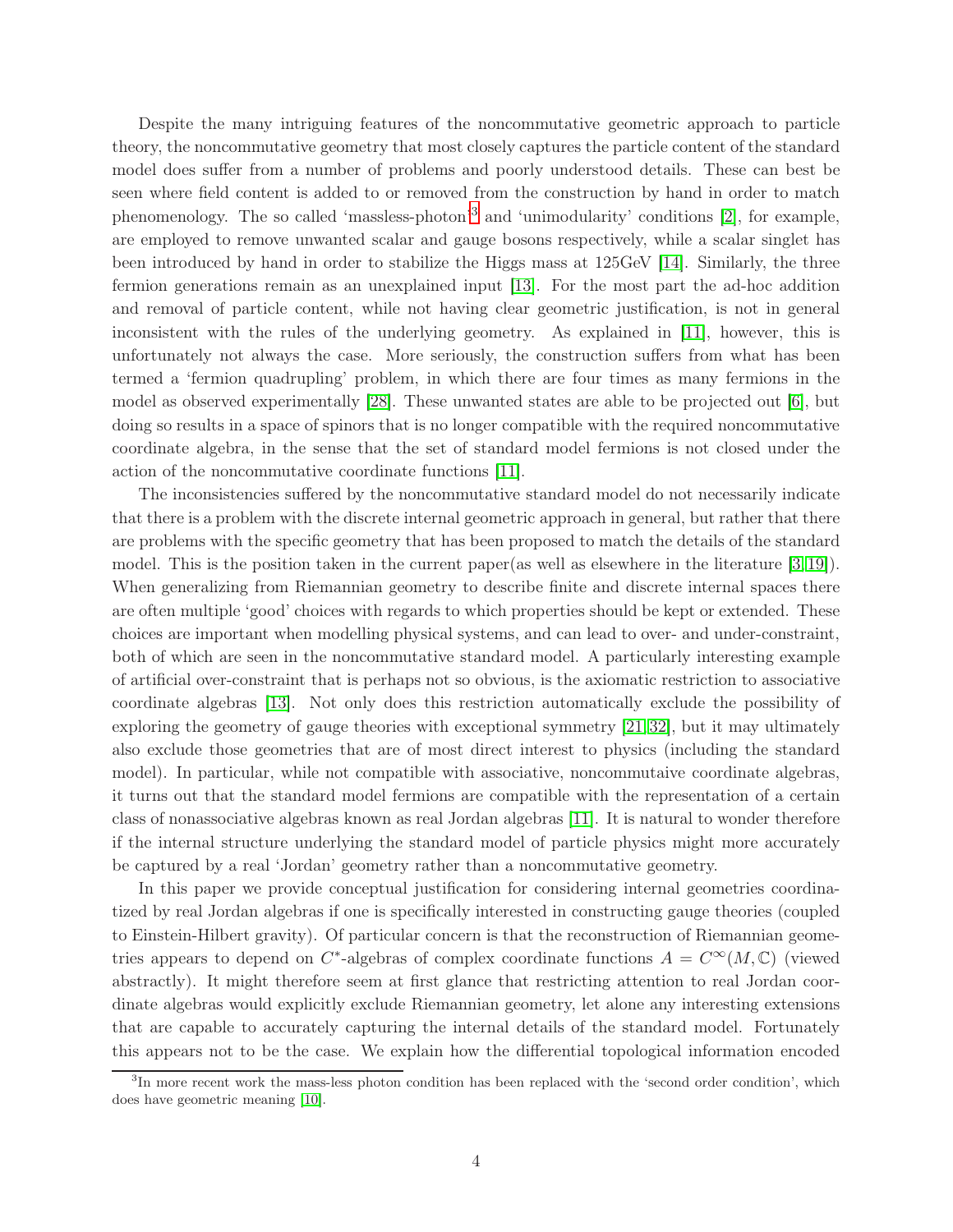by a complex, noncommutative coordinate algebra is actually contained within its maximal real Jordan sub-algebra of selfadjoint elements. Furthermore, we explain how the physically relevant geometric quantities (i.e. symmetries, fermion representations, smooth structure, and distance measurements), continue to make sense when restricting attention to real Jordan coordinate algebras. We also provide an explicit construction of the differential calculi that will be required for eventually constructing the dynamics of geometries coordinatized by Jordan algebras.

This paper is organized as follows: in section [2](#page-4-0) we briefly explore the noncommutative topology that most closely captures the internal fermion and gauge structure of the standard model of particle physics. We explain why such a construction is not able to capture the full content of the physics we observe in experiment and explain why topological spaces coordinatized by 'Jordan' algebras naturally circumvent this same impediment. In section [3](#page-7-0) we explain how the physically interesting data contained in an associative coordinate algebra is fully contained within its maximal Jordan subalgebra. In particular, in section [3.1](#page-7-1) we explain how the full topological data of a complex  $C^*$ algebra A is encoded entirely within the set of selfadjoint elements of A, which form a real Jordan algebra  $A_{sa}$ . In section [3.2](#page-11-0) we explain how distance measurements on a geometry coordinatized by a complex  $C^*$ -algebra A are able to be computed while only making reference to the maximal Jordan sub algebra  $A_{sa}$ . In section [3.3](#page-13-0) we explain how the symmetries of a geometry coordinatized by a complex  $C^*$ -algebra arise as (roughly) the automorphisms of the maximal real Jordan subalgebra  $A_{sa}$  of A. In section [3.4](#page-16-0) we explain how the differential structure encoded by an associative  $C^*$ algebra is contained entirely within its maximal real Jordan subalgebra. We also explicitly construct the differential calculus over  $A_{sa}$  that will be required for describing the dynamics of realistic gauge theories. In section [4](#page-20-0) we conclude, and explain what the next immediate steps are that will be required in order to explicitly construct the real Jordan geometry that most closely captures the full internal structure of the standard model of particle physics and explore its dynamics.

# <span id="page-4-0"></span>2 The topology of the standard model

In theories with small extra dimensions, the usual approach is to imagine that spacetime is a product geometry, consisting of two parts  $M = M_c \times M_F$ . The first part  $M_c$  is the familiar four dimensional, smooth, pseudo-Riemannian manifold that we observe and live in, while the second part  $M_F$  is a manifold that is smooth and compact, but small enough that we don't yet observe it directly. If the metric g on the total space  $M$  is assumed not to depend at all on the internal part of the manifold  $M_F$ , then its components can be thought of as four dimensional fields living over the large 'external' space  $M_c$ . The particular details of the geometry then encode information about gravity, as well as all of the fundamental fields and symmetries of particle theory. In this paper we follow a similar approach, with the main distinction being that we replace the internal space  $M_F$  by a geometry that is instead finite and discrete. The usual hypothosis taken in the literature is that if such a discrete internal space is to exist, then it should be coordinatized by a noncommutative  $C^*$ -algebra. Unfortunately the noncommutative geometry that most closely captures the particle content and symmetries of the standard model runs into a key problem that appears difficult to resolve within the associative, noncommutative setting [\[11\]](#page-28-1). As we review in this section, this problem is neatly avoided by geometries coordinatized by Jordan algebras, which is a key motivation for this work.

The 'noncommutative' geometry that most closely captures the underlying structure of the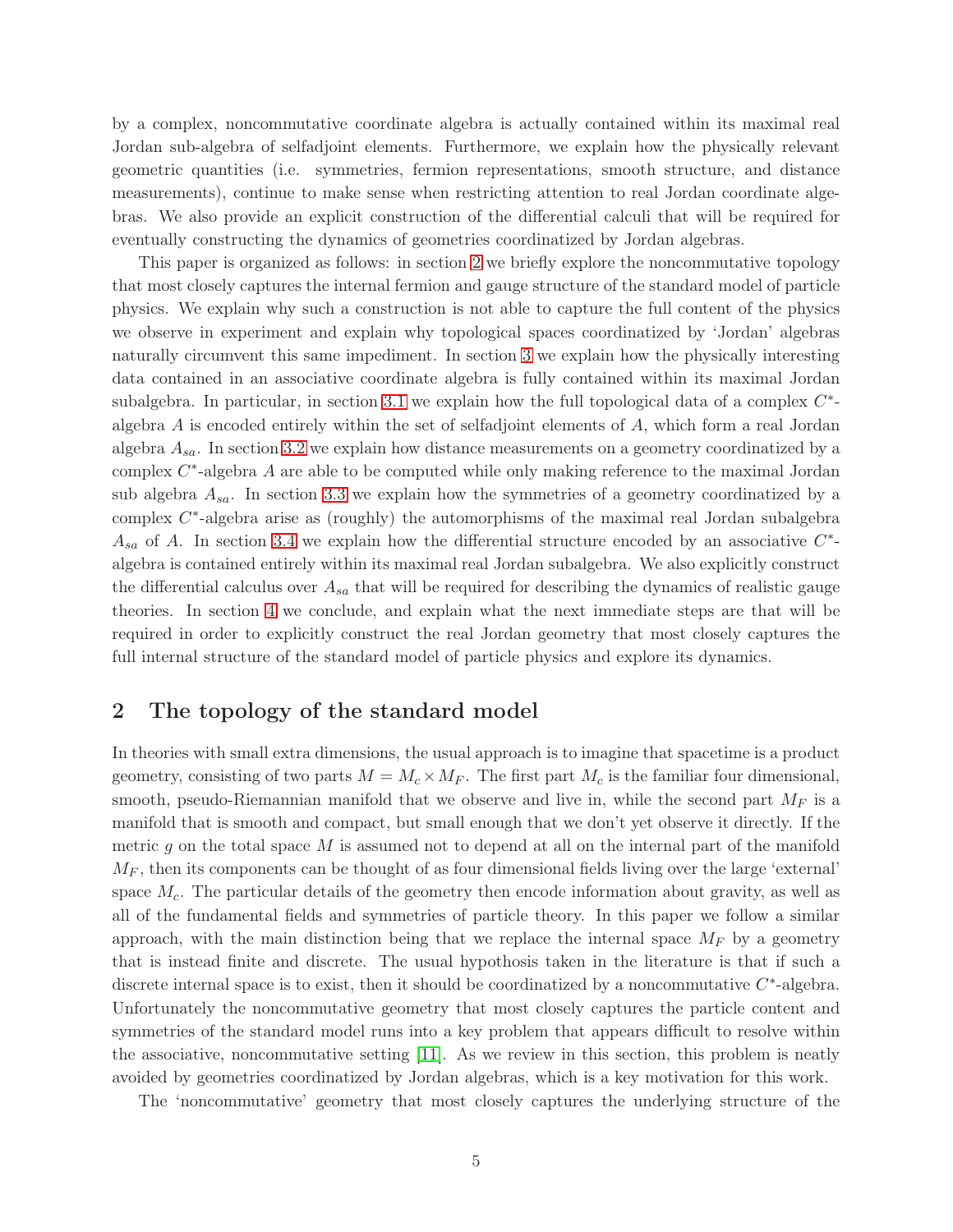standard model of particle physics is constructed as a product geometry, coordinatized by an algebra of the form  $\mathcal{A} = \mathcal{A}_c \otimes \mathcal{A}_F$ , bi-represented on a vector space of the form  $\mathcal{H} = \mathcal{H}_c \otimes \mathcal{H}_F$ . Here the pair  $\{\mathcal{A}_c, \mathcal{H}_c\}$ , capture the differential topological data of the external 4D spin-manifold 'M' in which we live. In this case  $\mathcal{A}_c = C^{\infty}(M, \mathbb{R})$  is the algebra of smooth functions on M, while  $\mathcal{H}_c = L^2(M, S)$  is the Hilbert space of square integrable Dirac spinors defined on  $M$ . For the finite space the topology is captured by the finite dimensional algebra  $A_F = \mathbb{C} \oplus \mathbb{H} \oplus M_3(\mathbb{C})$ , where  $\mathbb C$  is the algebra of complex numbers,  $\mathbb H$  is the algebra of quaternions, and  $M_3(\mathbb C)$  is the algebra of  $3\times 3$  complex matrices. This internal coordinate algebra is chosen because its automorphism group corresponds (roughly) to the local gauge group of the standard model (deeper geometric motivation has subsequently been sought [\[13\]](#page-29-2)). The algebra  $A_F$  is represented on the 96-dimensional complex Hilbert space  $H_F = \mathbb{C}^{96}$ , where 96 corresponds to the total number of fermionic degrees of freedom in the standard model of particle physics (after including particles and anti-particles, left and right chiralities, right-handed neutrinos, 3 colors, and 3 families).

The representation of the finite dimensional algebra  $A_F$  on  $H_F$  is chosen to reproduce the particular details of the standard model. We explain this representation now, focusing for brevity on a single generation of fermions (i.e. restricting attention to the Hilbert space  $H_F = \mathbb{C}^{32}$ ). An element  $a = \{\lambda, q, m\} \in A_F$  can be represented efficiently as as an  $8 \times 8$  block diagonal matrix on an element of  $\Psi \in H_F$  as [\[11\]](#page-28-1)

<span id="page-5-0"></span>
$$
L_a\Psi = \begin{pmatrix} q \\ & & \\ & q_{\lambda} \\ & & \\ & m \\ & & \\ & & \lambda \end{pmatrix} \begin{pmatrix} \frac{u_L}{d_L} & \frac{u_L}{d_L} & \frac{u_L}{d_L} & \frac{v_L}{d_L} \\ & \frac{u_R}{d_R} & \frac{d_R}{d_R} & \frac{d_R}{d_R} & \frac{v_R}{d_R} \\ & \frac{\overline{u_L}}{d_L} & \frac{\overline{d_L}}{d_L} & \frac{\overline{u_R}}{d_R} & \frac{\overline{d_R}}{d_R} \\ & \frac{\overline{u_L}}{d_L} & \frac{\overline{d_L}}{d_L} & \frac{\overline{u_R}}{d_R} & \frac{\overline{d_R}}{d_R} \\ & \overline{v_L} & \overline{e_L} & \overline{v_R} & \overline{e_R} \end{pmatrix}, \qquad (1)
$$

where  $\lambda \in \mathbb{C}$  is a complex number, q is the standard representation of the quaternion  $q \in \mathbb{H}$  as a complex 2 × 2 matrix, and the 2 × 2 block  $q_\lambda$  is the corresponding diagonal embedding of  $\lambda \in \mathbb{C}$ in H. The element m is given by a  $3 \times 3$  complex matrix. The left- or right-representation of an element  $a \in A_F$  on  $h \in H_F$  is given, respectively, by the left matrix product  $L_a \Psi = a \Psi$  or the right matrix product  $R_a \Psi = \Psi a$ .

For the elements of  $\Psi \in H_F$ , the fermions (and anti-fermions) of a single standard model generation are expressed as an  $8 \times 8$  block-off-diagonal matrix, where the 16 components in the upper-right block correspond to the 16 Weyl spinors in a single generation of fermions, while the 16 components in the lower-left block are the corresponding anti-fermions. Here we have used red, green, and blue to indicate the three quark colors, and indicate how the three quark columns (or anti-quark rows) transform into one another like a triplet (or anti-triplet) under strong  $SU(3)$ . This representation can also be equipped with a charge conjugation operator  $J_F$ , which maps particles to anti-particles, and is given simply by Hermitian conjugation:  $J_F \Psi = \Psi^{\dagger}$ . The left and right actions of the algebra are furthermore related by  $R_a = J_F L_a^{\dagger} J_F$ . A grading operator  $\gamma_F$  can similarly be constructed, which associates a '+1' or '−1' to the fermions according to their usual chirality assignments. We provide an explicit representation of  $\gamma_F$  in [A](#page-22-0)ppendix A for the curious reader,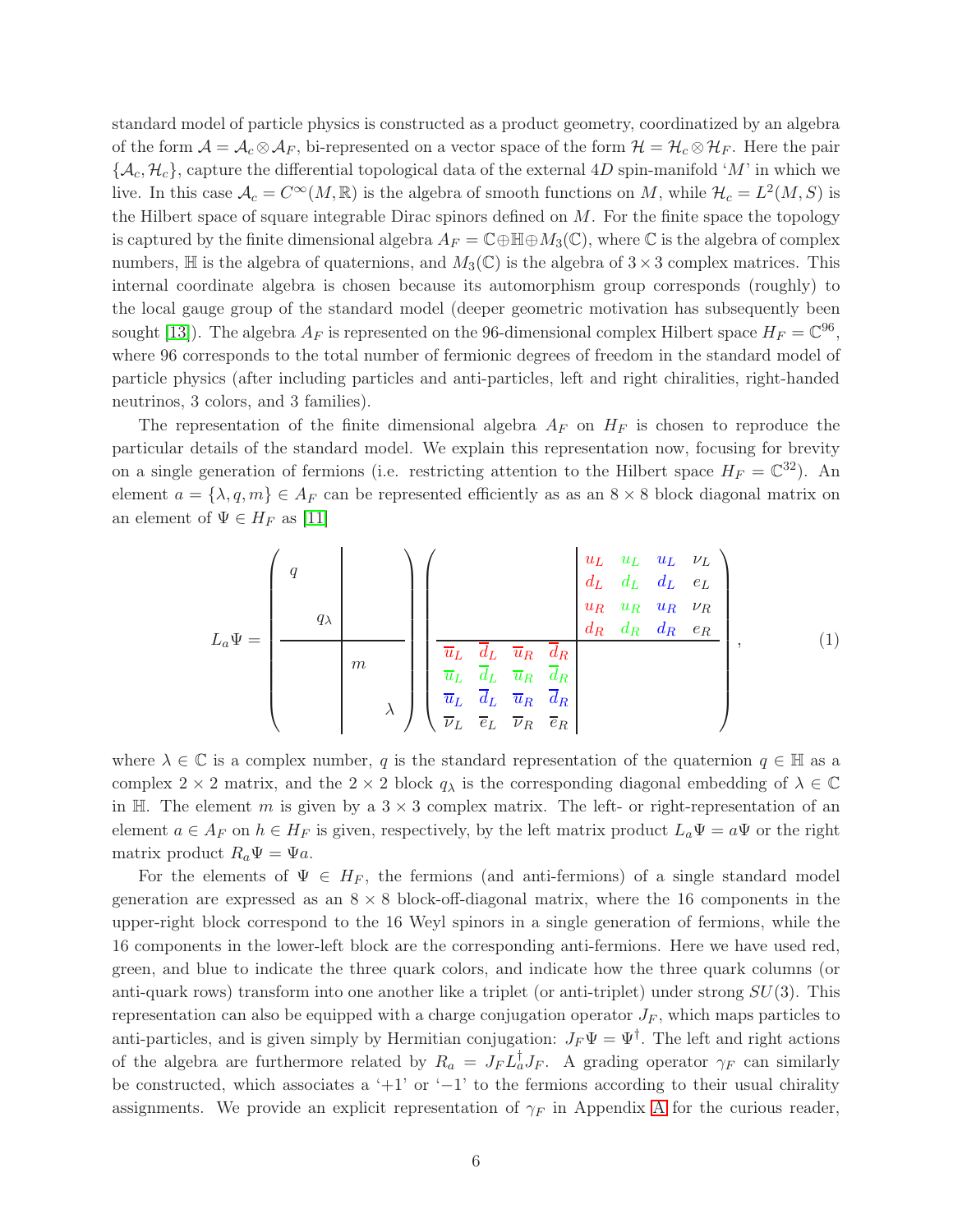although it will not play a key role in the remaining discussion.

Before discussing the symmetries of the representation given in equation [\(1\)](#page-5-0), or introducing a metric, or constructing dynamics, notice that the noncommutative standard model runs into an awkward problem (see Appendix [B](#page-23-0) for how the symmetries of the corresponding particle representations are determined). The above construction suffers from an over counting in fermionic degrees of freedom by a factor of four [\[28\]](#page-29-3). The reason for this is that particles and anti-particles, as well as left and right chiralities are accounted for both in the internal Hilbert space  $H_F$ , as well as in the 'external' Hilbert space of Dirac spinors  $\mathcal{H}_c$  (this must be done in order to obtain the correct representations under both gauge and local Lorentz symmetries). When the total Hilbert space space is formed by taking the product  $H = H_c \otimes H_F$ , the result is an over counting by a factor of four. In order to solve this problem, notice that the total Hilbert space can also be equipped with natural charge conjugation and grading operators  $\mathcal{J} = \mathcal{J}_c \otimes J_F$  and  $\Gamma = \gamma_c \otimes \gamma_F$ , where  $J_c$  and  $\gamma_c$  are respectively the usual charge conjugation and grading on  $\mathcal{H}_c^A$ . The 'fermion quadrupling' problem can then be solved by only considering those elements of the input Hilbert space  $H$  which satisfy the following two requirements [\[6\]](#page-28-2):

$$
J\Psi = \Psi,\qquad \qquad \Gamma\Psi = \Psi\tag{2}
$$

Or in other words, the over-counting problem is solved by simultaneously imposing both Weyl and Majorana conditions on the spinor fields of the product geometry (see also  $\lvert 8, 17 \rvert$  for alternative approaches).

Unfortunately, while projecting out the unwanted spinor fields in this way does result in the correct fermion counting and representations under the gauge and Lorentz symmetries, the spinor fields that remain are no longer compatible with the representation of the standard model coordinate algebra. The problem is that the Majorana condition amounts to imposing a 'Hermiticity-like' condition on spinors [\[11\]](#page-28-1). Just as the product of two Hermitian matrices is not in general Hermitian, Majorana spinors are not in general closed under the action of associative matrix coordinate algebras. In particular, the space of Majorana spinors  $\{\Psi \in H : J\Psi = \Psi\}$  is not closed under the action of the coordinate algebra  $A$  on  $H$  because the algebra representation does not commute with the charge conjugation operator  $[L_f, J] \neq 0$  for  $f \in A$ . In general, this will also be true for any noncommutative, associative algebra, and what this means conceptually is that the standard model can not correspond directly to any associative, noncommutative geometry. One might of course argue that it is really only the physical fields that must be compatible with the Weyl condition, and not the underlying geometry itself, but this negates the whole point of the geometric construction.

A simple solution to this apparent obstruction presents itself if one allows for the possibility of nonassociative coordinate algebras. Hermitian matrices are not in general closed under the associative matrix product, but are instead closed under the symmetrized 'Jordan' product. That is, while the matrix product  $XY$  of two hermitian matrices  $X$  and  $Y$  is not in general Hermitian, the symmetrized product  $\frac{1}{2}(XY + YX)$  will always be. Equipped with such a symmetrized product, the vector space of Hermitian  $n \times n$  matrices form a special kind of nonassociative algebra known as a 'Jordan' algebra. In a similar way, while the Majorana condition on spinors is not in general compatible with the action of associative, noncommutative coordinate algebras, it

<span id="page-6-0"></span> $4$ See [\[9,](#page-28-6)30] for further information about taking the product between geometries.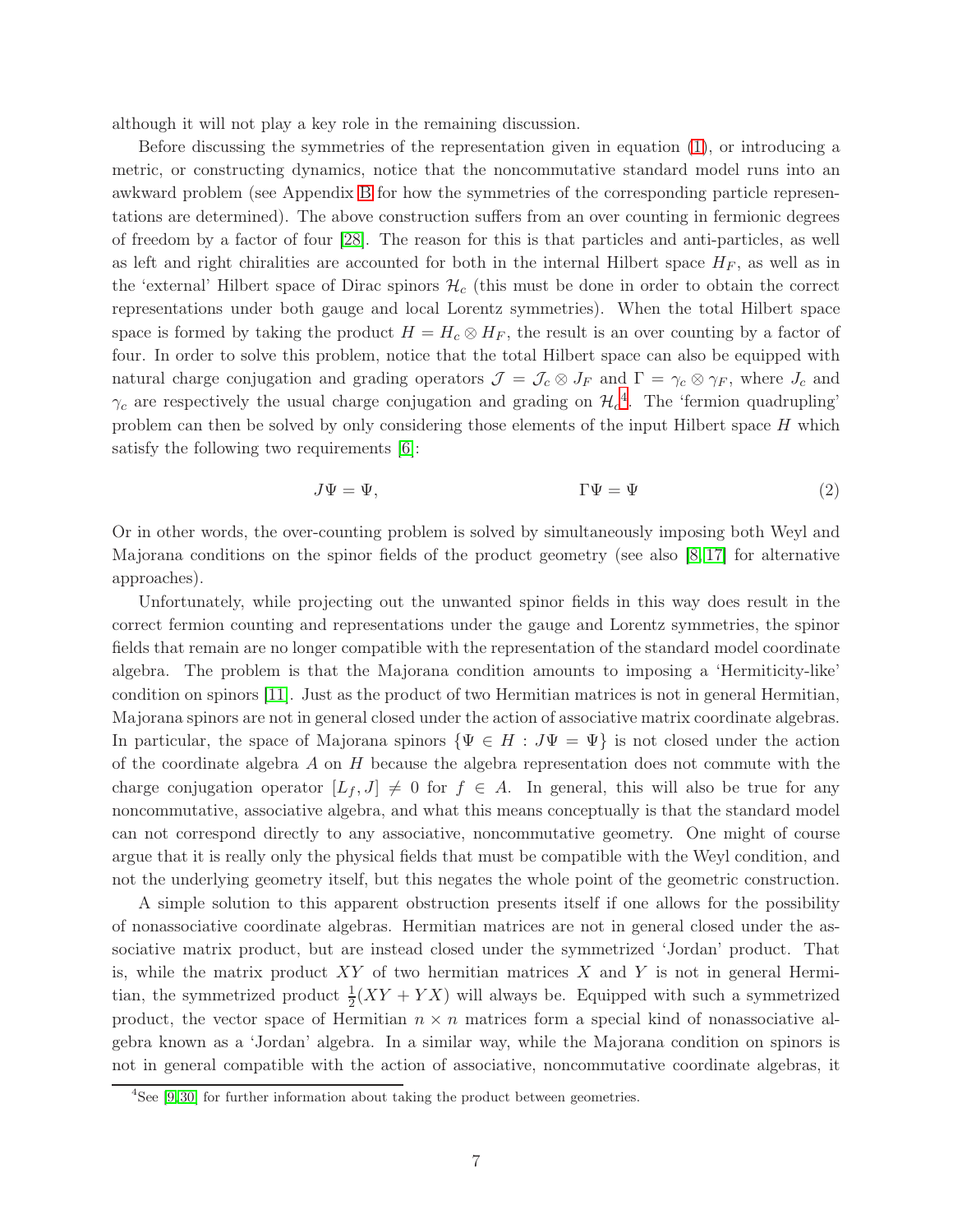is in general compatible with the symmetrized action of the Hermitian elements of a coordinate algebra. This is because the symmetrized action commutes with the charge conjugation on  $H$ , i.e.  $[L_f + R_f, J] = [L_f + J(L_f)^{\dagger} J, J] = 0$  for all selfadjoint  $f \in A$ . It is therefore natural to wonder if phenomenologically interesting geometries might exist that are coordinatized by Jordan algebras. Indeed, in [\[11\]](#page-28-1) the Jordan coordinate algebra and representation that most closely describes the standard model spinor content and symmetries has been found, along with a natural extension, which describes the Pati-Salam model. In what follows we provide the conceptual justification for considering these geometries seriously, and explicitly construct the first set of tools that will be required for describing the dynamics of realistic models.

# <span id="page-7-0"></span>3 Jordan Coordinate algebras

A number of concerns might arise when considering real Jordan coordinate algebras: (i) First, Connes reconstruction theorem for Riemannian geometries relies on commutative  $C^*$ -algebras, which are complex. It is therefore natural to wonder if Jordan geometry is really able to generalize Riemannian geometry, or if too much topological information is lost when restricting to the selfadjoint (i.e. real) sub-algebra of a C ∗ -algebra. (ii) secondly, Connes provides a formula for calculating distances that coincides with the usual notion of geodesic distance on Riemannian geometries, but which also continues to make sense for finite and discrete noncommutative geometries. Does this formula still make sense when restricting to the selfadjoint elements of a noncommutative coordinate algebra? (iii) Finally, do we lose information about the differential structure of the underlying geometry when we restrict to the maximal selfadjoint sub-algebra of a complex  $C^*$ -algebra? In this section we explain that each of these concerns is unfounded.

### <span id="page-7-1"></span>3.1 Topology

The first step in describing a geometry comes with topology. In the familiar setting of Riemannian geometry, the topology of a manifold  $M$  is encoded entirely by the algebra of complex functions defined over that manifold  $C^{\infty}(M,\mathbb{C})$ . This is the algebra from which the familiar coordinate functions  $x^{\mu}$  are drawn. In particular, a famous theorem by Gelfand, Naimark, and Segal establishes that given a unital, commutative  $C^*$ -algebra A, it is always possible to build a compact space  $M$ , such that A is interpreted as the algebra of continuous functions defined over M [\[40,](#page-30-2) [44\]](#page-30-3).

Compact topological space 
$$
M \iff
$$
 Commutative, unital  $C^*$ -algebra A. (3)

But how does this correspondence work? Going from left to right is easy. The complex functions defined over a manifold  $M$  form a commutative algebra  $A$ , with the following pointwise operations:

$$
(f+g)(x) = f(x) + g(x),
$$
\n(4a)

<span id="page-7-3"></span><span id="page-7-2"></span>
$$
(fg)(x) = f(x)g(x),\tag{4b}
$$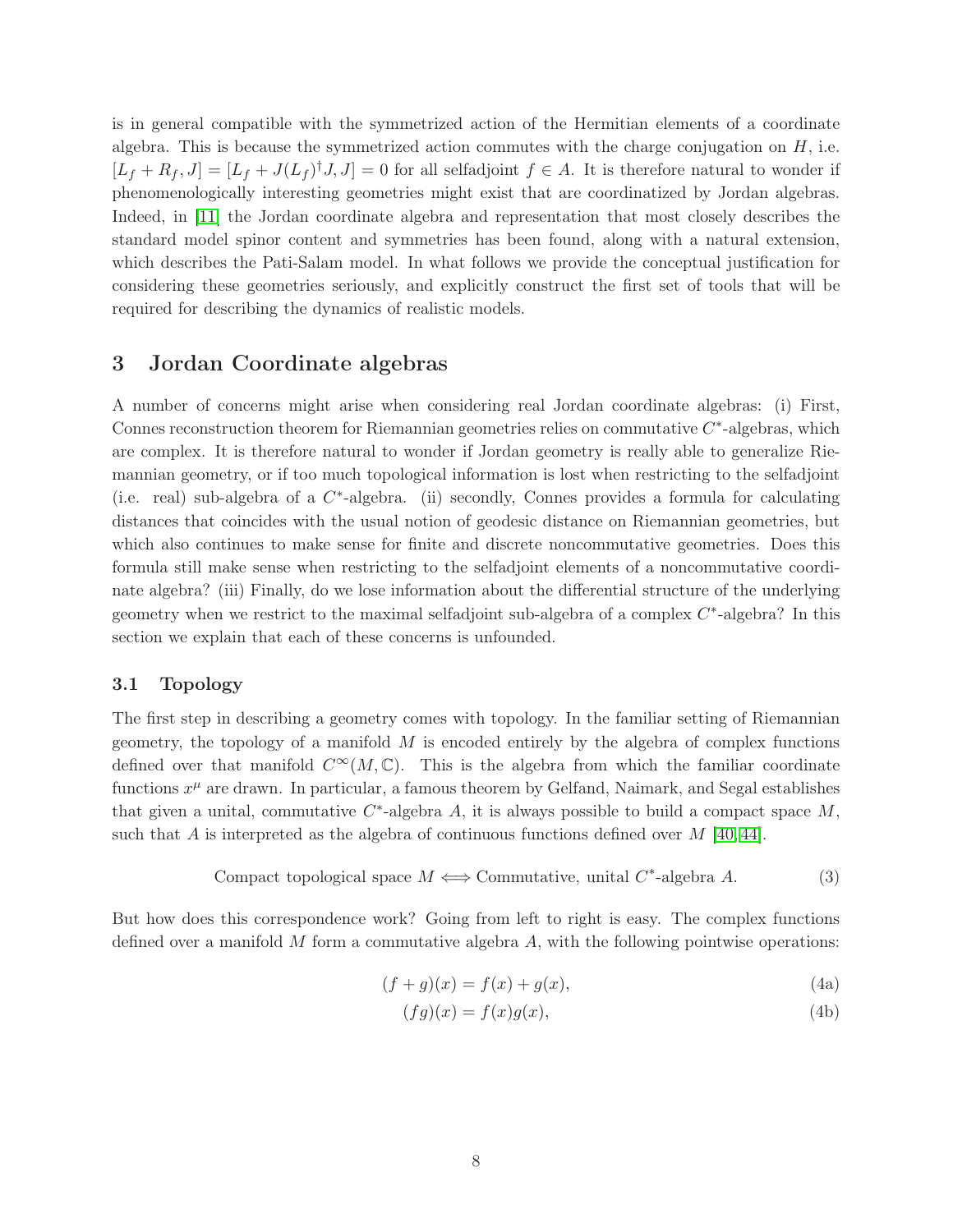for  $f, g \in A$ ,  $x \in M$ . Commutativity arises from the fact that complex numbers commute. This algebra is also equipped with a natural involution<sup>[5](#page-8-0)</sup> and norm

$$
f^*(x) = \overline{f(x)},\tag{5}
$$

<span id="page-8-3"></span>
$$
||f|| = \sup_{x \in M} |f(x)|,
$$
 (6)

which turn  $A$  into what is known as a complex  $C^*$ -algebra (i.e. closed in the norm topology and such that  $||f||^2 = ||f|| ||f^*||$ . Going from right to left in equation [\(3\)](#page-7-2) is less obvious, but comes from the key observation that the points on a manifold  $x \in M$  can be thought of as irreducible representations of the coordinate algebra  $A$ . In particular, because  $A$  is commutative and associative, all of its irriducible representations will be one dimensional. What equation [\(4\)](#page-7-3) is really saying, then, is that the points on a manifold provide complex irreducible representations  $\pi_x(f) = f(x)$ , satisfying the usual properties

$$
\pi_x(f+g) = \pi_x(f) + \pi_x(g),\tag{7a}
$$

<span id="page-8-1"></span>
$$
\pi_x(fg) = \pi_x(f)\pi_x(g),\tag{7b}
$$

for  $f, g \in A$ ,  $x \in M$ . The maps  $\pi_x : A \to \mathbb{C}$  satisfying equation [\(7\)](#page-8-1) are also known as the characters of A. Given an abstract, unital, commutative, complex  $C^*$  algebra A, its set of characters  $K(A)$ form a compact topological space, hence the other half of the theorem<sup>[6](#page-8-2)</sup>. The key insight is that a point  $x \in M$  can be seen as an object on which coordinate functions  $f \in A$  are evaluated or equivalently, as objects (characters) to be evaluated on functions in order to give numbers (or in other words to provide a one dimensional complex representation).

#### Noncommutative coordinate algebras and topology

The correspondence given in equation [\(3\)](#page-7-2) allows one to think either in terms of compact topological spaces, or equivalently in terms of commutative, unital  $C^*$ -algebras. Once this correspondence is established, however, it is natural to wonder if it might generalize to include algebras that are also noncommutative, and/or nonassociative. This second option has proven less popular (although see [\[10](#page-28-4)[–12,](#page-28-7) [31,](#page-30-4) [32\]](#page-30-0)), and most attention has focused on the noncommutative case. In other words, most attention has focused on whether it is possible, starting with a noncommutative  $C^*$ -algebra  $A$ , to construct a space  $M$ , which is thought of as a noncommutative space over which the elements of A play the role of coordinate functions. What should play the role of 'points' in a 'noncommutative' topology? The characters of an algebra (i.e. maps from the algebra to the complex numbers satisfying [\(7\)](#page-8-1)) are no longer the appropriate objects to work with because they lose the noncommutative information held in the algebra (because complex numbers commute). Instead, in the noncommutative setting the appropriate tools to extract the topological information are the states of an algebra. The states of an algebra are linear maps  $\pi_x : A \to \mathbb{C}$ , which are positive  $\pi_x(f^*f) \geq 0 \in \mathbb{R}$ ,  $\forall f \in A$ , and which satisfy  $\pi_x(\mathbb{I}) = 1$ , where  $\mathbb{I}$  is the unit of A.

<span id="page-8-0"></span><sup>&</sup>lt;sup>5</sup>An involution is an anti-linear map  $* : A \to A$  satisfying the properties  $(f^*)^* = f$  and  $(fg)^* = g^*f^*$  for all  $f, g \in A$ . For the algebra of complex  $n \times n$  matrices, for example, this is just the familiar conjugate transpose.

<span id="page-8-2"></span><sup>&</sup>lt;sup>6</sup>The set  $K(A)$  of characters on a unital, commutative  $C^*$ -algebra is made into a topological space by equipping it with the topology of pointwise convergence on A [\[40\]](#page-30-2).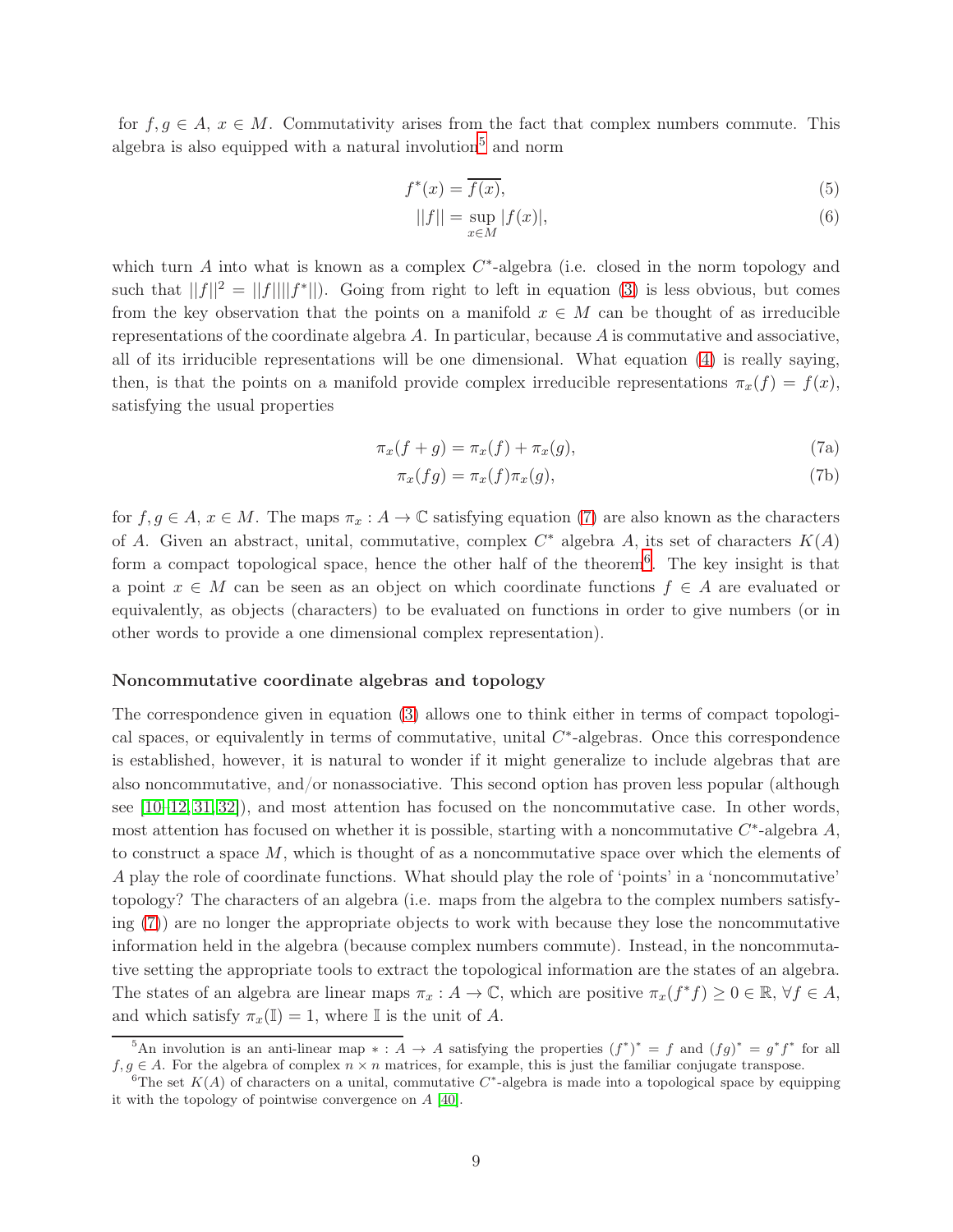The set of states  $S(A)$  of a unital C<sup>\*</sup>-algebra A is convex, which means that any state  $\pi_x$  can be decomposed as [\[44\]](#page-30-3)

$$
\pi_x = \lambda \phi + (1 - \lambda)\phi'
$$
\n(8)

where  $\phi, \phi' \in S(A)$  and  $\lambda \in [0, 1]$ . The extremal points of  $S(A)$ , i.e. the states for which the only convex combination is trivial  $(\lambda = 1)$ , are called the pure states of A. When the coordinate algebra is commutative its characters and pure states coincide, and so it is natural to think of pure states as the generalization of 'points' in the noncommutative setting. Furthermore, just as in the commutative setting, there is a well understood correspondence between the pure states of a  $C^*$ -algebra A, and the elements of irreducible representations of  $A$  (known as the GNS construction [\[27\]](#page-29-7)).

To give a simple (but physically relevant) example, consider the  $C^*$ -algebra of  $2 \times 2$  complex matrices  $A = M_2(\mathbb{C})$ . This algebra has an irreducible representation on the 2 dimensional complex Hilbert space  $H = \mathbb{C}^2$ . If  $\langle \rangle$  denotes the inner product on H, then the map  $\rho_{\Psi}: A \to \mathbb{C}$  given by

$$
\rho_{\Psi}(f) = \langle \Psi | f | \Psi \rangle \tag{9}
$$

where  $f \in A$ , and where  $\Psi$  is a unit norm vector in H, acts as a pure state on A. In fact, up to an overall phase, there is a one-to-one correspondence between the pure states of A and the unit norm elements of H. If we introduce an orthonormal basis  $n_i$ ,  $i = 1, 2$  on H, then a general unit norm element can be expressed as:

$$
\Psi = e^{i\chi} (\cos[\theta/2]n_1 + e^{i\phi} \sin[\theta/2]n_2),\tag{10}
$$

where  $\chi$  is an irrelevant phase, and  $0 \le \theta \le \pi$ ,  $0 \le \phi < 2\pi$ . This representation is unique except for the case in which h is equal to one of the unit vectors  $n_1, n_2$ . A useful visualization of the space of pure states is then given in terms of the unit sphere in  $\mathbb{R}^3$ , where a given state  $\vec{\psi}$  is paramaterized by

$$
\vec{\psi} = (\sin[\theta]\cos[\phi], \sin[\theta]\sin[\phi], \cos[\theta]). \tag{11}
$$

This construction is nothing other than the familiar Bloch Sphere [\[24\]](#page-29-8).

#### Jordan coordinate algebras and topology

As reviewed in section [2,](#page-4-0) the space of standard model fermions is not closed under the action of the noncommutative algebra that has been proposed to coordinatize the internal geometry of the standard model. Instead, standard model fermions are only compatible with the 'symmetrized' action of the selfadjoint elements of the coordinate algebra. The selfadjoint elements of a ∗-algebra A are given by the set  $A_{sa} = \{f \in A : f^* = f\}$ , where  $*$  is the involution on A. The selfadjoint elements of an associative ∗-algebra are themselves not in general closed under the basic operations of the algebra. In particular, the product fg between two selfadjoint elements  $f, g \in A$  is not in general selfadjoint unless  $f$  and  $g$  commute. Instead, the selfadjoint elements are closed under the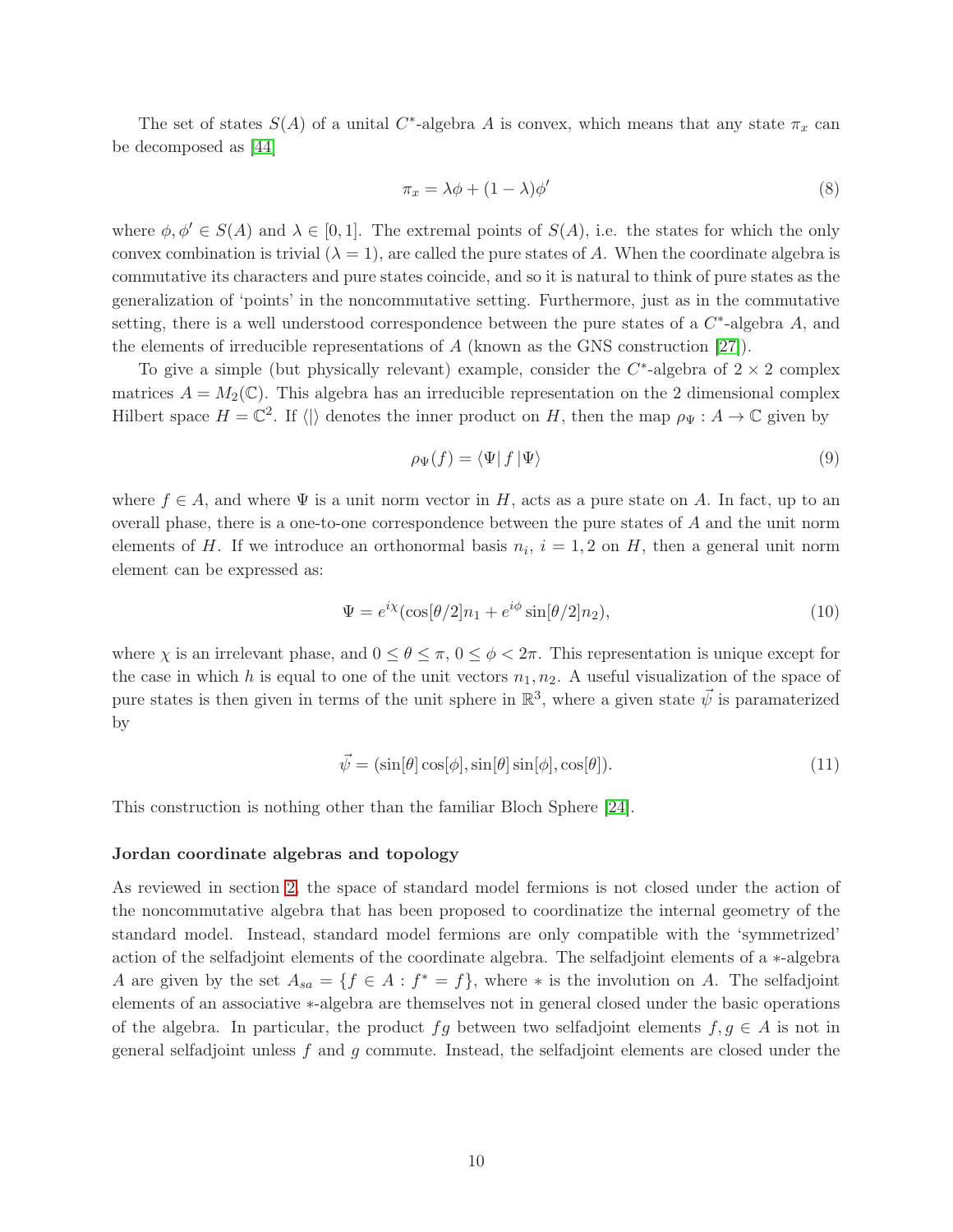symmetrized product [\[24,](#page-29-8) [27\]](#page-29-7)

<span id="page-10-4"></span><span id="page-10-3"></span>
$$
f \circ g = \frac{1}{2}(fg + gf),\tag{12}
$$

where we use juxtaposition to denote the original associative product on  $A$ . The vector space  $A_{sa}$ , when equipped with the 'symmetrized' product '∘', forms what is known as a real 'Jordan' algebra. A real Jordan algebra  $A_{sa}$  is a real vector space, equipped with a bi-linear (abstract) product ' $\circ$ ' that satisfies the following two properties [\[27,](#page-29-7) [47\]](#page-31-0):

$$
f \circ g = g \circ f,\tag{13a}
$$

$$
(f \circ g) \circ f^2 = f \circ (g \circ f^2), \qquad \qquad \text{(Jordan Identity)}, \tag{13b}
$$

for  $f, g \in A_{sa}$ , and where  $f^2 = f \circ f$ . Note that Jordan algebras are not in general associative, but instead satisfy the weaker 'Jordan' identity. For a full classification of the finite-dimensional Jordan algebras see [\[45\]](#page-30-5), or for a more in depth general introduction see [\[26\]](#page-29-9).

Jordan algebras that can be constructed by 'symmetrizing' the product on an associative algebra are known as 'special'. In this paper we are primarily interested in special Jordan algebras obtained by restricting complex C<sup>\*</sup>-algebras to their self-adjoint elements (similar work focusing on the exceptional Jordan algebra is also currently being pursued  $[1, 21, 22]$  $[1, 21, 22]$  $[1, 21, 22]$ . A natural concern, since we are interested in reconstructing geometries, is whether important topological information is lost in the process. Fortunately this turns out not to be the case. The selfadjoint elements of a complex C<sup>\*</sup>-algebra form a special kind of algebra known as a Jordan-Banach-Lie (JBL) algebra, and this subalgebra contains the full topological information of the  $C^*$ -algebra from which it is formed. Furthermore, a unital JBL-algebra is always Jordan isomorphic to the selfadjoint part of a  $C^*$ -algebra.

A real Jordan-Lie algebra is a real Jordan algebra  $\{A_{sa}, \circ\}$ , that is additionally equipped with a 'Lie' product ' $\times$ ' satisfying [\[27\]](#page-29-7)

<span id="page-10-1"></span><span id="page-10-0"></span>
$$
f_1 \times f_2 = -f_2 \times f_1,\tag{14a}
$$

$$
f_1 \times (f_2 \times f_3) = (f_1 \times f_2) \times f_3 + f_2 \times (f_1 \times f_3), \qquad \text{(Jacobi Identity)},
$$
\n(14b)

for  $f_i \in A_{sa}$ . Notice in particular that the Lie product is not in general associative, but instead satisfies the weaker 'Jacobi' identity. Furthermore the Jordan and Lie products on a Jordan-Lie algebra are compatible in the sense that the following identities are satisfied:

<span id="page-10-2"></span>
$$
f_1 \times (f_2 \circ f_3) = (f_1 \times f_2) \circ f_3 + f_2 \circ (f_1 \times f_3),
$$
 (Leibniz Identity), (14c)

$$
\kappa(f_3 \times f_1) \times f_2 = (f_1 \circ f_2) \circ f_3 - f_1 \circ (f_2 \circ f_3), \tag{Associator Identity},
$$
 (14d)

for  $f_i \in A_{sa}$ , and where  $\kappa$  is a positive real number. A Jordan-Lie algebra  $\{A_{sa}, \circ, \times\}$  can be made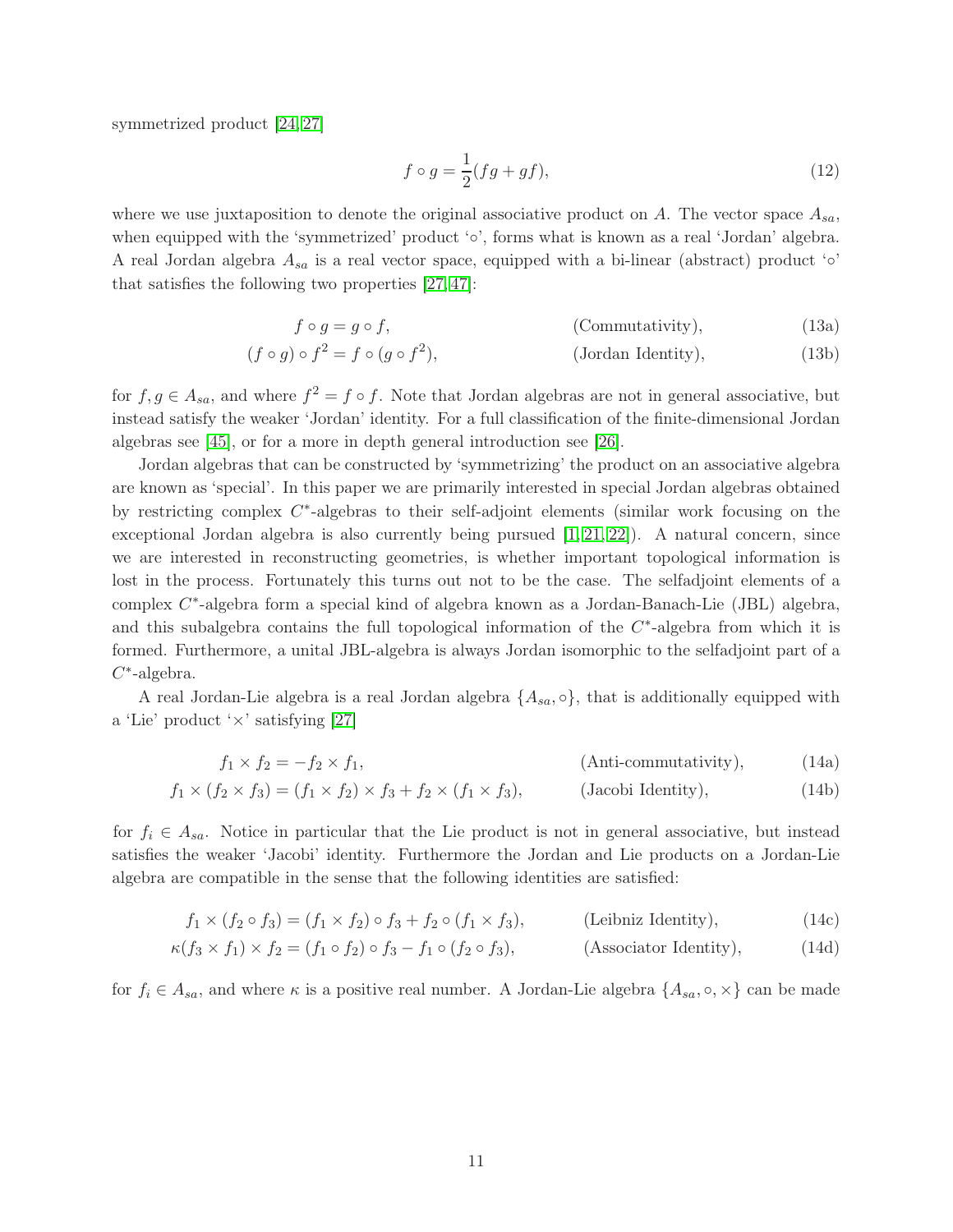into a Jordan-Banach-Lie algebra by equipping it with a norm ||.|| that satisfies [\[23–](#page-29-11)[25,](#page-29-12) [27\]](#page-29-7)

$$
||f \circ g|| \le ||f|| ||g||,\tag{15a}
$$

$$
||f \circ f|| = ||f||^2,\t(15b)
$$

$$
||f \circ f|| \le ||f \circ f + g \circ g||,\tag{15c}
$$

for all  $f, g \in A_{sa}$ .

Starting with a JBL-Algebra  $\{A_{sa}, \circ, \times\}$ , ||.||}, one is always able to construct from it an associative complex  $C^*$ -algebra A. In particular, an associative product can be defined on the complexification  $A = A_{sa} \oplus iA_{sa}$ , by making use of both the Jordan and Lie products [\[27\]](#page-29-7)

<span id="page-11-1"></span>
$$
fg = f \circ g - i\sqrt{\kappa}f \times g. \tag{16}
$$

Associativity follows from the Jacobi identity given in [\(14b\)](#page-10-0), and the Leibniz identity given in [\(14c\)](#page-10-1). When further equipped with the norm  $||f+ig||^2 = ||f||^2 + ||g||^2$ , the algebra A becomes a  $C^*$ -algebra whose involution is  $(f+ig)^* = f - ig$ . Going in the other direction, the real (or selfadjoint) part of A is precisely  $A_{sa}$ , and the norm on A induces a norm on  $A_{sa}$ . In this way one is able to go back and forth between a  $C^*$ -algebra A and its corresponding Jordan-Banach-Lie algebra  $A_{sa}$ .

The key point of interest in this paper is that the state space  $S(A)$  of a complex  $C^*$ -algebra is determined entirely by the self-adjoint part of A, which forms a JBL-algebra. The space of states of a real Jordan algebra  $A_{sa}$  consists of all those real linear functionals  $\pi_x : A_{sa} \to \mathbb{R}$  that are positive  $\pi_x(f^2) \ge 0$  and normalized  $\pi_x(\mathbb{I}) = 1$  [\[23,](#page-29-11) [24\]](#page-29-8). Just as occurs for C<sup>\*</sup>-algebras, the states of a JBLalgebra form a convex set. There is a natural identification between the states  $S(A_{as})$  of  $A_{sa}$  and the states  $S(A)$  of the corresponding C<sup>\*</sup>-algebra A [\[27\]](#page-29-7). In particular, given a state  $\pi_x$  of  $A_{as}$  a linear functional  $\overline{\pi}_x$  can be defined on A by extending  $\pi_x$  by linearity:  $\overline{\pi}_x(f + ig) = \pi_x(f) + i\pi_x(g)$ . The converse is trivial as  $\pi_x(f) = \overline{\pi}_x(f)$  for all elements  $f \in A_{sa}$ . In short, nothing is lost, topologically speaking, when shifting attention from  $C^*$ -algebras, to JBL-algebras. The full topological data of a C<sup>\*</sup>-algebra is encoded in its maximal JBL-subalgebra.

### <span id="page-11-0"></span>3.2 Measuring distances

Geometry is more than just points on a manifold. At a minimum we would also like to be able to define a notion of distance between points. Furthermore, because we are interested in generalized notions of geometry, for which it is easier to deal with coordinate algebras than it is to deal with the topological spaces they define, it would be useful to have a definition of distance that only needs to make reference to coordinate algebras. Fortunately an appropriate definition has already been found [\[16,](#page-29-0) [18\]](#page-29-13), which coincides with the familiar geodesic distance on Riemannian manifolds, but which makes no reference to any underlying manifold, and which also continues to make sense in the noncommutative and discrete settings. The question, one might ask, is whether this standard definition of distance continues to make sense in the Jordan setting.

Consider a one dimensional Riemannian manifold  $M = \mathbb{R}$  coordinatized by  $A = C^{\infty}(\mathbb{R}, \mathbb{C})$  (i.e. the algebra of smooth complex coordinate functions defined over the real line). Without reference to the manifold itself, one way that the distance between two points 'x' and 'y' on  $\mathbb R$  is able to be defined, is as the excursion of a carefully chosen function  $f \in A$  between the two points. In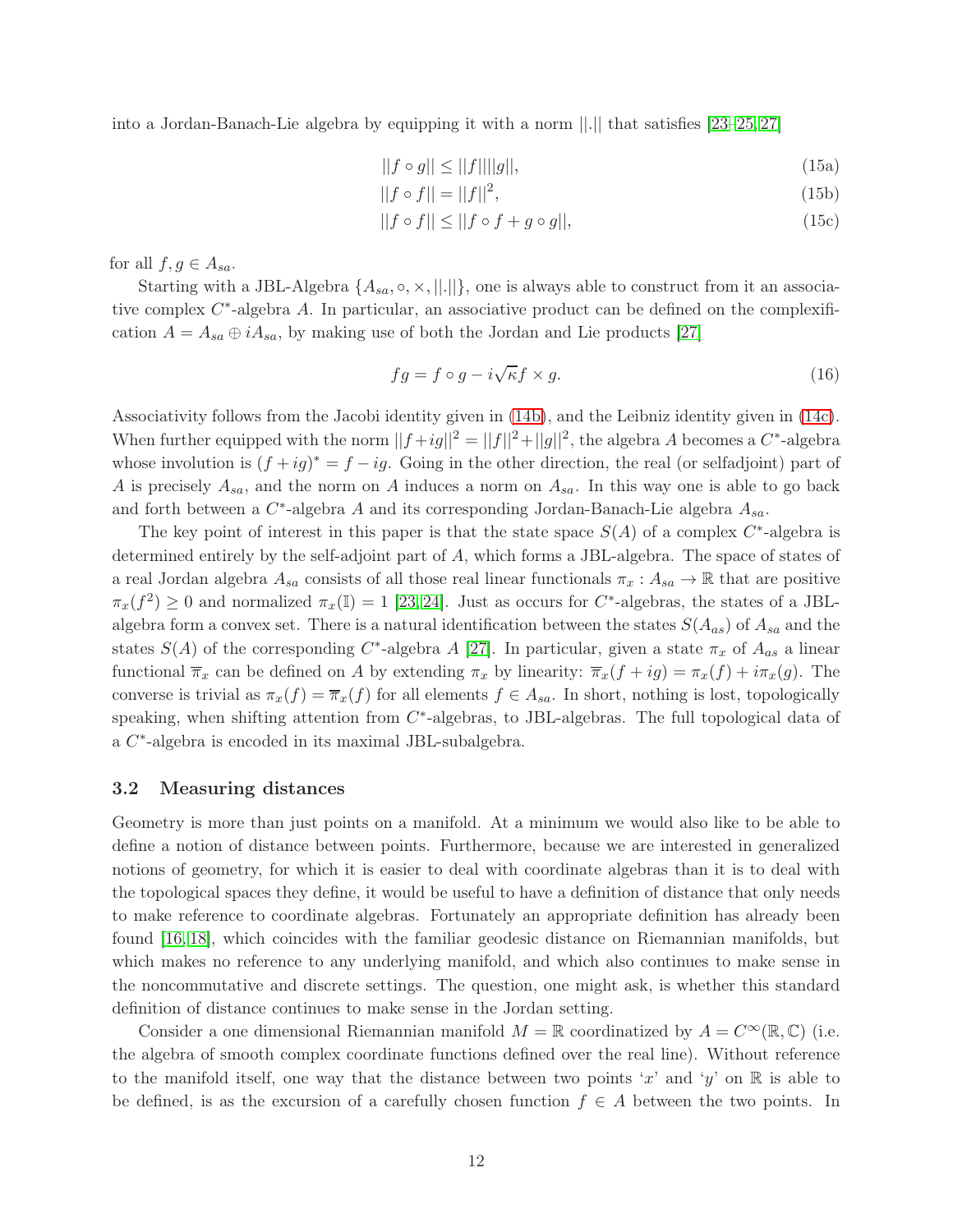particular, if we select  $f$  to be the function with the maximum possible excursion subject to the condition that its derivative is never greater than one, then this recovers precisely the usual geodesic distance  $|x - y|$  between the points  $x, y \in \mathbb{R}$ . In other words we can define the distance as:

<span id="page-12-0"></span>
$$
d(x,y) = \sup_{f \in C^{\infty}(\mathbb{R})} \{ |f(x) - f(y)| : \sup_{z \in \mathbb{R}} |f'(z)| \le 1 \}. \tag{17}
$$

This definition relies not only on the coordinate algebra, but also on knowing what a derivative is. For higher dimensional manifolds the derivative is readily replaced with a gradient, but a notion of derivation is needed that also continues to make sense in a much more general setting. Sticking with our simple example for the time being, notice that if the coordinate algebra  $A = C^{\infty}(\mathbb{R}, \mathbb{C})$  is represented on the Hilbert space of square intergrable spinors  $H = L^2(\mathbb{R}, S)$ , then this allows us to represent the derivative of a function in terms of the Dirac operator acting on H.

$$
f'(x)\Psi(x) = \frac{df(x)}{dx}\Psi(x) = \frac{d}{dx}f(x)\Psi(x) - f(x)\frac{d}{dx}\Psi(x) = [D, f(x)]\Psi(x),\tag{18}
$$

where  $\Psi \in H$  and D is the derivative along the manifold  $d/dx$ . Making use of equation [\(6\)](#page-8-3), we have  $||[D, \pi(f)]|| = \sup_{x \in \mathbb{R}} |f'(x)|$ , which allows us to re-express equation [\(17\)](#page-12-0) as

<span id="page-12-1"></span>
$$
d(x,y) = \sup_{f \in A} \{ |\pi_x(f) - \pi_y(f)| : ||[D, f]|| \le 1 \}.
$$
\n(19)

This is Connes' distance formula [\[18\]](#page-29-13), and it continues to make sense for higher dimensional Riemannian manifolds, as well as for spaces coordinatized by noncommutative and discrete algebras. The main extra ingredient is the notion of a generalized Dirac operator that satisfies some appropriate properties [\[16\]](#page-29-0). Connes' notion of distance becomes especially interesting in situations where the usual classical definition of the distance as the length of the shortest path between two points is no longer available. In this paper we are interested in restricting to the maximal JBL sub-algebras of noncommutative  $C^*$ -algebras, and in this case it is natural to wonder whether Connes notion of distance continues to make sense.

For a geometry coordinatized by a noncommutative  $C^*$ -algebra, consider a function f that reaches the supremum in [19,](#page-12-1) such that  $||[D, f]|| \leq 1$ , and  $|(\pi_x - \pi_y)(f)| = \text{dist}(x, y)$ , and let  $\theta := \text{Arg}((\pi_x - \pi_y)(f)).$  In this case the supremum is also reached by the selfadjoint element  $g = 1/2(f e^{\theta} + f^* e^{-\theta}) \in A_{sa}$  because [\[5\]](#page-28-9)

$$
||[D,g]|| \le \frac{||[D,f]||}{2} + \frac{||[D,f]||}{2} \le 1,
$$
\n(20)

$$
|(\pi_x - \pi_y)(g)| = |\frac{\text{dist}(x, y)}{2} + \frac{\text{dist}(x, y)}{2}| = \text{dist}(x, y). \tag{21}
$$

In practice this means that we can actually restrict attention in Connes distance formula to those elements of the coordinate algebra that are selfadjoint. Not only that, but the supremum is also met for the element  $k = g + ||g|| \mathbb{I} \in A^+$ , and so we can really restrict attention further to the positive elements  $A_{sa}^+$  of A (i.e. the self adjoint elements with eigenvalues greater than or equal to zero).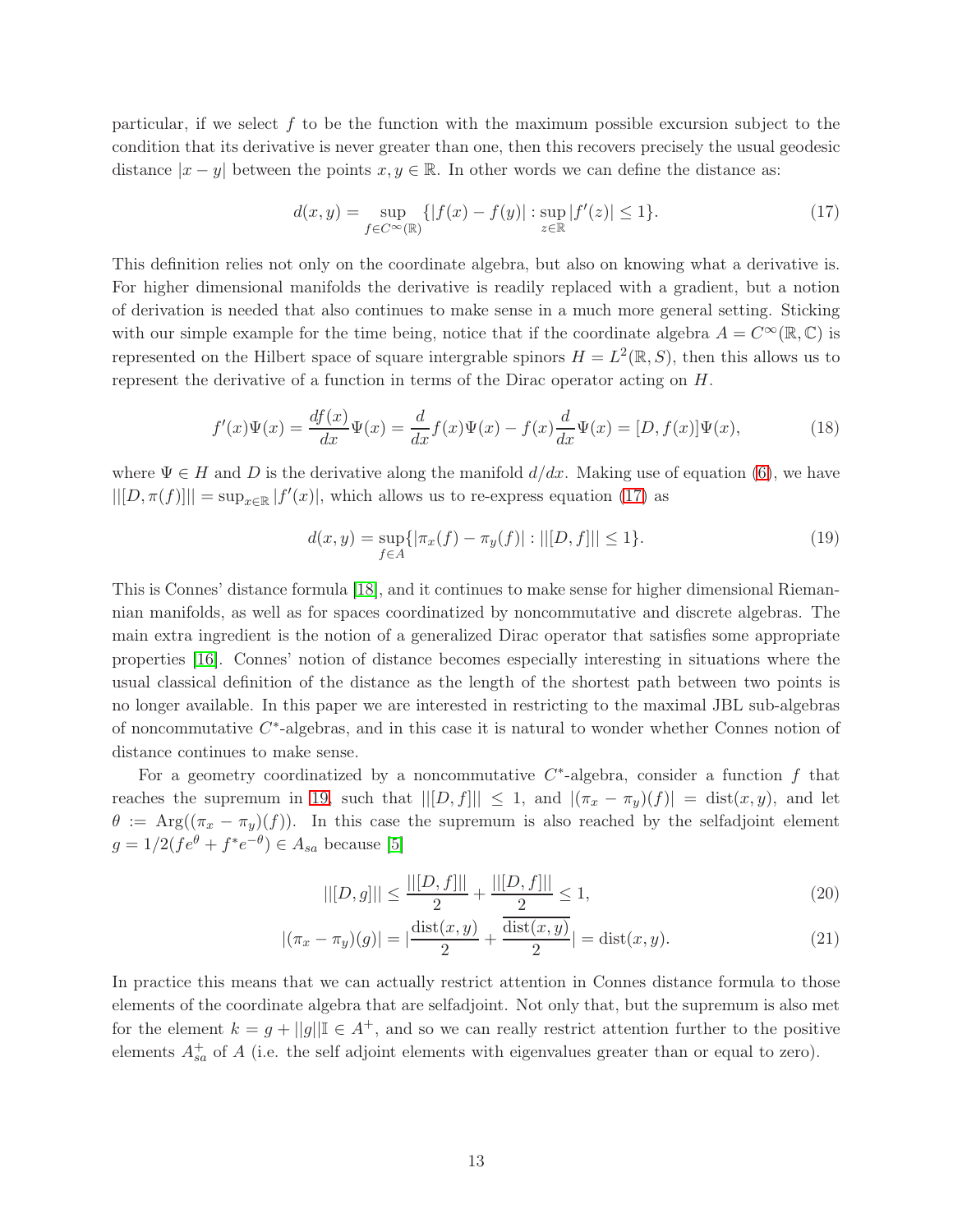Now suppose that  $||[D, k]|| < 1$ , and take  $l := k/||[D, k]|| \in A_{sa}^+$ , then  $||[D, l]|| = 1$ , and

$$
|\pi_x(l) - \pi_y(l)| = \frac{\pi_x(k) - \pi_y(k)}{||[D, k]||} > |\pi_x(k) - \pi_y(k)|,
$$
\n(22)

which is impossible because k was chosen to reach the supremum. We therefore have that  $||[D, k]|| =$ 1 when Connes' distance formula reaches a supremum, and so equation [\(19\)](#page-12-1) can be re-expressed as [\[5\]](#page-28-9):

$$
d(x,y) = \sup_{f \in A_{sa}^+} \{ |\pi_x(f) - \pi_y(f)| : ||[D, f]|| = 1 \}.
$$
 (23)

The distances of a noncommutative geometry are 'observable' quantities. When constructing gauge theories, for example, the discrete, internal, 'flat', Dirac operator  $D_F$  corresponds (roughly speaking) to the mass-matrix of the theory. The distances measured on the internal space are therefore ultimately related to the mass spectrum of the theory [\[43\]](#page-30-6). The take home message is that when determining 'observables', it is the selfadjoint elements of a noncommutative coordinate algebra that are physically relevant. In other words, with regards to both topology and distance measurements, the physically relevant data of a noncommutative, complex  $C^*$ -algebra appears to be entirely contained within its maximal JBL-subalgebra.

### <span id="page-13-0"></span>3.3 General coordinate transformations

A common theme in theories with small extra dimensions is the unification of the four known fundamental forces, with the idea being that the local gauge symmetries are contained within the diffeomorphism group of the higher dimensional total space. This same idea continues to apply when considering geometries in which the internal space is finite and discrete. The symmetries of a geometry correspond, roughly speaking, to the automorphisms of its coordinate algebra<sup>[7](#page-13-1)</sup>. In this section, we explain how the symmetries of a noncommutative coordinate algebra are exactly the same as those defined on its maximal JBL sub-algebra. Intuitively this makes sense, as the symmetries of an algebra should not map selfadjoint elements to those that are anti-selfadjoint (this is in fact a defining property as we outline below in equation [\(24b\)](#page-14-0)).

The symmetries of an algebra are given by its automorphisms. An automorphism  $\alpha$  is an invertible linear map from an algebra to itself, which preserves the structure of the algebra. That is, it respects the product on A:

$$
\alpha(fg) = \alpha(f)\alpha(g),\tag{24a}
$$

for all  $f, g \in A$ . If A is a  $\ast$ -algebra, then those automorphisms which also respect the involution on

<span id="page-13-1"></span><sup>7</sup>The symmetries of a geometry correspond more correctly to the automorphisms of the representation of the coordinate algebra A on the Hilbert space of spinors H [\[31\]](#page-30-4). In general these symmetries will be slightly larger than the automorphism group of the coordinate algebra A, but we will not concern ourselves with this subtlety here. This is already a familiar feature in Riemannian spin geometry, in which the symmetries include not only the diffeomorphisms of the manifold, but also to local rotations in the spin bundle.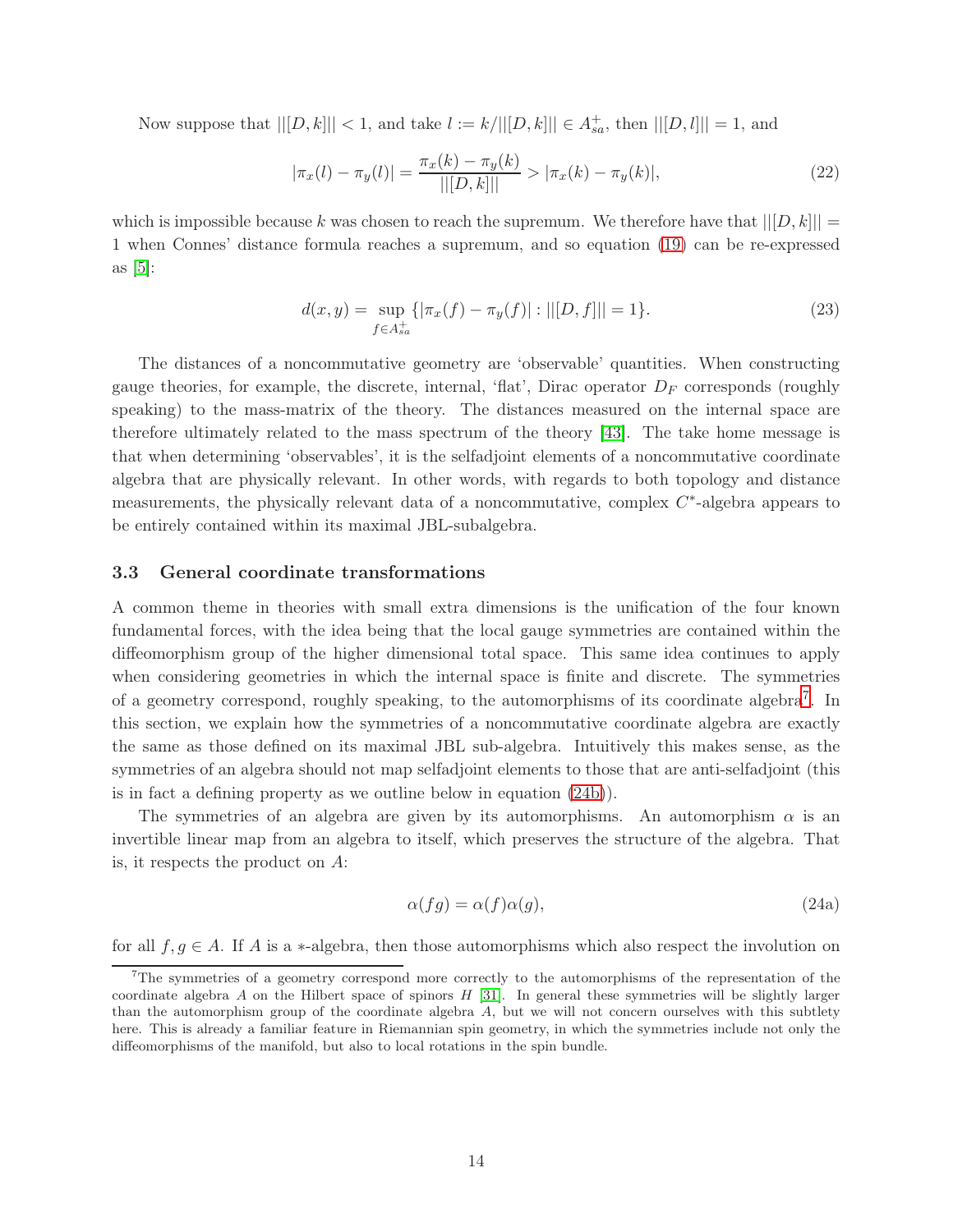A are called ∗-automorphisms:

<span id="page-14-0"></span>
$$
\alpha(f^*) = \alpha(f)^*,\tag{24b}
$$

for all  $f \in A$ . Of particular interest in this paper are those automorphisms that are continuously connected to the identity I. An automorphism  $\alpha$ , which is infinitessimally close to the identity map can then be written as  $\alpha = \mathbb{I} + \delta$  where  $\delta$  is a derivation element satisfying:

$$
\delta(fg) = \delta(f)g + f\delta(g),\tag{25a}
$$

for all  $f, g \in A$ . If A is also a \*-algebra, then a \*-derivation  $\delta$ , is a derivation which respects the involution on A:

<span id="page-14-1"></span>
$$
\delta(f^*) = \delta(f)^*,\tag{25b}
$$

for all  $f \in A$ . The derivations of A are the infinitesimal generators of the automorphisms of A; they form a Lie algebra, with Lie product given by  $\delta_1 \times \delta_2 = \delta_1 \delta_2 - \delta_2 \delta_1$  (where juxtaposition on the right hand side denotes composition of operators on A).

### Riemannian geometry

Consider the coordinate algebra  $A = C^{\infty}(M, \mathbb{C})$  defined over a Riemannian manifold M. The diffeomorphisms on M are in one-to-one correspondence with the coordinate transformations of  $C^{\infty}(M,\mathbb{C})$ . In particular, for any diffeomorphism  $\phi : M \to M$ , one can construct a map  $\alpha_{\phi} f(x) =$  $f(\phi^{-1}x)$ , where  $f(x) \in C^{\infty}(M, \mathbb{C})$ . The maps  $\alpha_{\phi}$  are known as 'outer automorphisms' and satisfy all the properties required of ∗-automorphisms. In particular they preserve the structure of the product and involution on A:

$$
\alpha_{\phi}(f_0 f_1)(x) = (f_0 f_1)(\phi^{-1} x) \n= f_0(\phi^{-1} x) f_1(\phi^{-1} x) \n= \alpha_{\phi} f_0(x) \alpha_{\phi} f_1(x) = (\alpha_{\phi} f_0 \alpha_{\phi} f_1)(x), \n\alpha_{\phi}(f_0^*)(x) = f_0^*(\phi^{-1} x) \n= \frac{f_0(\phi^{-1} x)}{f_0(\phi^{-1} x)} \n= \alpha_{\phi} f_0(x) = \alpha_{\phi}(f_0)^*(x)
$$
\n(26b)

where  $f_i \in C^{\infty}(M, \mathbb{C})$ . If we further consider those automorphisms that are infinitesimally close to the identity, we find that their generating derivations take the form  $\delta_V(f_0) = V^{\mu} \partial_{\mu} f_0$ , where the  $V(x)^\mu$  are real valued coefficients. Such derivations clearly satisfy the properties of ∗-derivations given in equations [\(25\)](#page-14-1). In addition, they form a Lie algebra (of vector fields) with the Lie product given by  $\delta_V \times \delta_W = (V^{\nu}(\partial_{\nu}W^{\mu}) - W^{\nu}(\partial_{\nu}V^{\mu}))\partial_{\mu}$ .

#### Noncommutative coordinate algebras and coordinate transformation

Noncommutative algebras generally have additional automorphism known as 'inner automorphisms', which are constructed from elements of the algebra itself. In particular, given a unital, associative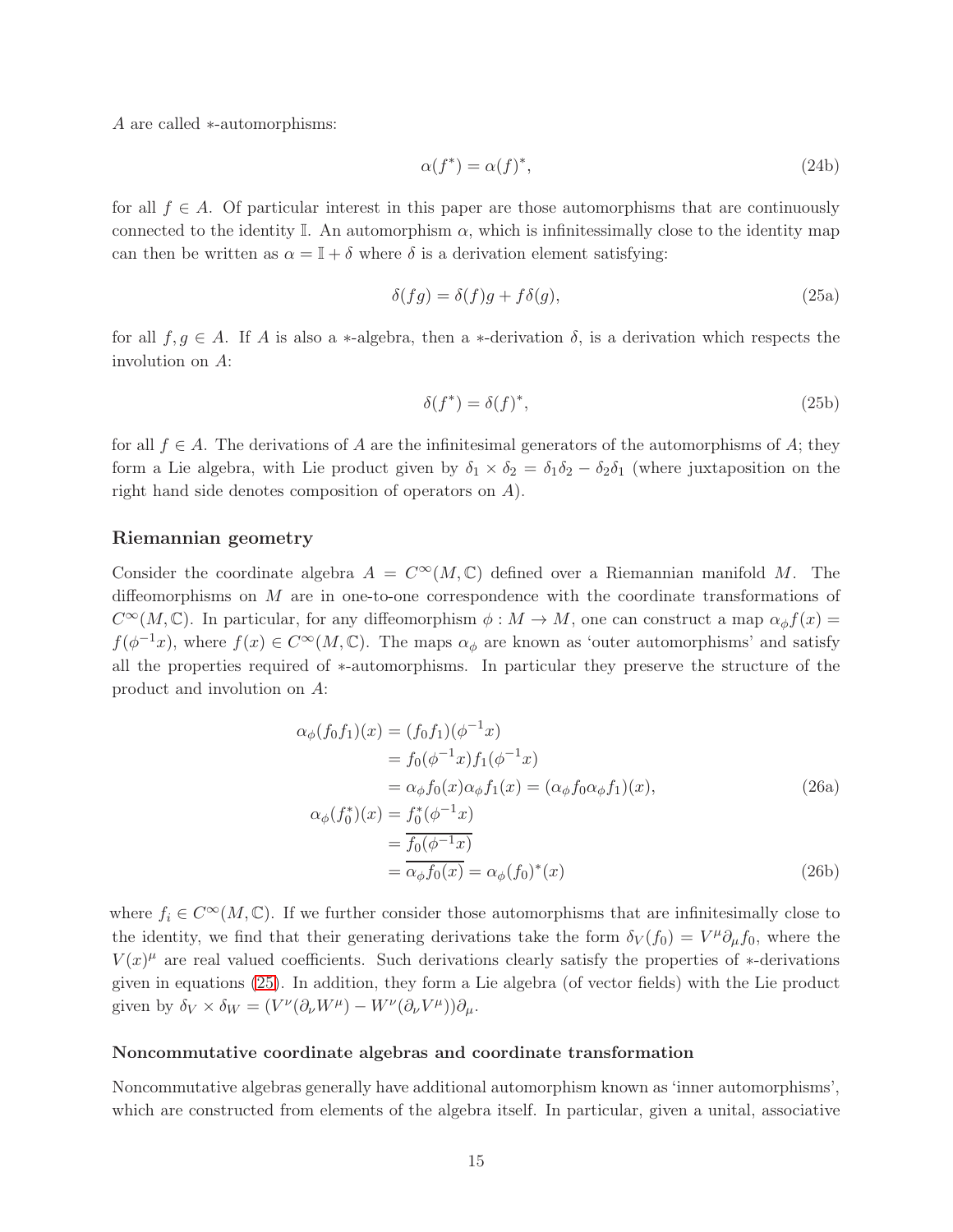$\ast$ -algebra *A*, we can define the map  $\alpha$ <sub>*u*</sub> : *A* → *A* 

<span id="page-15-0"></span>
$$
\alpha_u f = u f u^{-1},\tag{27}
$$

where  $f, u \in A$ . It is easy to check that such maps satisfy the automorphism property

$$
\alpha_u(fg) = ufgu^{-1}
$$
  
=  $ufu^{-1}ugu^{-1} = \alpha_u(f)\alpha_u(g),$  (28a)

for  $f, g \in A$ . Furthermore, if u is a unitary element in A (i.e. satisfying  $u^* = u^{-1}$ ), it is easy to check that such maps  $\alpha_u$  act as ∗-automorphisms

$$
\alpha_u(f^*) = uf^*u^* = (ufu^*)^* = \alpha_u(f)^*.
$$
\n(28b)

Note that the unitary elements  $\{u \in A : u^* = u^{-1}\}\$  are generated by anti-hermitian elements  ${a \in A : a^* = -a}$  through exponentiation, which allows us to express inner automorphisms given in [\(27\)](#page-15-0) as

<span id="page-15-2"></span>
$$
\alpha_u f = e^a f e^{-a} = e^{L_a - R_a} f = e^{\delta_a} f,\tag{29}
$$

for where we have defined  $\delta_a = L_a - R_a = [a, \cdot]$ , and where we are using the standard 'left-right' notation  $L_a f = af$ , and  $R_a f = fa$  [\[46\]](#page-30-7). The elements  $\delta_a$  act as \*-derivations on A, and form a Lie algebra when equipped with the Lie product  $\delta_a \times \delta_b = \delta_a \delta_b - \delta_b \delta_a$ .

As an example, if we take our coordinate algebra to be the  $C^*$ -algebra of  $n \times n$  complex matrices  $A = M_n(\mathbb{C})$ , then all \*-derivations are 'inner' and take the form  $\delta_a = (L_a - R_a)$ , where  $a =$  $-a^* \in A$ . The Lie algebra of inner \*-derivations is given by  $su(n)$ , and generates the Lie group of inner ∗-automorphisms  $SU(n)/\mathbb{Z}_n$  through exponentiation. If, further, we take the product between a canonical 'Riemannian' geometry coordinatized by  $A_c = C^{\infty}(M, \mathbb{C})$  and a finite internal geometry coordinatized by  $A_F = M_n(\mathbb{C})$ , then the product coordinate algebra will be given by  $A = C^{\infty}(M, \mathbb{C}) \otimes_{\mathbb{C}} M_n(\mathbb{C}) = C^{\infty}(M, M_n(\mathbb{C}))$ . In this case the \*-automorphism group will be given by  $Diff(M) \ltimes SU(n)/\mathbb{Z}_n$  [\[36\]](#page-30-8), such that the product  $C^*$ -algebra can be understood as encoding the topological data of an  $SU(n)$  gauge theory coupled to Einstein-Hilbert gravity.

#### Jordan coordinate algebras and coordinate transformations

Jordan algebras in general also have inner automorphisms. In this case, however, they are generated through exponentiation by derivation elements of the form [\[46\]](#page-30-7)

<span id="page-15-1"></span>
$$
\delta_{ab} = [L_a, L_b],\tag{30}
$$

for  $a, b \in A$ . Notice that, due to commutativity, these derivations can be expressed in terms of associators  $\delta_{ab} = [b, \_, a]$  on A. In other words C<sup>\*</sup>-algebras are associative, possibly noncommutative algebras with inner derivations given by commutators, while Jordan algebras are possibly nonassociative, commutative algebras with inner derivations given by associators.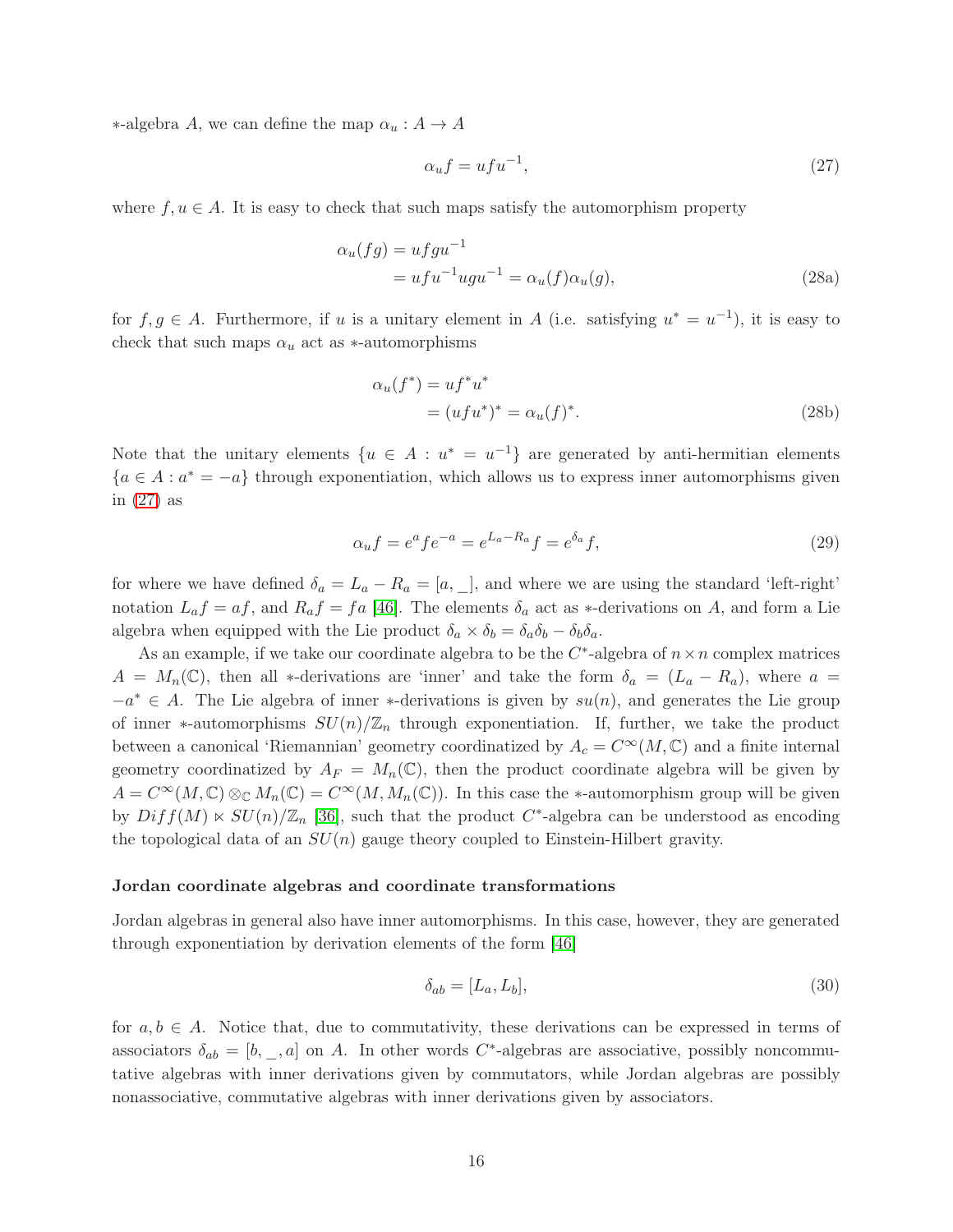As an example, if we take our coordinate algebra to be the JBL-algebra of  $n \times n$  complex, Hermitian matrices  $A = H_n(\mathbb{C})$ , then all derivations are 'inner' and take the form  $\delta_{ab} = [L_a, L_b]$  $a, b \in A$ . The Lie algebra of inner derivations is given by  $su(n)$ , and generates the Lie group of inner automorphisms  $SU(n)/\mathbb{Z}_n$  through exponentiation. If, further, we take the product between a canonical 'Riemannian' geometry coordinatized by  $A_c = C^{\infty}(M,\mathbb{R})$  and a finite internal geometry coordinatized by  $A_F = H_n(\mathbb{C})$ , then the product coordinate algebra will be given by  $A = C^{\infty}(M,\mathbb{R}) \otimes_{\mathbb{R}} H_n(\mathbb{C}) = C^{\infty}(M,H_n(\mathbb{C}))$ . In this case the automorphism group will be given by  $Diff(M) \ltimes SU(n)/\mathbb{Z}_n$ , such that the product Jordan algebra can be understood as encoding the topological data of an  $SU(n)$  gauge theory coupled to Einstein-Hilbert gravity. In other words, nothing is lost in restricting to the maximal JBL-subalgebra of a noncommutative coordinate algebra.

### <span id="page-16-0"></span>3.4 Differential structure

Coordinate algebras hold much more information than just the topological data of a geometry. They also encode information about the *differential* structure. Consider, for instance, a *smooth* Riemannian manifold  $M$ . In order to reconstruct  $M$  from its coordinate functions, the algebra of smooth coordinate functions  $A = C^{\infty}(M,\mathbb{R})$  is required (considered as an abstract JBL-algebra). If one instead only had access to the algebra of continuous functions  $C^0(M,\mathbb{R})$ , then one would lose all of the smooth structure of the manifold. The key feature that distinguishes the coordinate algebra of smooth functions  $A = C^{\infty}(M,\mathbb{R})$  from the algebra of continuous functions  $C^{0}(M,\mathbb{R})$ , is that it is equipped with an algebra of many well defined derivations, namely the vector fields  $\delta_V = V^{\mu} \partial_{\mu}$ defined over the manifold  $M$  [\[20\]](#page-29-14). For Riemannian manifolds the lie algebra of vector fields coincides with the lie algebra of derivations  $Der(C^{\infty}(M,\mathbb{R}))$  on  $C^{\infty}(M,\mathbb{R})$ , and it is this interpretation that generalizes most naturally to product geometries with internal structure.

Following previous work  $[1, 21]$  $[1, 21]$ , we take the view that the appropriate notion of a vector field is that of a derivation, and that the analogue of the differentiable structure is encoded in the lie algebra of derivations  $\text{Der}(A)$  defined over the coordinate algebra A [\[20\]](#page-29-14). A natural concern when restricting attention to the Hermitian sub-algebra of a complex  $C^*$ -algebra is whether one looses information about the differential structure of the corresponding geometry when doing so. For the coordinate algebras of interest, however, this turns out not to be the case. Consider for example a Riemannian geometry  $(M_c, g)$ . As discussed in the previous section, the Lie algebra of ∗-derivations defined over the complex coordinate algebra  $C^{\infty}(M_c, \mathbb{C})$  (i.e. the Lie algebra of vector fields with real coefficients), clearly coincides with the Lie alegbra of derivations defined over the real coordinate algebra  $C^{\infty}(M_c, \mathbb{R})$ . The story is similar when considering coordinate algebras with inner derivations. In particular, the associator identity given in equation [\(14d\)](#page-10-2) relates derivations of a Jordan algebra  $\text{Der}(A_{sa})$  expressed in terms of associators, with  $*$ -derivations of the corresponding  $C^*$ -algebra  $Der(A)$  written in terms of the Lie product. Indeed, as shown for the case of most physical interest in the last subsection, the Lie algebra of ∗-derivation defined over the  $C^*$ -algebra of  $n \times n$  complex matrices  $M_n(\mathbb{C})$  coincides with the Lie algebra of derivations defined over the JBL-algebra of  $n \times n$  complex Hermitian matrices, both of which are given by  $su(n)$ . In other words, it appears as if all of the physically interesting data of an associative  $C^*$ -algebra  $A$ , including differential structure, is really captured by its maximal JBL-algebra  $A_{sa}$ .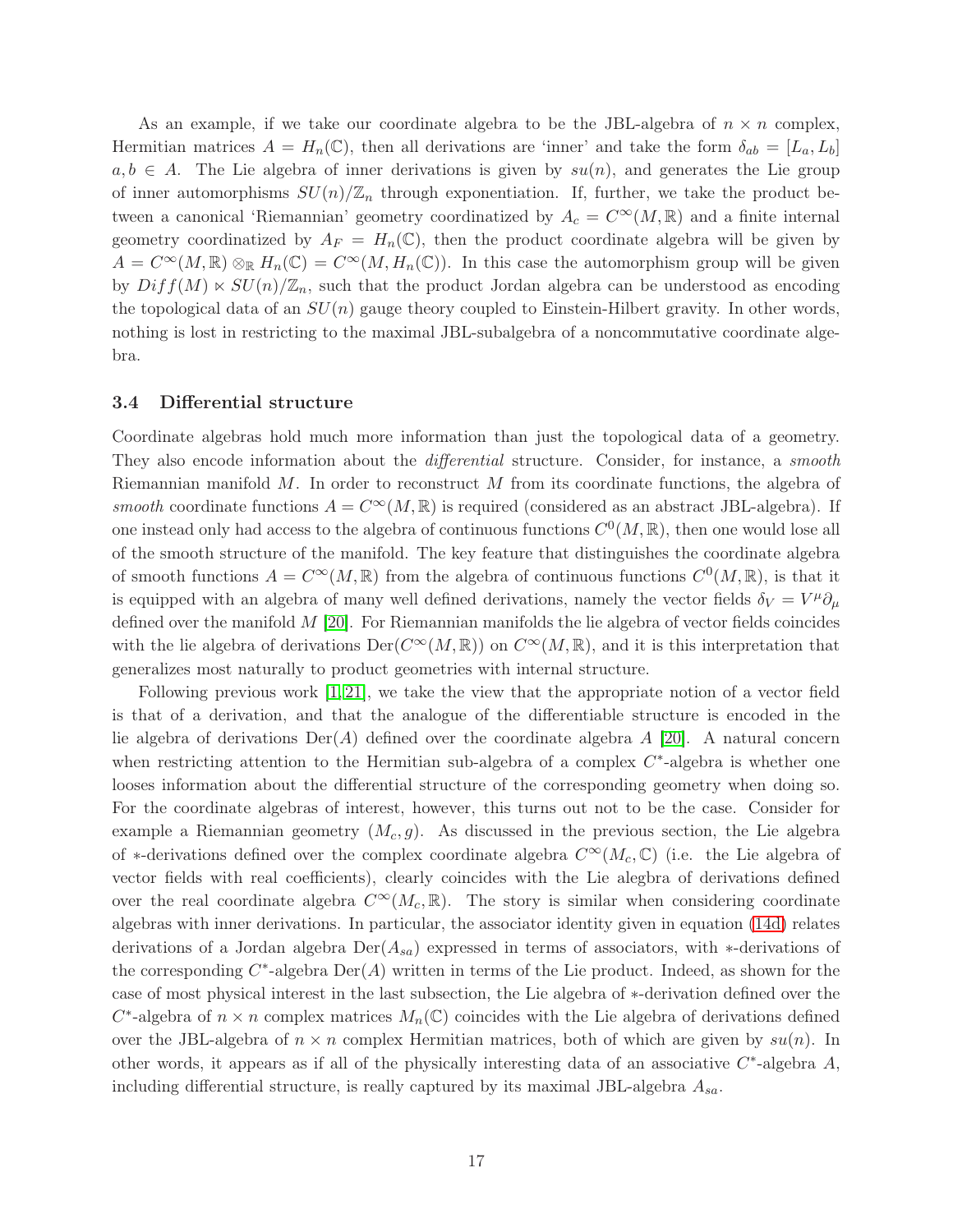#### Differential calculi

Following [\[1,](#page-28-8) [21\]](#page-29-5), we take the view that derivations are the natural generalization of vector fields, and that the natural analogue of differentiable structure for a geometry coordinatized by a Jordan algebra  $A_{sa}$ , is encoded in the lie algebra of derivations  $Der(A_{sa})$ . This point of view implies a correspondingly natural generalization of the notion of differential forms in the Jordan setting. In this subsection we present an explicit construction of the derivation based differential graded algebra of forms defined over Jordan algebras of  $n \times n$  complex Hermitian matrices.

Consider the derivation algebra  $Der(A_{sa})$  defined over a unital JBL-algebra  $A_{sa}$ . Given a function  $f \in A_{sa}$ , and a vector field  $\delta_V = V^i \delta_i \in \text{Der}(A_{sa})$ , where the  $\delta_i$  form a linearly independent basis of derivations<sup>[8](#page-17-0)</sup>, the object  $\delta_V f \in A_{sa}$  can be viewed as a linear map in two distinct ways. To start with, of course, we can view  $\delta_V f$  as the action of the linear operator  $\delta_V$  on the function f. Notice however, that because derivations form a vector space, the object  $\delta_V f$  is also linear in the argument  $V'$ , in the sense that

$$
\delta_{V+W} f = \delta_V f + \delta_W f,\tag{31}
$$

for  $\delta_V, \delta_W \in \text{Der}(A_{sa})$ . One can therefore view the object  $\delta_V f$  as a linear operation being performed on the vector field  $\delta_V$ . This map is denoted by  $df : Der(A_{sa}) \to A_{sa}$ , where:

$$
df(\delta_V) \equiv \delta_V f,\tag{32}
$$

and where 'd' is known as the 'exterior derivative' on functions. The object  $df$  is known as an 'exact' one-form, and is completely defined by its action on vector fields. In particular, because each vector field can be expressed in terms of an orthonormal basis  $\delta_V = V^i \delta_i$ , we are able to write:

$$
df = (\delta_i f) E^i, \tag{33}
$$

where the  $E^i$  satisfy  $E^i(\delta_j) = \hat{\delta}^i_j$ , and where  $\hat{\delta}$  denotes the Kronecker delta. If the  $\delta_i$  span a k-dimensional basis of  $Der(A_{sa})$ , then the  $E^i$  span a k-dimensional basis of dual vectors which we denote by  $Der^*(A_{sa})$ . The space of one forms is then defined as the free module  $\Omega^1 A_{sa} =$  $A_{sa} \otimes \text{Der}^*(A_{sa})$ , such that an arbitrary one form  $\omega \in \Omega^1 A$  can be expressed as:

$$
\omega = \omega_i E^i,\tag{34}
$$

for  $\omega_i \in A_{sa}$ .

The notion of one forms as linear maps from  $\text{Der}(A_{sa})$  to  $A_{sa}$ , can be generalized to that of 'n-forms', which are totally antisymmetric, multi-linear maps from  $Der(A_{sa})$  to  $A_{sa}$ . Given two one forms  $\omega = \omega_i E^i$  and  $\omega' = \omega'_j E^j$  for example, a new 'two-form' can be defined by taking the

<span id="page-17-0"></span><sup>&</sup>lt;sup>8</sup>Note here that the subscript 'i' on the basis element  $\delta_i \in \text{Der}(A_{sa})$  indexes the basis, and is not an element of the coordinate algebra. This should not be confused for example with the double subscript on the derivation elements given in equation [\(30\)](#page-15-1) or the single subscript given on derivation element just below equation [\(29\)](#page-15-2), which really do correspond to elements of the coordinate algebra (for Jordan and associative coordinate algebras respectively). In this section we are speaking about derivations in a general and abstract manner, and so it is convenient to index a basis of derivations in the familiar way.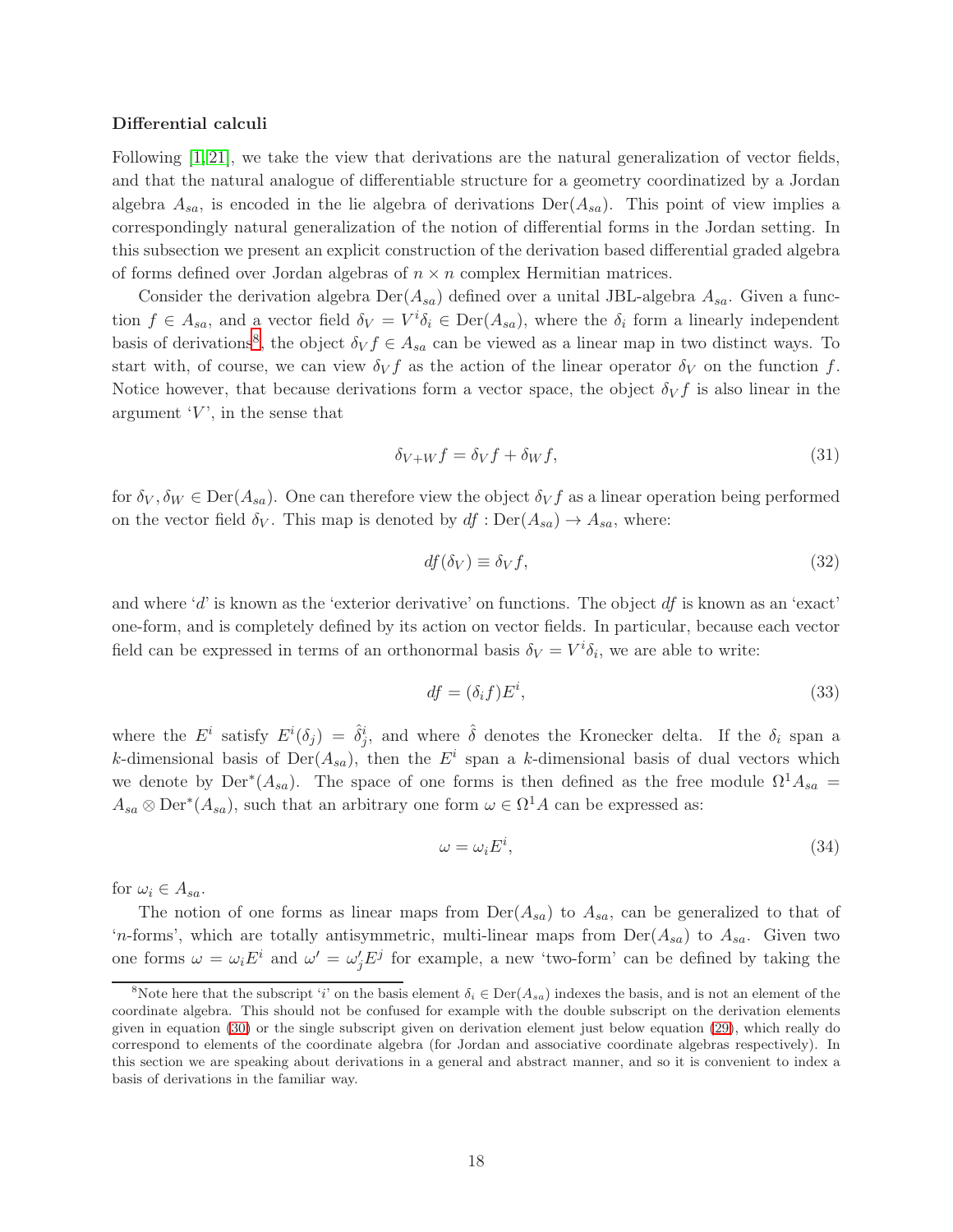generalized 'wedge' product:

$$
\omega \wedge \omega' \equiv \omega_i \omega'_j (E^i \otimes E^j - E^j \otimes E^i). \tag{35}
$$

General *n*-forms can similarly be defined by taking successive wedge products between forms:

<span id="page-18-2"></span><span id="page-18-1"></span><span id="page-18-0"></span>
$$
\omega = \omega_{1,\dots,n} \ E^1 \wedge \dots \wedge E^n,\tag{36}
$$

with  $\omega_{1,\dots,n} \in A_{sa}$ . We will almost always drop the 'wedge' sign when taking the product between two or more different forms (i.e. we will usually write  $\omega \omega'$  to indicate the wedge product  $\omega \wedge \omega'$ ). Under the product given in Eq. [\(36\)](#page-18-0), the vector space  $\Omega A_{sa} = \bigoplus_n \Omega^n A$ , where  $\Omega^n A_{sa}$  is the space of n-forms with  $\Omega^0 A_{sa} = A_{sa}$ , forms a graded Jordan algebra that satisfies the following identities

$$
ab - (-1)^{|a||b|}ba = 0,
$$
 (Graded Commutativity) (37a)

$$
\sum_{\{a,b,c\}} (-1)^{|a||c|} (L_a L_{bc} - L_{ab} L_c) = 0,
$$
 (Graded Jordan Identity) (37b)

where in the graded Jordan identity we are summing over all even permutations of  $a, b, c \in \Omega A_{sa}$ , and where we denote the 'grading' or the 'order' of an element  $a \in \Omega A_{sa}$  by |a|, i.e.  $|a| = m$  when  $a \in \Omega^m A_{sa}$ . Notice in particular that at order zero these identities reproduce the usual properties of a Jordan algebra of order zero given in equation [\(13\)](#page-10-3). In particular, the more familiar form of the Jordan identity given in equation [\(13b\)](#page-10-3) is easily recovered at order zero by setting  $a = b = c$  in equation [\(37b\)](#page-18-1) (deriving [\(37b\)](#page-18-1) from [\(13b\)](#page-10-3) at order zero is only slightly more involved [\[35,](#page-30-9) [46\]](#page-30-7)).

A graded Jordan algebra algebra  $\Omega A_{sa}$  can be further elevated to a differential graded algebra of forms, by extending the action of the exterior derivative  $d'$  to the whole of A such that it satisfies the following two properties:

$$
d^2 = 0,
$$
 (Nilpotency condition), (37c)

$$
d(ab) = d(a)b + (-1)^{|a|}ad(b),
$$
 (Graded Leibniz) (37d)

for  $a, b \in \Omega A_{sa}$ .

### Example: the 'Canonical' differential graded algebra of forms.

Consider the canonical (Jordan) coordinate algebra  $A_{sa} = C^{\infty}(M,\mathbb{R})$  corresponding to a Riemannian manifold M, with a local basis of coordinate functions  $x^{\mu} \in A_{sa}$ . Any vector field  $\delta_V \in \text{Der}(A_{sa})$  can be expanded in terms of this basis  $\delta_V = V^{\mu} \frac{\partial}{\partial x^{\mu}}$ . Similarly, a dual basis of forms can be constructed  $E^{\mu} = dx^{\mu} \in \Omega^{1} A_{sa}$ , with the action on vector fields given by  $dx^{\mu}(\delta_V) = V^{\nu} \partial x^{\mu}/\partial x^{\nu} = V^{\mu}$ . A general one form  $\omega \in \Omega^1 A_{sa}$  is then given by:

<span id="page-18-4"></span><span id="page-18-3"></span>
$$
\omega = \omega_{\mu} dx^{\mu},\tag{38}
$$

where  $\omega_{\mu} \in A_{sa}$ . In particular we can write  $df = \partial_{\mu} f dx^{\mu}$ . Similarly, general *n*-forms are defined by taking successive wedge products between forms:

$$
\omega = \omega_{1,\dots,n} dx^1 \wedge \dots \wedge dx^n,
$$
\n(39)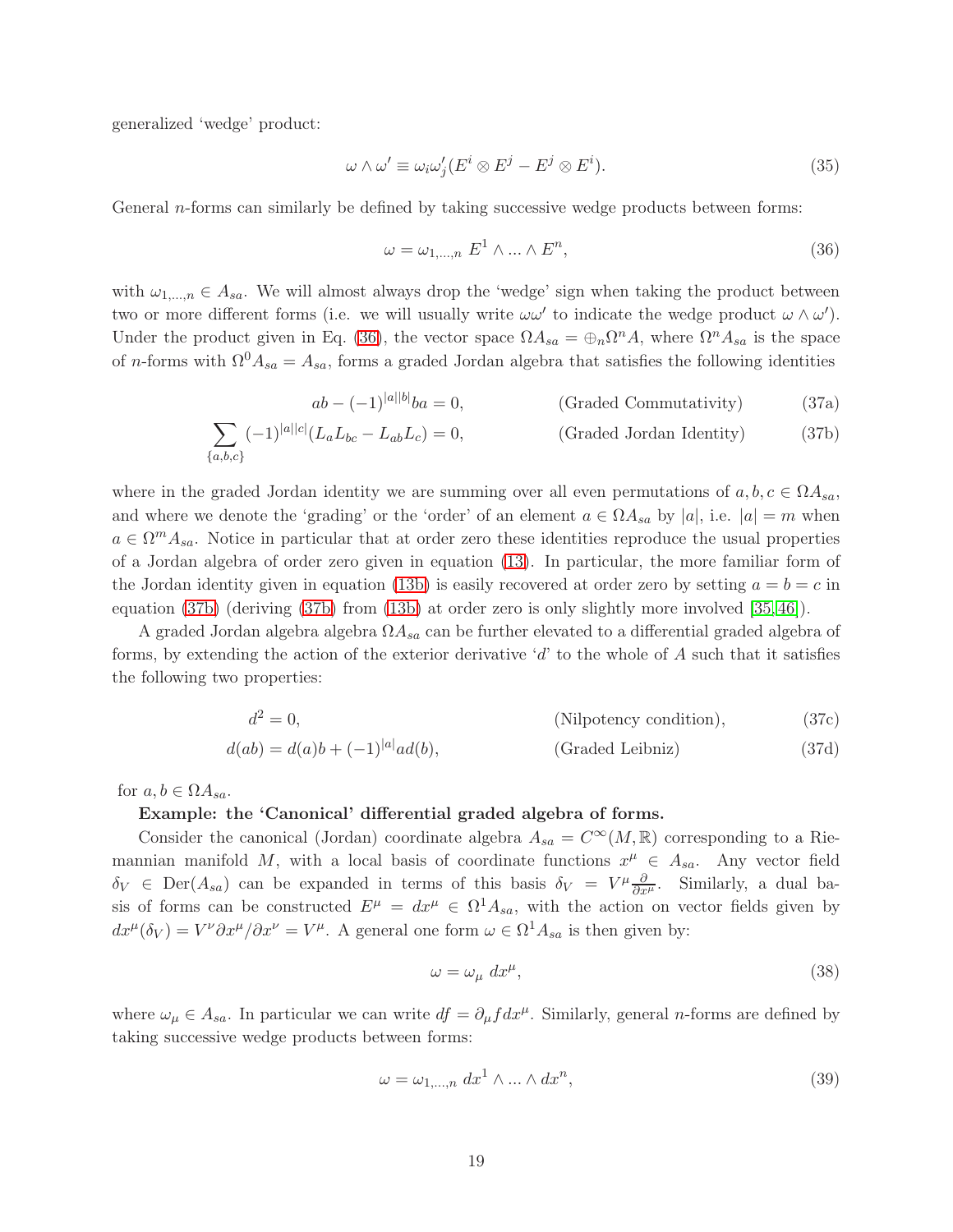with  $\omega_{1,\dots,n} \in A_{sa}$ . Under this product the algebra  $\Omega A_{sa} = \bigoplus_n \Omega^n A_{sa}$  is both graded commutative and associative, which means that it trivially satisfies the conditions of a graded Jordan algebra as given in equations [\(37a\)](#page-18-2) and [\(37b\)](#page-18-1). Furthermore,  $\Omega A_{sa}$  can be elevated naturally to a differential graded algebra of forms, by extending the action of the exterior derivative 'd' to arbitrary forms such that it satisfies equations [\(37c\)](#page-18-3) and [\(37d\)](#page-18-4). Notice in particular, that the nilpotency of the exterior derivative on forms  $d^2 = 0$ , is automatically ensured by the graded commutativity of the wedge product, the graded Leibniz rule, as well as the commutativity of partial derivatives.

Example: The finite coordinate algebra  $A_F = H_n(\mathbb{C})$ 

Next, we explicitly construct the derivation based differential graded algebra of forms defined over the JBL-algebra  $A_{sa} = H_n(\mathbb{C})$  (i.e. the Jordan algebra of  $n \times n$  complex Hermitian matrices). The corresponding  $C^*$ -algebra  $A = A_{sa} \oplus iA_{sa}$  is given by the matrix algebra of  $n \times n$  complex matrices. Given a basis of linearly independent traceless, complex, Hermitian matrices  $\lambda_i \in A$ ,  $i = 1, ..., n^2 - 1$ , the associative product on A (see equation [\(16\)](#page-11-1)) can be expressed as:

<span id="page-19-0"></span>
$$
\lambda_i \lambda_j = \frac{1}{2} \left( \underbrace{\frac{1}{n} \hat{\delta}_{ij} \lambda_0 + d_{ijk} \lambda_k}_{\text{Jordan}} + \underbrace{if_{ijk} \lambda_k}_{\text{Lie}} \right),\tag{40}
$$

where  $\lambda_0 = \mathbb{I}_n$  is the identity element in  $A_{sa}$ . The  $d_{ijk}$  are real valued and completely symmetric 'Jordan' structure constants which define the Jordan product ' $\circ$ ', while the  $f_{ijk}$  are the completely anti-symmetric structure constants that define the Lie product  $\forall x$  (i.e. the structure constants of the su(n) Lie algebra). Notice that for this class of Jordan algebras specifically  $A_{sa} = H_n(\mathbb{C})$ , the dimension of the derivation algebra  $\text{Der}(A_{sa}) = su(n)$  coincides exactly with the number of linearly independent traceless Hermitian basis elements  $\lambda_i \in A_{sa}$ . This allows us to define a particularly elegant basis of  $n^2 - 1$  anti-hermitian inner derivation elements, expressed in terms of the 'Lie' algebra structure constants:

<span id="page-19-2"></span>
$$
\delta_i = \frac{4}{n} f_i^{jk} [L_{\lambda_j}, L_{\lambda_k}], \tag{41}
$$

where summation is implied over repeated indices, and where  $L_{\lambda_i} f = \frac{1}{2}$  $\frac{1}{2}(\lambda_i f + f \lambda_i) = \lambda_i \circ f$  denotes the left action under the Jordan product (note that the only distinction between lowered and raised indices is stylistic). Making use of Eq. [\(40\)](#page-19-0) it is easy to show that the action of a derivation  $\delta_i \in \text{Der}(A_{sa})$  on elements  $\lambda_j \in A_{sa}$ , is given by:

<span id="page-19-1"></span>
$$
\delta_i \lambda_j = -f_{ij}^{\ \ k} \lambda_k,\tag{42}
$$

where the standard normalization  $f^{ijk}f_{ijl} = n\hat{\delta}_l^k$  is being used. Notice in particular, that equation [\(42\)](#page-19-1) is really only restating the fact that the coordinate algebra  $A_{sa}$  is a JBL-algebra with Lie product

$$
\lambda_i \times \lambda_j = \delta_i \lambda_j \tag{43}
$$

for  $\lambda_i \in A_{sa}, i = 1, ..., n^2 - 1$ .

Having expressed the derivation elements in a nice basis, our next task is to find a similarly nice dual basis of one forms  $E^i \in \Omega^1 A_{sa}$ , such that  $E^i[\delta_j] = \hat{\delta}^i_j$ . A little work shows that the dual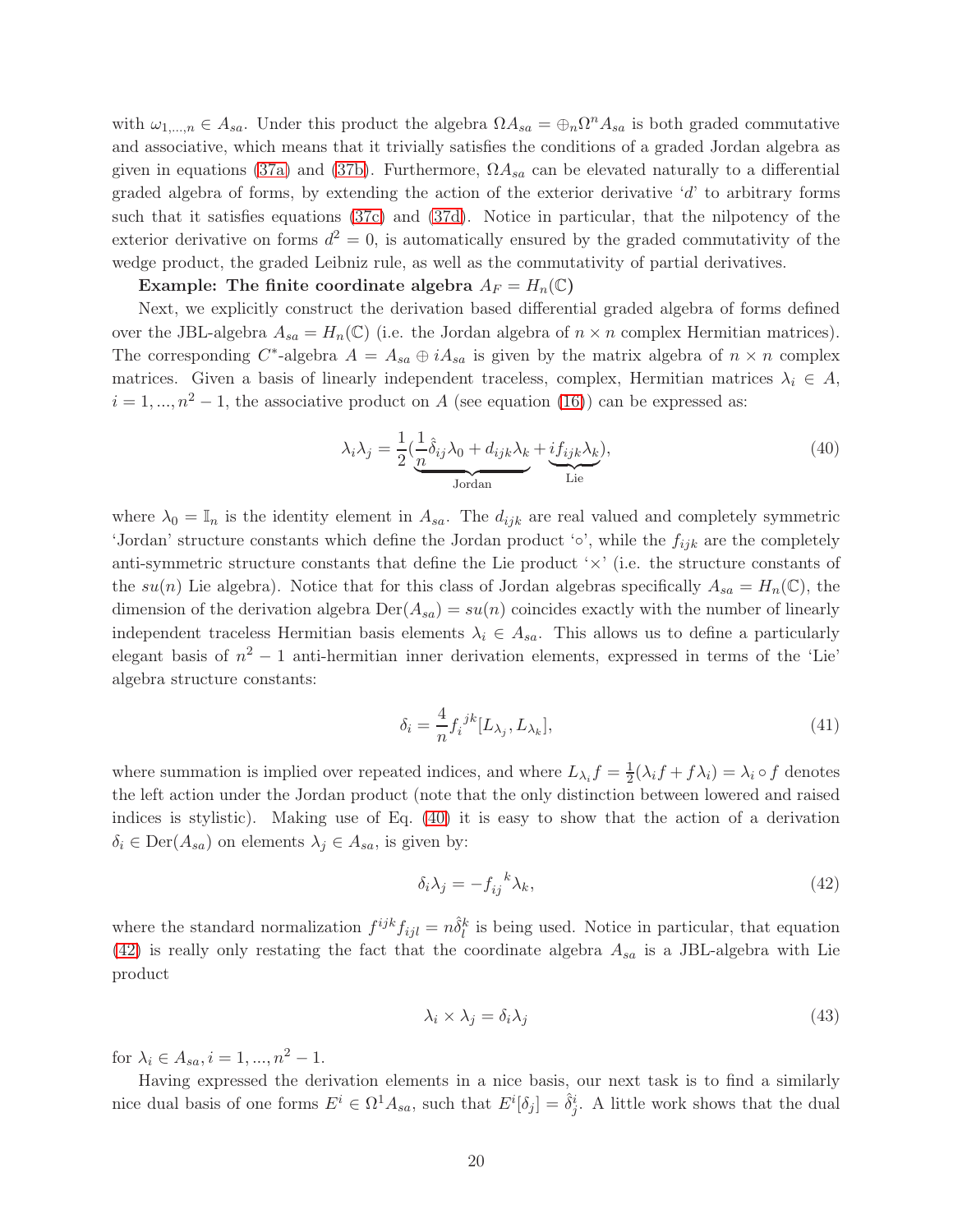elements take the form:

$$
E^{i} = \frac{16}{n} f^{jki} (\lambda_k \circ \lambda_l) \circ (\lambda_j \circ d\lambda_l), \qquad (44)
$$

where 'd' is the order one exterior derivative. The proof that the  $E<sup>i</sup>$  form a dual basis of one forms is simple but long, and so we provide it separately in appendix [C.](#page-24-0) Having constructed an explicit basis of derivations and dual forms, an arbitrary one form  $\omega \in \Omega^1 A_{sa}$  can be expressed as:

<span id="page-20-1"></span>
$$
\omega = \omega_i \ E^i,\tag{45}
$$

where  $\omega_i \in A_{sa}$ . In particular the action of the exterior derivative is given by  $df = \delta_i f E^i$ , for  $f \in A_{sa}$ . Furthermore, general *n*-forms are defined by taking successive wedge products between forms. Given two elements  $a = a^{1,...,n} E_1 \wedge ... \wedge E_n \in \Omega^n A$  and  $b = b^{1,...,m} E_1 \wedge ... \wedge E_m \in \Omega^m A$ , their graded Jordan product is given by:

$$
ab = (a_{1,\dots,n}b_{1+n,\dots,m+n}) E^1 \wedge \dots \wedge E^{n+m} \in A^{m+n}.
$$
 (46)

It is simple to check that the graded commutativity and graded Jordan identities given in equa-tions [\(37a\)](#page-18-2) and [\(37b\)](#page-18-1) are satisfied by  $\Omega A_{sa} = \bigoplus_n \Omega^n A$ . Next, the graded algebra  $\Omega A$  can be promoted to a differential graded algebra of forms by extending the action of the exterior derivative 'd' to higher order forms such that it satisfies the properties given in equations [\(37c\)](#page-18-3) and [\(37d\)](#page-18-4). Following a fairly long, but straightforward calculation (which we provide in appendix [C\)](#page-24-0) we find that the action of the exterior derivative on the one form basis is given by

$$
dE^i = \frac{1}{2} f^i_{\;jk} E^j \wedge E^k. \tag{47}
$$

Notice, that the differential graded algebra  $\Omega A_{sa}$  has a number of properties that distinguish it, and make it much nicer than the differential graded algebra of forms  $\Omega A$  defined over the corresponding noncommutative  $C^*$ -algebra of  $n \times n$  complex matrices  $A = A_{sa} \oplus iA_{sa}$  [\[40\]](#page-30-2). In particular, once one demands that the exterior derivative satisfy the nilpotency condition given in equation [\(37c\)](#page-18-3), this automatically implies the graded commutativity, graded Leibniz, and graded Jordan identities given in equations [\(37\)](#page-18-4). This is very much in line with the story as it occurs in the Riemannian setting, and is in stark contrast to the noncommutative setting, in which the construction is much more awkward and appears somewhat contrived.

# <span id="page-20-0"></span>4 Conclusion and future outlook

Jordan algebras were first introduced in an effort to restructure quantum mechanics purely in terms of physical observables (i.e. the things that can actually be seen in experiment) [\[34,](#page-30-10) [47\]](#page-31-0). In the current paper we have similarly been drawn on physical grounds to consider geometries coordinatized by Jordan algebras. The usual assumption in the literature has been that if the patterns and features of the standard model derive from the underlying structure of a discrete internal geometry, then this geometry should be coordinatized by a noncommutative  $C^*$ -algebra. The noncommutative geometry that most closely captures the details of the standard model, while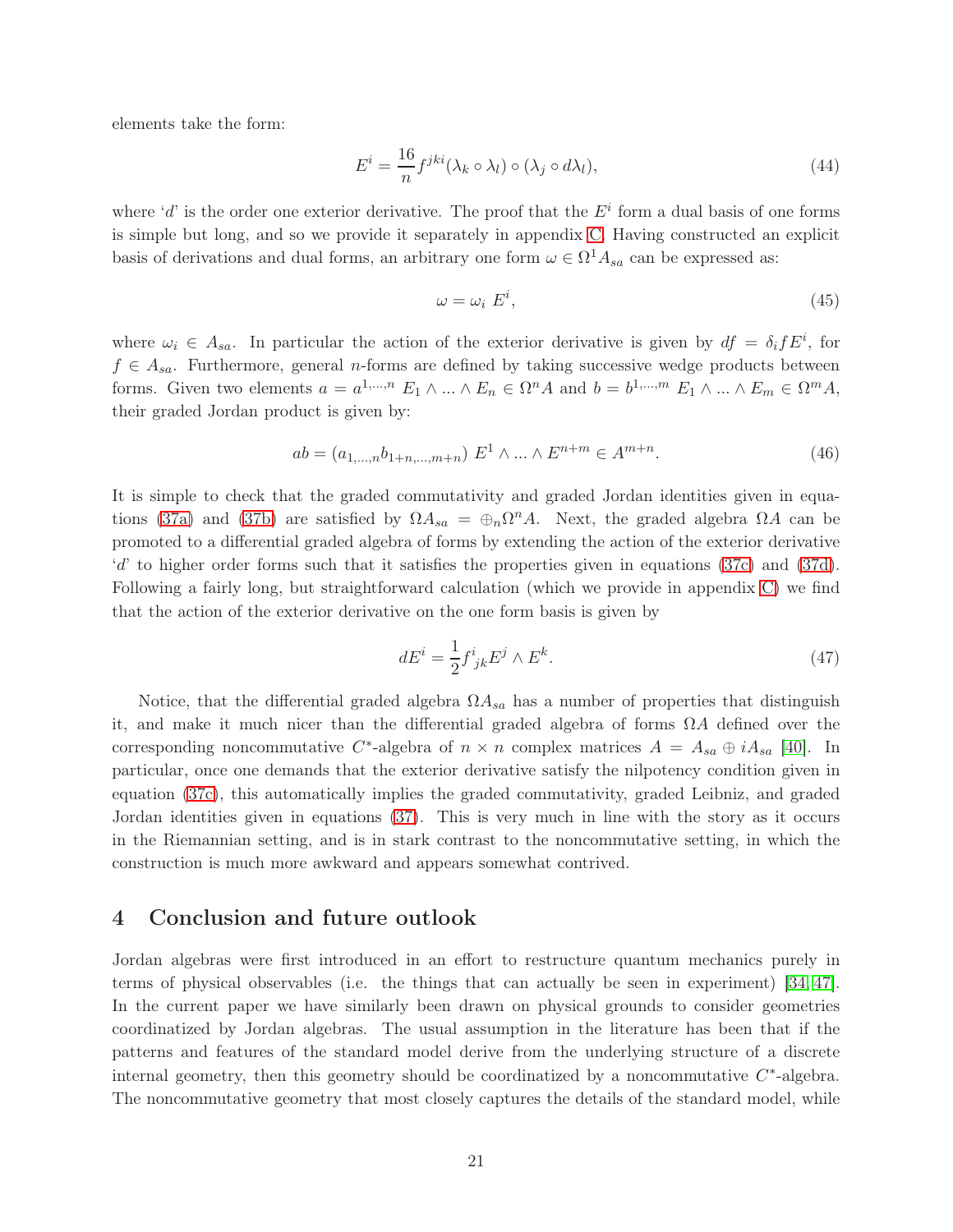extraordinarily beautiful and insightful, runs into a variety of problems, and relies on a number of nongeometric input assumptions in order to work. In particular, it appears as though the space of standard model fermions is not compatible with the full noncommutative coordinate algebra that must been selected in order to accommodate the standard model symmetries (this remains true for extensions such as the Pati-Salam model [\[3\]](#page-28-3)). Instead, the standard model fermions are only closed under the symmetrized action of the selfadjoint elements of the noncommutative coordinate algebra [\[11\]](#page-28-1). These elements form a Jordan algebra, which motivates the search for a 'Jordan geometry', which is able to accommodate the full details of the standard model.

In this paper we explain that the most important physical data captured by a complex coordinate C<sup>\*</sup>-algebra appears to be entirely contained within its maximal JBL-subalgebra. Our program is an attempt to restructure the geometric description of nature purely in terms of physically relevant quantities, and furthermore to make important geometric inferences based purely on physical observables. Secondly, this paper presents an explicit construction of the differential calculus for the finite dimensional coordinate algebras that appear most important for constructing realistic particle theories (i.e. the Jordan algebras of  $n \times n$  complex Hermitian matrices  $H_n(\mathbb{C})$ ). This is the first of a number of tools that will be required for describing the dynamics of physical theories. Constructing the 'geometry' of a physical theory consists roughly of two parts: (i) building the underlying geometry itself (for a gravity theory this would be the underlying Riemannian manifold and metric data), and (ii) describing the dynamics of the geometry (for a gravity theory this might come from the familiar Einstein-Hilbert action, or something more exotic). In the noncommutative geometric approach to constructing gauge theories the 'spectral action' is most often used to describe dynamics. The spectral action is introduced, in part, because it is difficult to construct dynamics by making explicit use of geometric objects like noncommutative differential forms. While intriguing and extremely beautiful, the spectral action provides an effective description of nature, and is the setting within which the incorrect Higgs mass prediction was made [\[38,](#page-30-11)[39\]](#page-30-12). The calculus constructed in this paper presents a necessary step towards an explicit and more direct construction of dynamics.

The next immediate steps in fully constructing the internal Jordan geometries that most closely capture the underlying structure of the standard model of particle physics and viable extensions such as the Pati-Salam model are:

1. Discrete spaces: It will be necessary to consider finite Jordan coordinate algebras, which are semisimple, and in particular of the form:

$$
A_F = \underbrace{H_n(\mathbb{C}) \oplus \dots \oplus H_n(\mathbb{C})}_{m' \text{ copies}},\tag{48}
$$

with inner derivation algebra  $\text{Der}(A_F) = su(n) \oplus ... \oplus su(n)$ . For coordinate algebras of this form we will need to generalize:

• Discrete connections: The algebra  $A_F$  coordinatizes an 'm' point (state) space with non-trivial finite internal structure at each point, which is a priori completely disconnected. In order to 'connect' such a space, the notion of a discrete connection that relates the 'm' (identical) factors will be required. Higgs fields will arise in this way 'connecting', for example, the chiral sectors of the models we are interested in.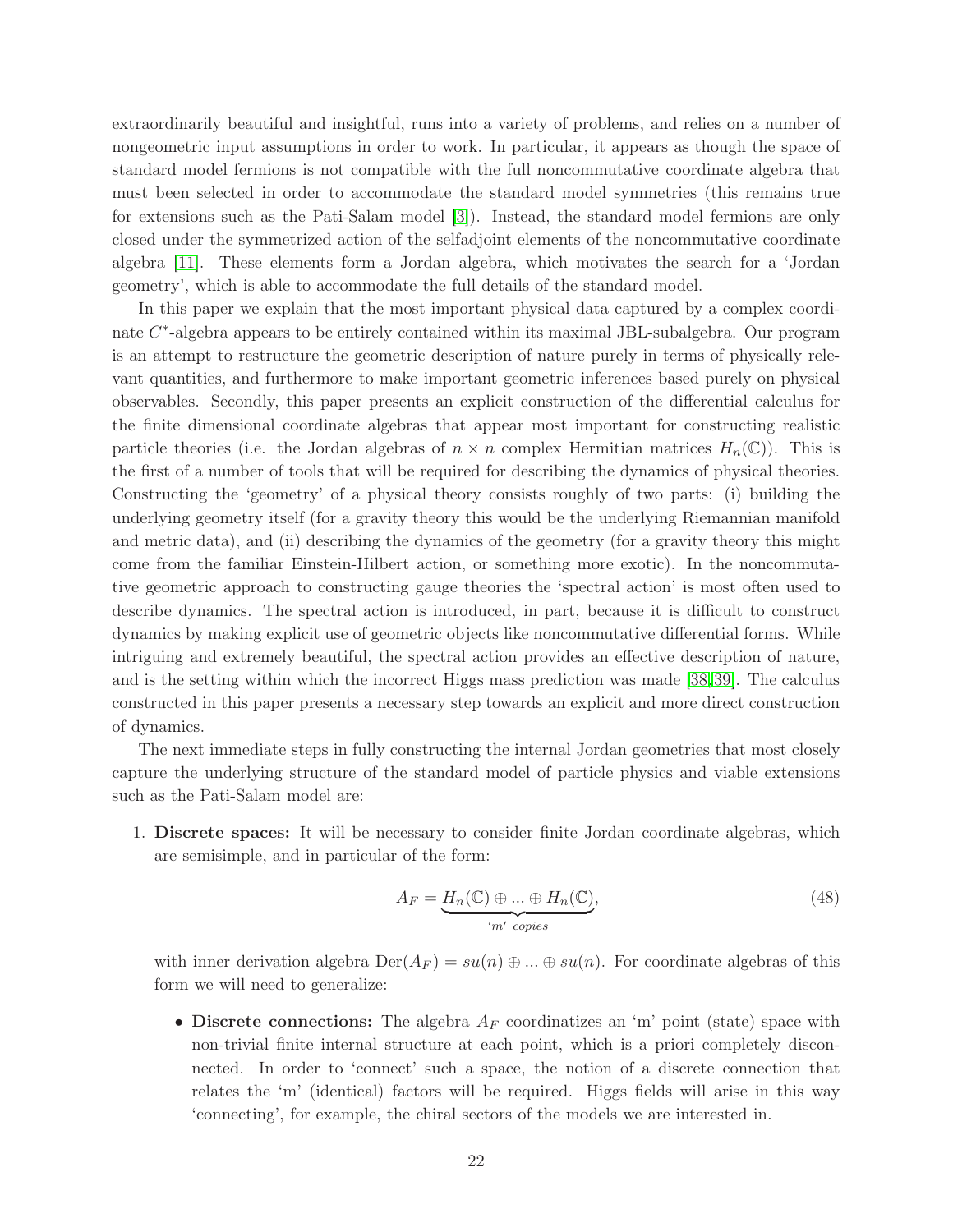- Discrete calculus: The derivation based calculus  $(1, 21)$  is no longer appropriate when considering discrete geometries with disconnected sectors that are not smoothly related to one another by derivations. Connes has developed a 'cochain' based generalization of differential forms appropriate for the discrete, noncommutative setting [\[16\]](#page-29-0). The corresponding 'cyclic' cohomology only makes sense, however, for associative coordinate algebras, and so a generalization will need to be made that incorporates the benefits of both approaches. Generalizations have already been developed in very special cases, including for the octonion algebra [\[4,](#page-28-10) [7\]](#page-28-11), and for Hom-associative algebras [\[41\]](#page-30-13), however there is as yet no general construction appropriate for Jordan algebras.
- 2. Clifford representation of forms: Much of the predictive power of the noncommutative geometry that most closely resembles the standard model of particle physics derives from the geometric 'rules' or axioms imposed on the finite input data. In practice, many of these rules have been 'ported across' from Riemannian spin geometry, where they derive naturally when considering the Clifford action of forms on spinors. In the noncommutative setting, however, no clean analogue of a Clifford action of forms has so far been developed. As a result there is almost a complete disconnect between the symmetries, signature, and scalar representations in these theories, which limits their predictive power. A key step will be to develop a 'Clifford' representation of forms appropriate for the Jordan geometries of interest. Once an appropriate notion of Clifford action is developed, it will be possible to explore whether the internal symmetries of a geometry correspond exclusively to the automorphisms of the input coordinate algebra, or if there is some internal analogue of local Lorentz symmetry to be accounted for, as advocated for example in [\[15\]](#page-29-15) (and therefore what, if any, relationship exists between the symmetries and signature of an internal space). Furthermore, another key exploration will be to determine whether the 'multiplicity' required in order to accommodate the internal analogue of a 'Clifford' representation will lead to a prediction for the number of fermion generations, or whether it will provide a stronger handle on the form of the fermion mass matrices.

# Acknowledgements

We would like to thank Lashi Bandara, John Barrett, Fabien Besnard, Latham Boyle, Branimir Cacic, Ludwik Dabrowski, Michel Dubois-Violette, Laurent Freidel, Hadi Godazgar, John Huerta, Axel Kleinschmidt, Giovanni Landi, Mathew Langford, Fedele Lizi, Matilde Marcolli, Pierre Marinetti, Fred Shultz, and Andrzej Sitarz for helpful conversations. This research was supported by an individual research grant from the Deutsche Forschungsgemeinschaft (project number 392887939), the European Research Council via ERC Consolidator Grant CoG 772295 "Qosmology", and the Max-Planck Institute.

# <span id="page-22-0"></span>A The internal grading of the 'noncommutative' standard model

In equation [\(1\)](#page-5-0) we introduced the representation of the internal noncommutative coordinate algebra that most closely captures the fermion and gauge content of the standard model. We further introduced a finite charge conjugation operator  $J_F$ , which acts on elements of the Hilbert space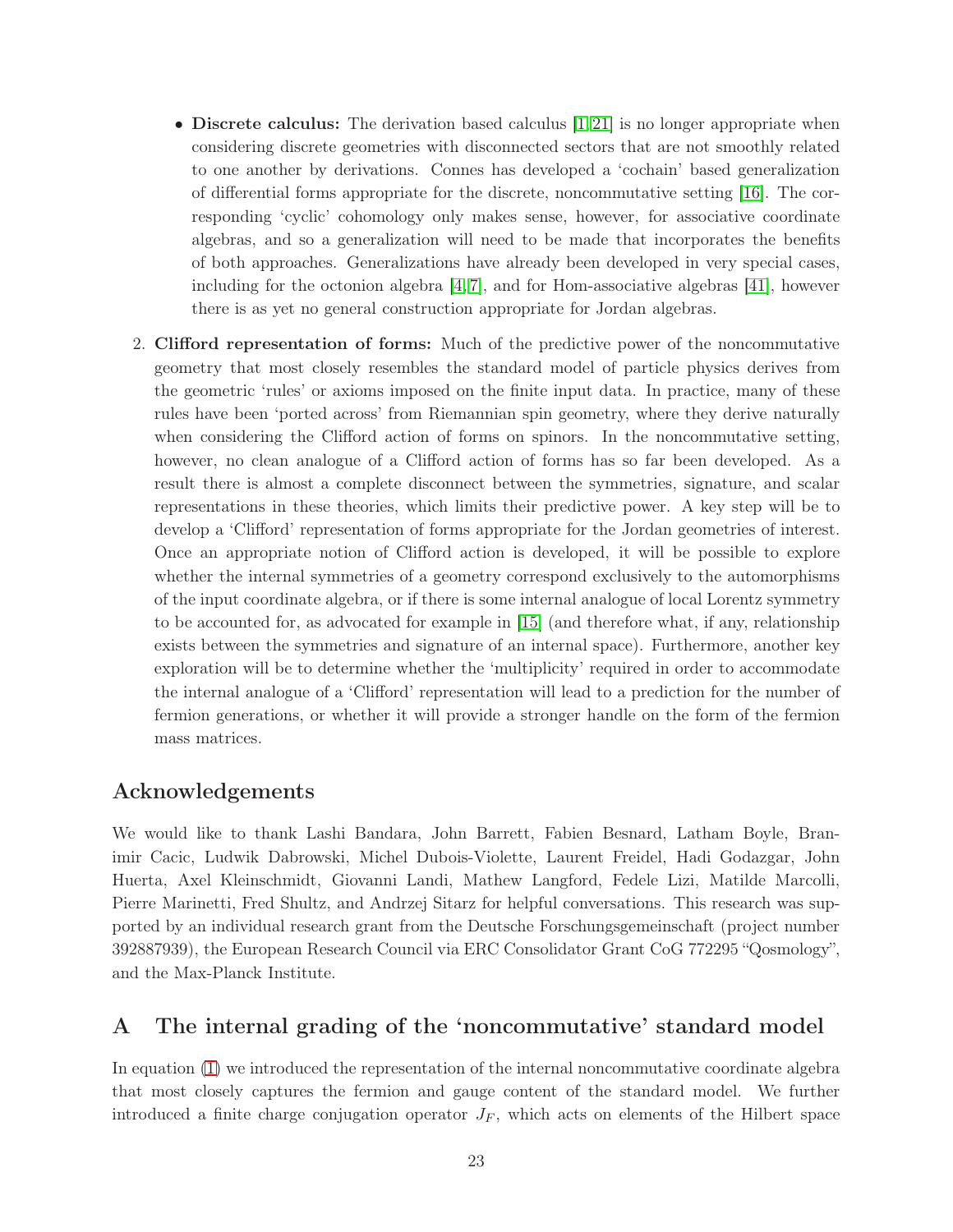by Hermitian conjugation. Here we introduce the finite grading operator on elements  $h \in H_F$  as  $\gamma_F h = X h X$ , where

$$
X = \begin{pmatrix} +\mathbb{I}_2 & & & \\ & -\mathbb{I}_2 & & \\ & & \mathbb{I}_2 & \\ & & & \mathbb{I}_2 & \\ & & & & \mathbb{I}_2 \end{pmatrix} . \tag{49}
$$

# <span id="page-23-0"></span>B Representations and unimodularity

Let A be an algebra defined over a field  $\mathbb{F}$ , and let H be a vector space over  $\mathbb{F}$ . A bi-representation  $\pi$  of A on H (or, equivalently, a bi-module H over A) is a pair of F-bilinear products  $f\Psi \in H$  and  $\Psi f \in H$   $(f \in A, \Psi \in H)$  [\[10,](#page-28-4)[12,](#page-28-7)[31,](#page-30-4)[46\]](#page-30-7). This definition of a bi-representation of A on H is equivalent to the definition of a new algebra

$$
B = A \oplus H,\tag{50}
$$

with the product between elements of  $B(b = f + \Psi \text{ and } b' = f' + \Psi')$  given by

$$
bb' = ff' + f\Psi' + \Psi f',\tag{51}
$$

where  $ff' \in A$  is the product inherited from A, while  $f\Psi' \in H$  and  $\Psi f' \in H$  are the products inherited from  $\pi$ , and  $\Psi\Psi' = 0$ . We call such an algebra an "Eilenberg algebra".

Notice that the above definition has not assumed anything about the associativity of either A or B. If however we assume that B is associative, then we precisely recover the traditional definition of an ordinary associative bi-representation of an associative algebra A on  $H$  [\[10\]](#page-28-4). If on the other hand A is a Jordan algebra, then we define its Jordan representation on H by taking B to also be a Jordan algebra [\[10,](#page-28-4)32]. As an example consider the algebra  $A = M_n(\mathbb{C})$  represented as matrices on  $\mathbb{C}^{2n}$  by the following action:

$$
L_f \Psi = \begin{pmatrix} f \\ 0 \end{pmatrix} \begin{pmatrix} \psi_L \\ \psi_R \end{pmatrix}, \qquad R_f \Psi = \begin{pmatrix} 0 \\ f^T \end{pmatrix} \begin{pmatrix} \psi_L \\ \psi_R \end{pmatrix}, \qquad (52)
$$

for  $f \in A$ . The algebra A is naturally involutive, with the involution given by Hermitian conjugation. We can similarly turn  $B = A \oplus H$  into an associative Eilenberg \*-algebra by equipping H with the following involution

$$
J = \begin{pmatrix} \mathbb{I}_n \\ \mathbb{I}_n \end{pmatrix} \circ c.c,\tag{53}
$$

where '*c.c*' denotes complex conjugation.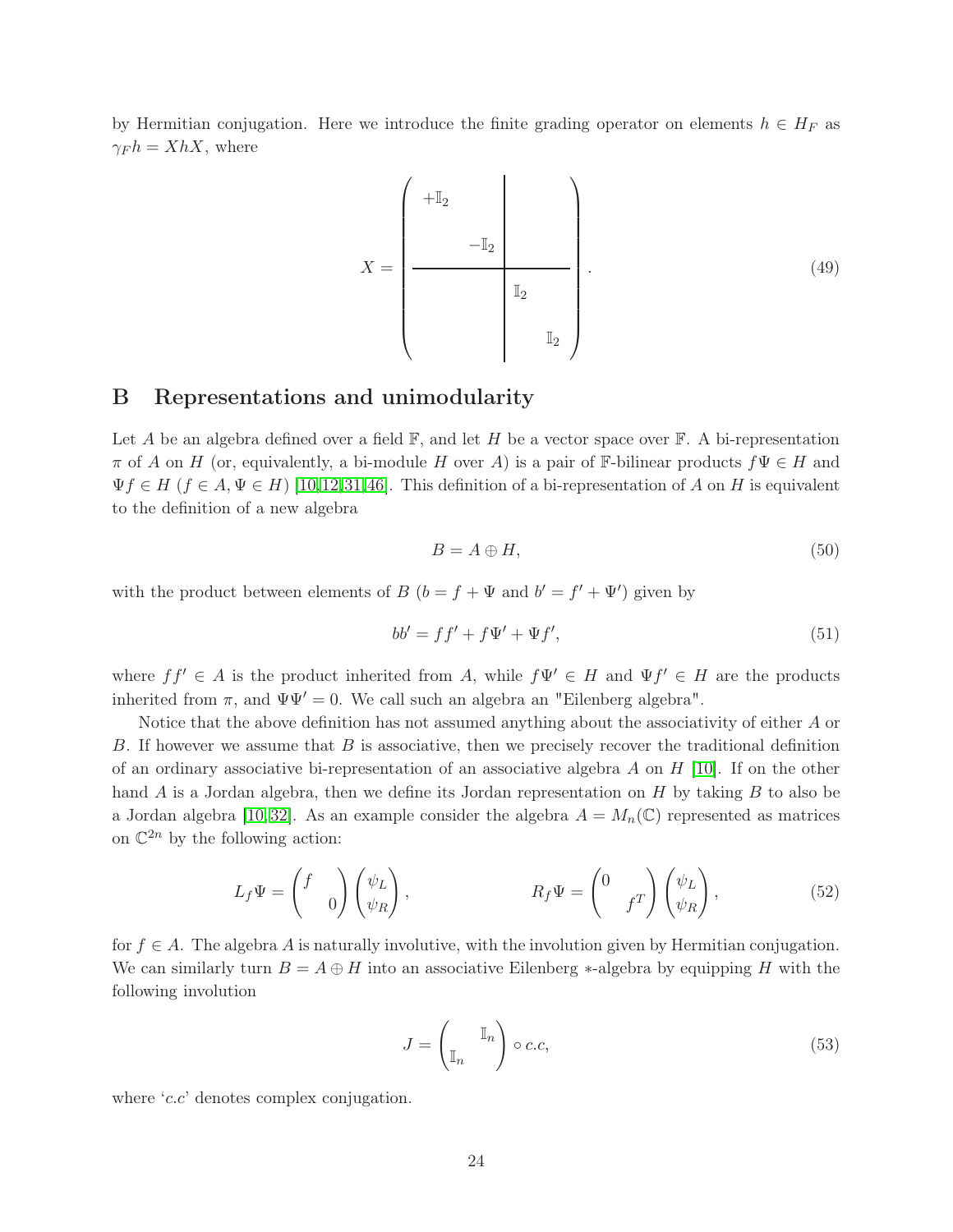The symmetries of a geometry correspond to the automorphisms of its coordinate algebra representation. In the above example the coordinate algebra representation is expressed in terms of an associative Eilenberg  $*$ -algebra  $B = A + H$ . The inner  $*$ -derivations on B are then of the form  $\delta_a = L_a - R_a$ , where  $a^* = -a \in A$  (the element a can not be taken from H, because automorphisms must be invertible). Remarkably, one finds that the inner  $*$ -derivation algebra of B is larger than that of A, and is given by  $u(n)$  (rather than  $su(n)$ ). The generator  $T = \delta_{iI}$ , while acting trivially on A, does not act trivially on H. This feature leads to an additional  $U(1)$  gauge symmetry that is not observed experimentally, when constructing the noncommutative geometry that most closely captures the details of the standard model of particle physics. In order to remove the additional unwanted  $U(1)$  symmetry, the so-called 'unimodularity condition' is imposed, which is the statement that one should only take into account gauge generators that are traceless.

The 'unimodularity condition' appears ad-hoc and poorly motivated. Remarkably, it appears as though this problem may be avoided in the Jordan setting. If in our above example, one restricts to the maximal Jordan subalgebra  $B_{sa} = A_{sa} + H_{sa}$ , equipped with the symmetrized product given in equation [\(12\)](#page-10-4), then one obtains a Jordan representation of the real Jordan algebra  $A_{sa} = H_n(\mathbb{C})$  on the vector space  $\mathbb{R}^{2n}$ . In this case the inner derivations on  $B_{sa}$  are of the form  $\delta_{ab} = [L_a, L_b]$ , where  $a, b \in A_{sa}$ . It is an instructive (and not too difficult) exercise to show that the inner derivation elements on  $B_{sa}$  form the Lie algebra  $su(n)$ . Every derivation of a semisimple algebra (that is, the direct sum of simple algebras) with a unit over a field of characteristic zero is inner, and as a result we know that all of the derivations of  $A_{sa} = H_n(\mathbb{C})$  are inner (and form the Lie algebra  $su(n)$ ). Notice however that the Eilenberg algebra  $B_{sa} = A_{sa} \oplus H_{sa}$  is no longer semisimple, and as a consequence it may have a larger set of symmetries. The full algebra of  $*$ -derivations on  $B_{sa}$  is in fact given by  $u(n)$ . In this case however, the additional  $U(1)$  generator T is explicitly distinguished from the inner ∗-derivations, and appears as an outer derivation.

# <span id="page-24-0"></span>C Differential calculi

Our aim in this section is to show that the differential graded algebra constructed over the Jordan algebra of  $n \times n$  Hermitian matrices does indeed satisfy each of the properties outlined in section [3.4.](#page-16-0) We begin by reminding the reader of the following well known trace identities [\[29,](#page-29-16) [33,](#page-30-14) [37,](#page-30-15) [42\]](#page-30-16):

$$
Tr[F_i] = 0, \t Tr[D_i] = 0, \t Tr[F_iF_j] = n\hat{\delta}_{ij},
$$
  
\n
$$
Tr[D_iD_j] = \frac{n^2 - 4}{N}\delta_{ij}, \t Tr[F_iD_j] = 0, \t Tr[F_iF_jF_k] = i\frac{n}{2}f_{ijk},
$$
  
\n
$$
Tr[D_iF_jF_k] = \frac{n}{2}d_{ijk}, \t Tr[D_iD_jF_k] = i\frac{n^2 - 4}{2n}f_{ijk}, \t Tr[D_iD_jD_k] = \frac{n^2 - 12}{2n}d_{ijk},
$$
  
\n
$$
Tr[F_iD_jF_kD_l] = \frac{1}{2}(\hat{\delta}_{ik}\hat{\delta}_{jl} - \hat{\delta}_{ij}\hat{\delta}_{kl}) + \frac{n}{4}(d_{iln}d_{jkn} + f_{iln}f_{jkn}),
$$
  
\n
$$
Tr[F_iF_jD_kD_l] = \frac{1}{2}(\hat{\delta}_{ij}\hat{\delta}_{kl} - \hat{\delta}_{ik}\hat{\delta}_{jl}) + \frac{n^2 - 8}{4n}f_{iln}f_{jkn} + \frac{n}{4}d_{iln}d_{jkn},
$$
  
\n
$$
Tr[F_iD_jD_kD_l] = i\frac{2}{n}f_{iln}d_{jkn} + i\frac{n^2 - 8}{4n}f_{ijn}d_{kln} + \frac{i}{4}d_{ijn}f_{kln}
$$
  
\n
$$
Tr[F_iF_jF_kD_l] = i\frac{n}{4}(d_{iln}f_{jkn} - f_{iln}d_{jkn}),
$$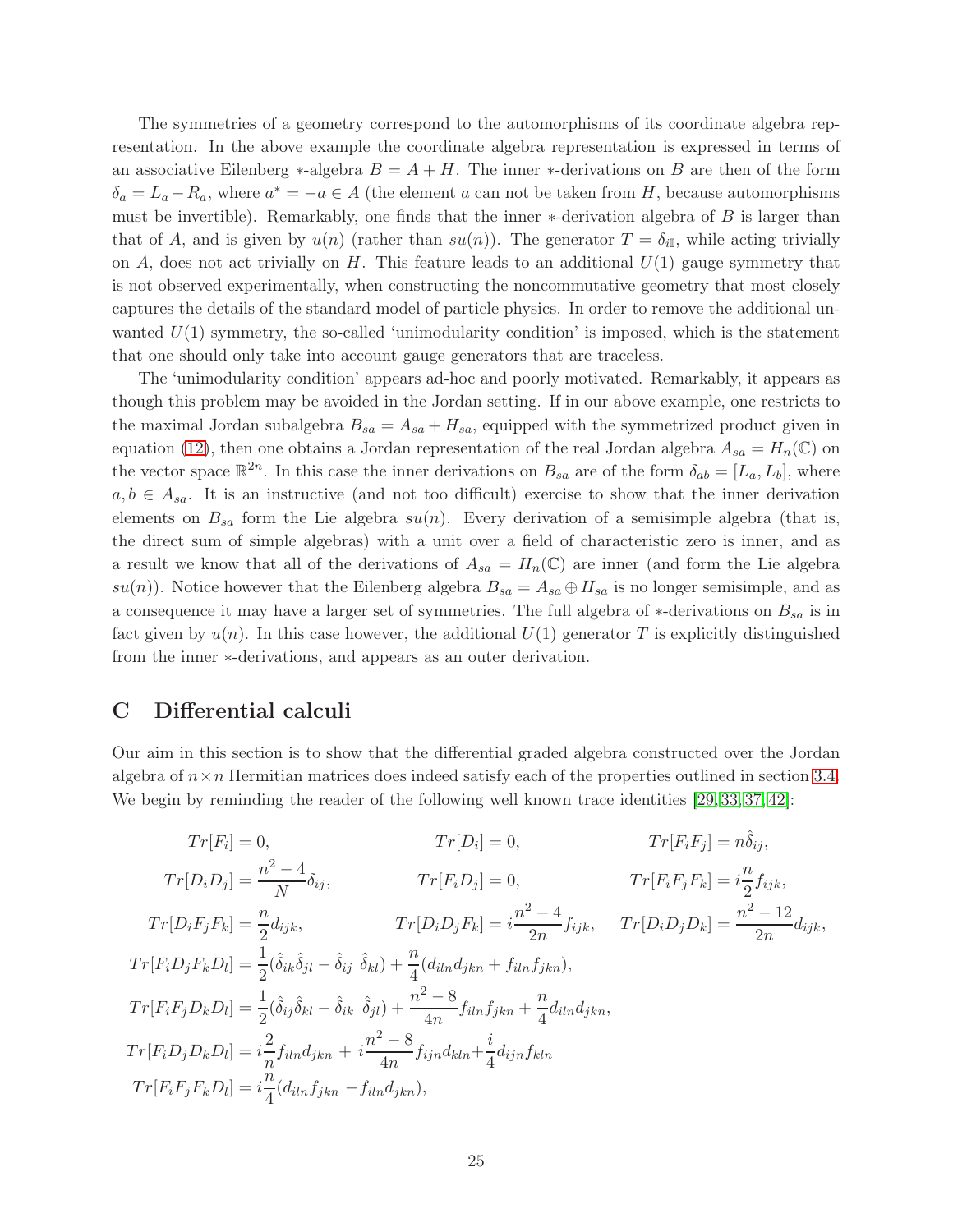together with the identities

<span id="page-25-3"></span><span id="page-25-2"></span><span id="page-25-0"></span>
$$
0 = f_{ije}f_{ekl} + f_{kje}f_{iel} + f_{lje}f_{ike},
$$
\n(54a)

$$
0 = f_{ijn}d_{kln} + f_{iln}d_{jkn} + f_{jkn}d_{lin},
$$
\n(54b)

$$
f_{ije}f_{jke} = \frac{2}{n}(\delta_{ik}\delta_{jl} - \delta_{il}\delta_{jk}) + d_{ikn}d_{jln} - d_{jkn}d_{iln}
$$
\n(54c)

where we have defined  $(F_i)_{jk} = -i f_{ijk}$  and  $(D_i)_{jk} = d_{ijk}$ . Equation [\(54a\)](#page-25-0) is nothing other than the well known Jocobi identity. Our first goal will be to show that the basis of derivation elements  $\delta_j \in \text{Der}(A_{sa})$  and dual forms  $E^i \in \Omega^1 A_{sa}$  defined in equations [\(41\)](#page-19-2) and [\(44\)](#page-20-1) respectively, satisfy the condition  $E^i[\delta_j] = \hat{\delta}_j^i$ . To see this, we make use of equation [\(42\)](#page-19-1), together with Jordan product expressed as the symmetrization of the matrix product given in Eq. [\(40\)](#page-19-0) to write:

$$
E^{i}[\delta_{j}] = \frac{16}{n} f^{kli}(\lambda_{l} \circ \lambda^{n}) \circ (\lambda_{k} \circ (\delta_{j} \lambda_{n}))
$$
  
\n
$$
= -\frac{4}{n^{3}} f^{kli} f_{jlk} + \frac{4}{n^{2}} f^{kli} (f_{ljn} d_{k}^{nm} + f_{njk} d_{l}^{nm}) \lambda_{m} + \frac{4}{n} f^{kli} f_{njj} d_{l}^{nh} d_{k}^{fm} \lambda_{h} \lambda_{m}
$$
  
\n
$$
= \frac{4}{n^{3}} Tr[F^{i}F_{j}] + \frac{4}{n^{2}} (Tr[F^{i}F_{j}D^{k}] + Tr[F^{i}D^{k}F_{j}] ) \lambda_{k} + \frac{4}{n} Tr[F^{i}D^{l}F_{j}D^{k}] \lambda_{l} \lambda_{k}
$$
  
\n
$$
= \frac{4}{n^{2}} \delta_{j}^{i} + \frac{4}{n} d^{ik}{}_{j} \lambda_{k} + \frac{2}{n} [\frac{n}{4} (d^{ikn} d_{jln} + f^{ikn} f_{ljn}) - \frac{1}{2} (\delta_{l}^{i} \delta_{j}^{k} - \delta_{j}^{i} \delta_{l}^{k})] (\frac{1}{n} \delta_{k}^{l} + d_{k}^{ln} \lambda_{n})
$$
  
\n
$$
= \frac{4}{n^{2}} \delta_{j}^{i} + \frac{4}{n} d^{ik}{}_{j} \lambda_{k} + \frac{2}{n^{2}} [\frac{n}{4} Tr[D^{i}D_{j} - F^{i}F_{j}] - \frac{1}{2} (\delta_{j}^{i} - \delta_{j}^{i} \delta_{l}^{l})]
$$
  
\n
$$
+ \frac{2}{n} [\frac{n}{4} Tr[D^{i}D_{j}D^{n} - F^{i}F_{j}D^{n}] - \frac{1}{2} d^{in}{}_{j}] \lambda_{n}
$$
  
\n
$$
= \delta_{j}^{i}, \qquad (55)
$$

as required.

Our next goal will be to show that  $dE^i = \frac{1}{2}$  $\frac{1}{2}f^i_{jk}E^j \wedge E^k$ . Before doing so however, we note that in deriving this result we will not make use of the anti-symmetry of the wedge product itself. To remind the reader of this fact we explicitly replace the usual wedge product '∧' with an abstract product '•' throughout, reinstating the wedge product only at the end. We then show that the nilpotency condition  $d^2 = 0$ , implies the anti-symmetry of the product between forms, just as occurs in Riemannian geometry. We begin by making use of equation [\(44\)](#page-20-1), together with the symmetrization of the matrix product given in Eq. [\(40\)](#page-19-0) to write:

<span id="page-25-1"></span>
$$
dE^{i} = \frac{8}{n} f^{jki} d[(\frac{1}{n}\hat{\delta}_{kl} + d_{kln}\lambda_{n}) \circ (\lambda_{j} \circ d\lambda_{l})]
$$
  

$$
= \frac{8}{n} f^{jki} \left[ \underbrace{d_{klp}(\delta_{m}\lambda_{p}) \circ (\lambda_{j} \circ \delta_{n}\lambda_{l})}_{(A)} + \underbrace{\frac{1}{n}\delta_{m}\lambda_{j} \circ \delta_{n}\lambda_{k}}_{(B)} + \underbrace{d_{lkp}\lambda_{p} \circ (\delta_{m}\lambda_{j} \circ \delta_{n}\lambda_{l})}_{(C)} \right] E^{m} \bullet E^{n}.
$$
 (56)

We break equation [\(56\)](#page-25-1) down into three more manageable parts, and address each separately. We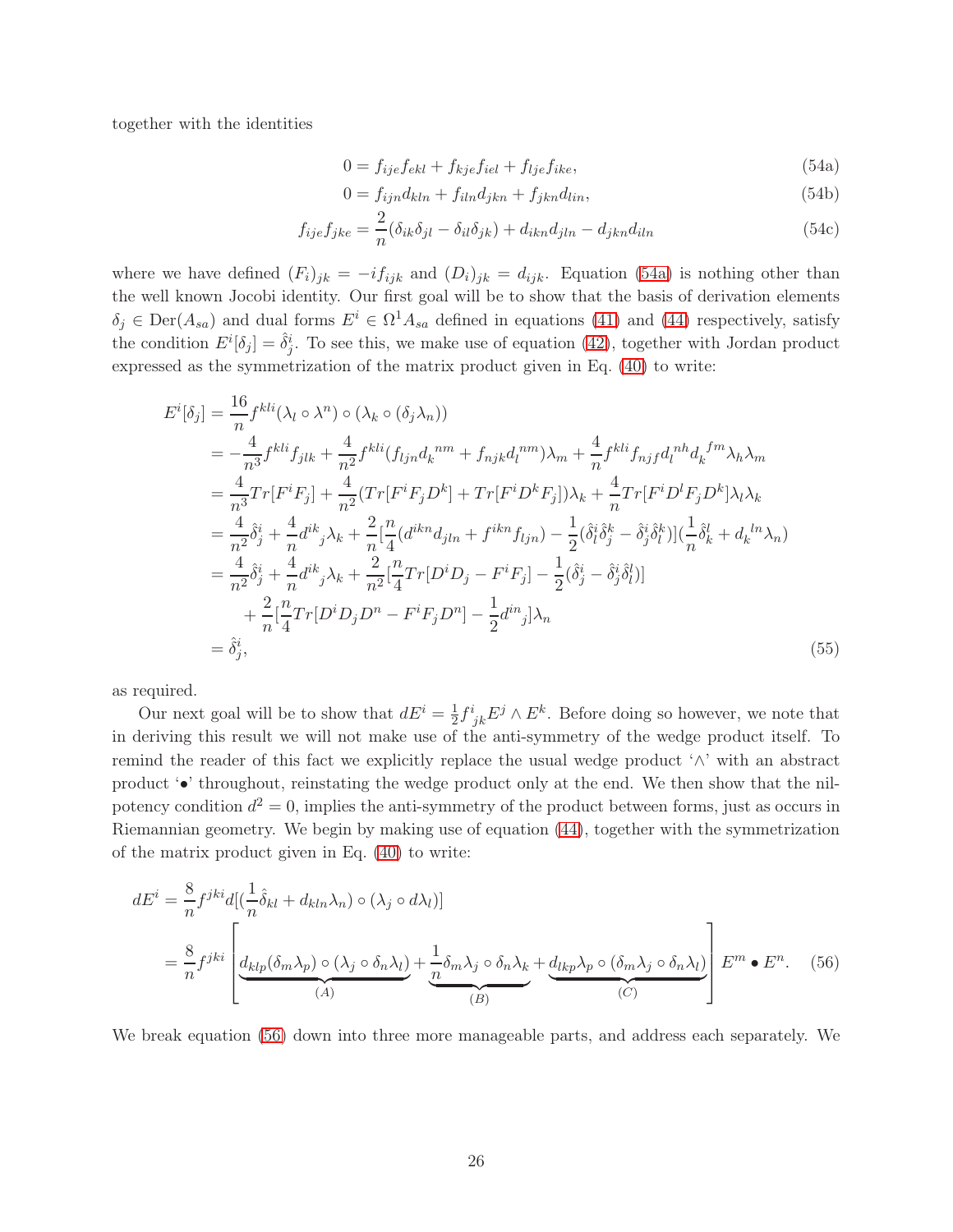begin with the first term labelled 'A':

$$
(A) = \frac{8}{n} f^{jki} d_{klp} (\delta_m \lambda_p) \circ (\lambda_j \circ \delta_n \lambda_l) E^m \bullet E^n
$$
  
\n
$$
= \frac{2}{n} f^{jki} d_{klp} f_{mps} \left[ \frac{2}{n} f_{nlj} \lambda_s + f_{nlt} d_{jtq} (\frac{1}{n} \hat{\delta}_{sq} + d_{sqr} \lambda_r) \right] E^m \bullet E^n
$$
  
\n
$$
= \frac{2}{n} \left[ \frac{2}{n} f_{pms} Tr[F_i D_p F_n] \lambda_s + \frac{1}{n} f^{ijk} Tr[F_m D_b F_n D_k] - f_{mps} d_{sqr} Tr[F^i D_p F_n D_q] \lambda_r \right] E^m \bullet E^n
$$
  
\n
$$
= \frac{2}{n} \left[ f_{pms} d_{ipn} \lambda_s - \frac{1}{2n} f^{imn} + \frac{1}{4} f^{ijk} (f_{mce} f_{nej} + d_{mke} d_{nej}) \right] E^m \bullet E^n
$$
  
\n
$$
+ \frac{2}{n} \left[ \frac{1}{2} f_{mis} d_{snr} - \frac{n}{4} (f_{iqef} f_{nep} f_{mps} d_{rsq} + f_{mps} d_{rsq} d_{iqe} d_{nep}) \right] \lambda_r E^m \bullet E^n
$$
  
\n
$$
= \frac{2}{n} \left[ f_{smr} d_{isn} \lambda_r - \frac{1}{2n} f^{imn} - \frac{i}{4} Tr[F^i F_m F_n - F^i D_m D_n] \right] E^m \bullet E^n
$$
  
\n
$$
+ \frac{2}{n} \left[ \frac{1}{2} f_{mis} d_{snr} + \frac{n}{4} i Tr[F_i F_n F_m D_r - F_m D_r D_i D_n] \right] \lambda_r E^m \bullet E^n
$$
  
\n= 0. (57)

We next address the second term in equation [\(56\)](#page-25-1) labelled 'B':

$$
(B) = \frac{8}{n^2} f^{jki} \delta_m \lambda_j \circ \delta_n \lambda_k E^m \bullet E^n
$$
  
=  $\frac{4}{n^2} f^{jki} f_{mjs} \left[ \frac{1}{n} f_{nks} f_{nct} d_{stp} \lambda_p \right] E^m \bullet E^n$   
=  $\frac{4}{n^2} \left[ \frac{i}{n} Tr[F^i F_n F_m] + i Tr[F^i F_n D_p F_m] \lambda_p \right] E^m \bullet E^n$   
=  $\frac{1}{n} \left[ \frac{2}{n} f_{imn} + (f_{mpe} d_{ine} - f_{ine} d_{mpe}) \lambda_p \right] E^m \bullet E^n.$  (58)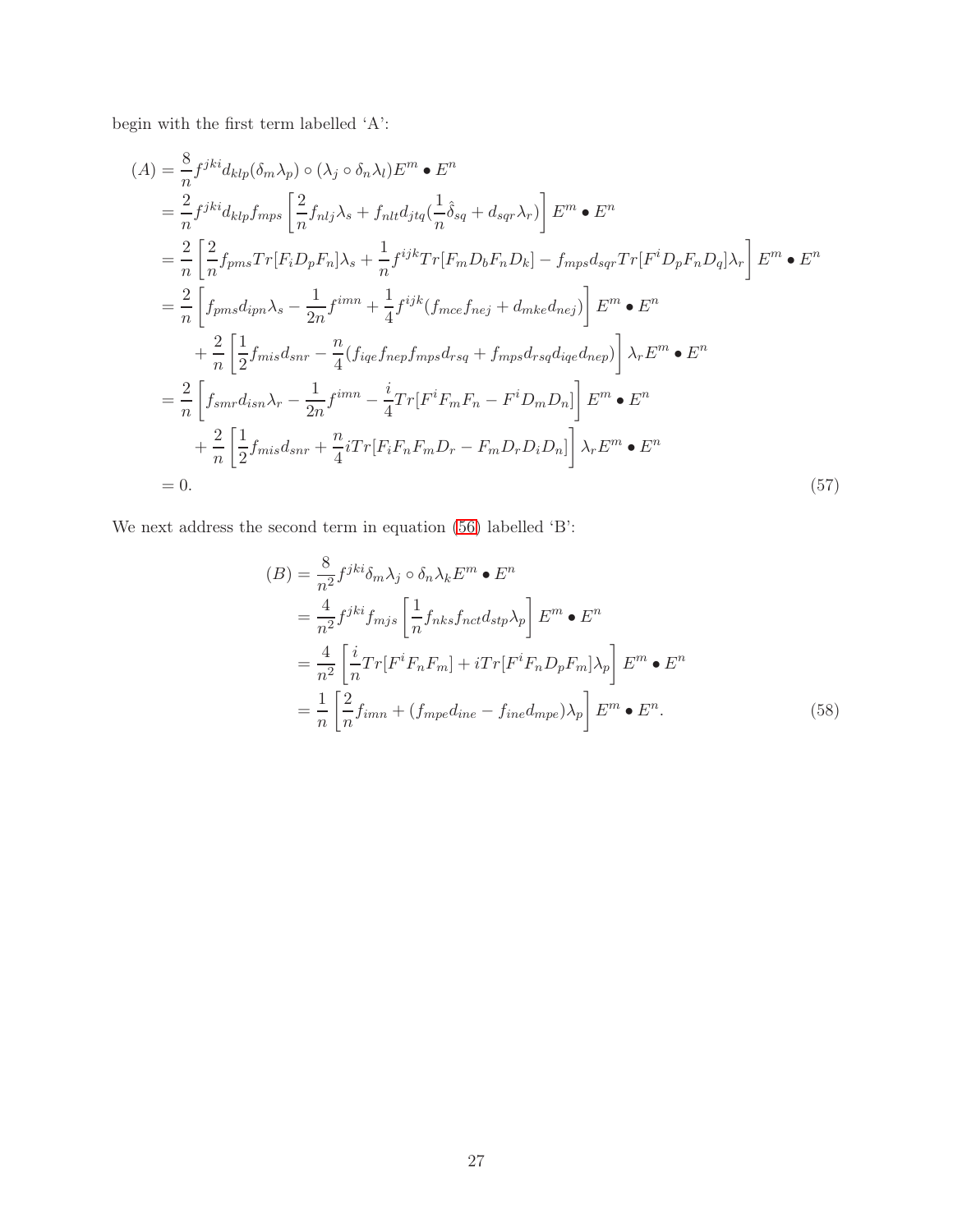Finally, we address the third term in equation [\(56\)](#page-25-1) labelled 'C':

$$
(C) = \frac{8}{n} f^{jki} d_{lkp} \lambda_p \circ (\delta_m \lambda_j \circ \delta_n \lambda_l) E^m \bullet E^n
$$
  
\n
$$
= \frac{4}{n} f^{jki} d_{klp} f_{mjs} \left[ \frac{1}{n} f_{nls} \lambda_p + \frac{1}{2} f_{nlt} d_{stq} (\frac{1}{n} \delta_{pq} + d_{pqr} \lambda_r) \right] E^m \bullet E^n
$$
  
\n
$$
= \frac{2}{n} \left[ \frac{2}{n} i Tr[F_n F_m F^i D_p] \lambda_p + \frac{1}{n} Tr[F_m D_t D_d F^i] f_{ndt} + i f^{jki} f_{mbs} Tr[F_n D_s D_r D_k] \lambda_r \right] E^m \bullet E^n
$$
  
\n
$$
= \frac{1}{n} \left[ f_{npe} d_{mie} - f_{mie} d_{npe} + \frac{1}{n} f_{mni} + \frac{n^2 - 8}{2n^2} f_{ile} f_{met} f_{ntl} - \frac{1}{2} d_{ile} d_{met} f_{ntl} \right] E^m \bullet E^n
$$
  
\n
$$
+ f^{ijk} f_{mjs} \left[ \frac{4}{n^2} (f_{nse} d_{rek} + d_{rse} f_{nek}) \lambda_r + \frac{1}{2} (d_{nse} f_{rek} - f_{nse} d_{rek}) \lambda_r \right] E^m \bullet E^n
$$
  
\n
$$
= \frac{1}{n} \left[ f_{npe} d_{mie} - f_{mie} d_{npe} + \frac{1}{n} f_{mni} - i \frac{n^2 - 8}{2n^2} Tr[F_i F_m F_n] - i \frac{1}{2} Tr[F_n D_i D_m] \right] E^m \bullet E^n
$$
  
\n
$$
+ \left[ \frac{4}{n^2} i Tr[F^i F_m F_n D_r + F^i F_m D_r F_n] \lambda_r - \frac{i}{2} Tr[F^i F_m F_n D_r - F^i F_m D_n F_r] \lambda_r \right] E^m \bullet E^n
$$
  
\n
$$
= \frac{1}{n} \left[ f_{nre} d_{mie} \lambda_r - f_{imel} d_{nre} \lambda_r + \frac{n}{2} f_{mni} - \frac{2}{n} f_{mni} \right] E^m \bullet E^n,
$$

where we have made significant use of equation [\(54b\)](#page-25-2). The right hand side of equation [\(56\)](#page-25-1) is then given by the summation of terms  $A$ ,  $B$  and  $C$ :

<span id="page-27-0"></span>
$$
dE^{i} = (A) + (B) + (C) = \frac{1}{2} f_{mni} E^{m} \bullet E^{n}.
$$
 (60)

We may replace the abstract product ' $\bullet$ ' in equation [\(60\)](#page-27-0) by the wedge product ' $\wedge$ ', and indeed, the nilpotency condition  $d^2 = 0$ , implies that the product between two basis forms  $E^i, E^j \in \Omega^1 A_{sa}$ , must be anti-symmetric. To see this, we begin by assuming an abstract product between forms denoted by '•'. We then have

$$
0 = d^{2} \lambda_{i} = d(\delta_{j} \lambda_{i} E^{j})
$$
  
\n
$$
= f_{jik} f_{l}^{kf} \lambda_{f} E^{l} \bullet E^{j} - f_{ji}^{k} \lambda_{k} dE^{j}
$$
  
\n
$$
= \frac{1}{2} (f_{jik} f_{l}^{kf} - f_{lik} f_{j}^{kf}) \lambda_{f} E^{l} \bullet E^{j} + \frac{1}{2} (f_{jik} f_{l}^{kf} + f_{lik} f_{j}^{kf}) \lambda_{f} E^{l} \bullet E^{j} - f_{ji}^{k} \lambda_{k} dE^{j}
$$
  
\n
$$
= f_{ji}^{k} \lambda_{k} (\frac{1}{2} f_{le}^{j} E^{l} \bullet E^{e} - dE^{j}) + \frac{1}{2} (f_{jik} f_{l}^{kf} + f_{lik} f_{j}^{kf}) \lambda_{f} E^{l} \bullet E^{j}
$$
  
\n
$$
= \frac{1}{2} (f_{jik} f_{l}^{kf} + f_{lik} f_{j}^{kf}) \lambda_{f} E^{l} \bullet E^{j}, \qquad (61)
$$

where in the fourth line we have made use of the Jacobi given in equation [\(54a\)](#page-25-0), and in the last line we have made use of the result given in equation [\(60\)](#page-27-0). Finally, the last line is identically zero if we replace the abstract product '•' with one that is anti-symmetric, such as the wedge product '∧'. The wedge product together with the graded Leibniz rule given in equation [\(37d\)](#page-18-4) further ensure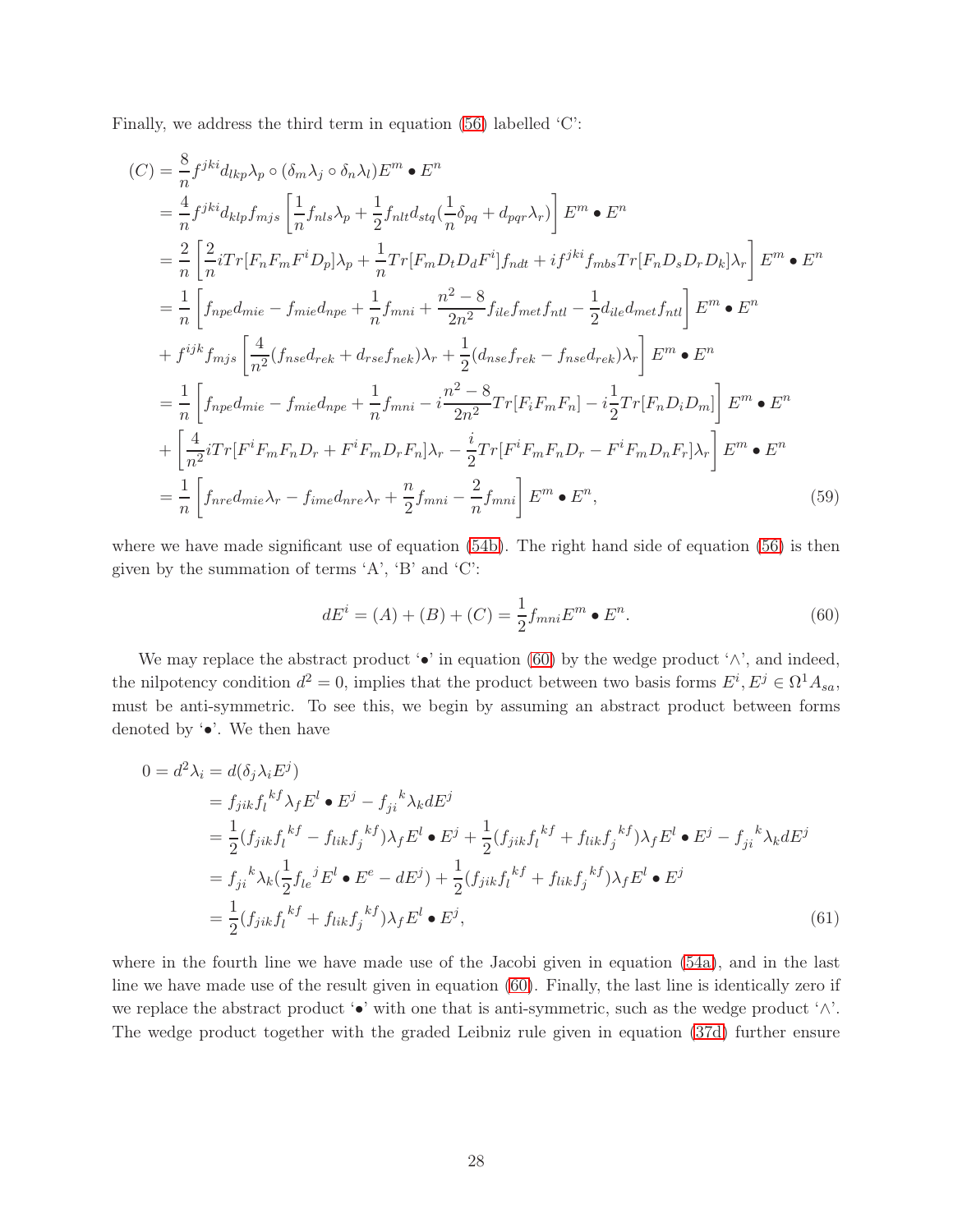the that the exterior derivative squares to zero on all higher order forms. In particular:

$$
d^2 E^i = \frac{1}{2} f_{mni} d[E^m \wedge E^n]
$$
  
=  $\frac{1}{4} f_{mni} f_{stm} E^s \wedge E^t \wedge E^n - \frac{1}{4} f_{mna} f_{stn} E^m \wedge E^s \wedge E^t$   
=  $-\frac{1}{2} [\frac{2}{n} (\delta_{is} \delta_{nt} - \delta_{it} \delta_{ns}) + d_{ism} d_{ntm} - d_{nsm} d_{itm}] E^s \wedge E^t \wedge E^n = 0,$ 

where we have made use of equation [\(54c\)](#page-25-3).

# <span id="page-28-8"></span>References

- <span id="page-28-0"></span>[1] L. Dabrowski A. Carotenuto and M. Dubois-Violette. Differential calculus on jordan algebras and jordan modules. Letters in Mathematical Physics, 109(1):113–133, Jun 2018.
- <span id="page-28-3"></span>[2] A. Connes A. Chamseddine and M. Marcolli. Gravity and the standard model with neutrino mixing. Advances in Theoretical and Mathematical Physics, 11(6):991–1089, 2007.
- <span id="page-28-10"></span>[3] A. Connes A. Chamseddine and W. van Suijlekom. Beyond the spectral standard model: emergence of pati-salam unification. Journal of High Energy Physics, 2013(11), Nov 2013.
- <span id="page-28-9"></span>[4] S. Akrami and S. Majid. Braided cyclic cocycles and nonassociative geometry. Journal of Mathematical Physics, 45(10):3883–3911, Oct 2004.
- <span id="page-28-2"></span>[5] T. Krajewski B. Iochum and P. Martinetti. Distances in finite spaces from noncommutative geometry. Journal of Geometry and Physics, 37(1-2):100–125, Jan 2001.
- <span id="page-28-11"></span>[6] J. Barrett. Lorentzian version of the noncommutative geometry of the standard model of particle physics. Journal of Mathematical Physics, 48(1):012303, Jan 2007.
- <span id="page-28-5"></span>[7] E. Beggs and S. Majid. Nonassociative riemannian geometry by twisting. Journal of Physics: Conference Series, 254:012002, nov 2010.
- <span id="page-28-6"></span>[8] F. Besnard. On the uniqueness of barrett's solution to the fermion doubling problem in noncommutative geometry, 2019. arXiv:1903.04769.
- <span id="page-28-4"></span>[9] N. Bizi. Thesis: Semi-riemannian noncommutative geometry, gauge theory, and the standard model of particle physics, 2018.
- <span id="page-28-1"></span>[10] L. Boyle and S. Farnsworth. Non-commutative geometry, non-associative geometry and the standard model of particle physics. New Journal of Physics, 16(12):123027, Dec 2014.
- <span id="page-28-7"></span>[11] L. Boyle and S. Farnsworth. The standard model, the pati-salam model, and "jordan geometry", 2019. arXiv:1910.11888.
- [12] Latham Boyle and Shane Farnsworth. A new algebraic structure in the standard model of particle physics. Journal of High Energy Physics, 06:071, 2018.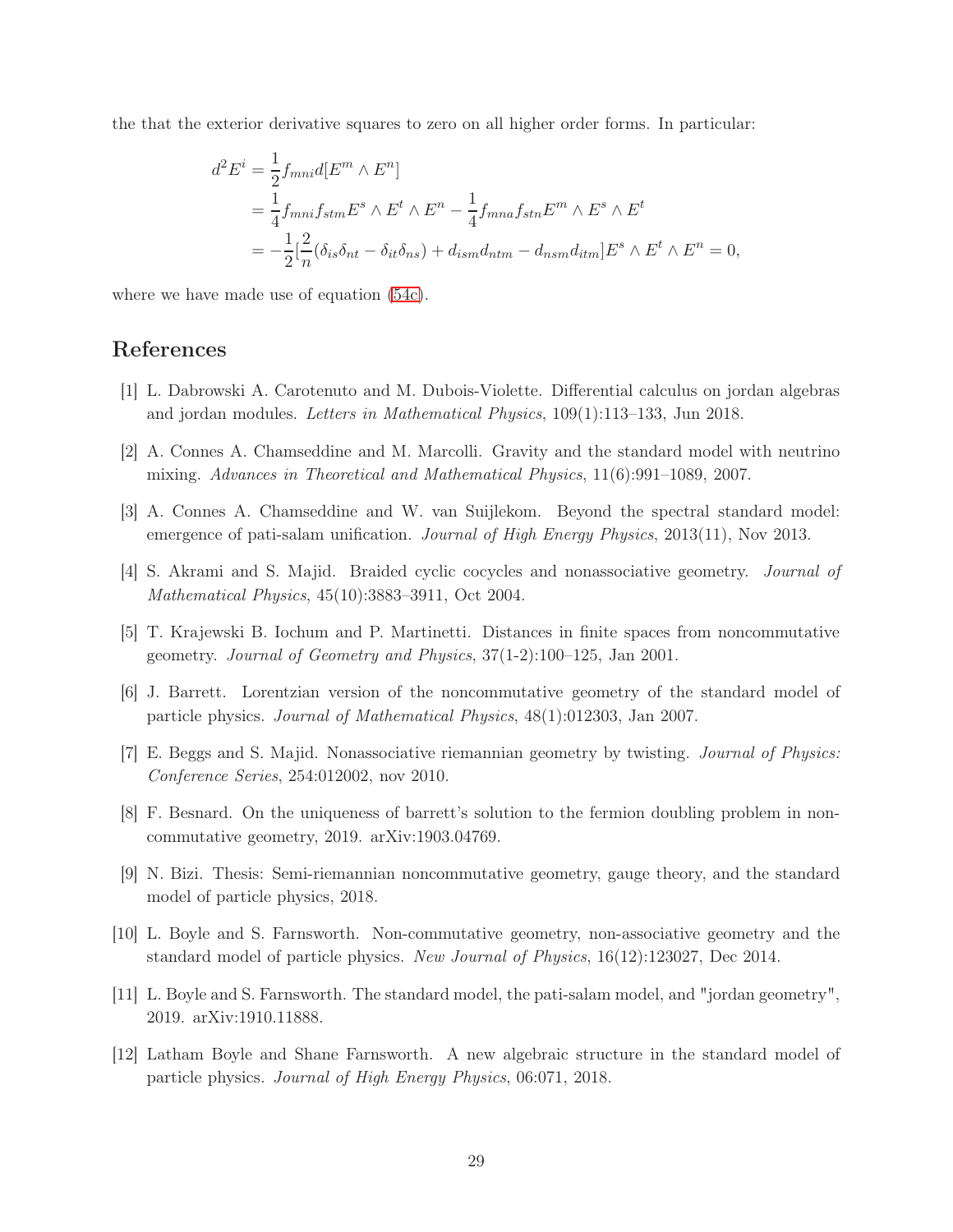- <span id="page-29-2"></span><span id="page-29-1"></span>[13] A. Chamseddine and A. Connes. Why the standard model. Journal of Geometry and Physics, 58(1):38–47, Jan 2008.
- <span id="page-29-15"></span>[14] A. Chamseddine and A. Connes. Resilience of the spectral standard model. Journal of High Energy Physics, 2012(9), Sep 2012.
- <span id="page-29-0"></span>[15] A. Chamseddine and V. Mukhanov. On unification of gravity and gauge interactions. Journal of High Energy Physics, 2016(3), Mar 2016.
- <span id="page-29-6"></span>[16] A. Connes. Noncommutative Geometry. Academic Press, San Diego, CA, 1994.
- <span id="page-29-13"></span>[17] A. Connes. Noncommutative geometry and the standard model with neutrino mixing. Journal of High Energy Physics, 2006(11):081–081, Nov 2006.
- <span id="page-29-4"></span>[18] A. Connes and M. Marcolli. Noncommutative Geometry, Quantum Fields and Motives. Providence, RI: American Mathematical Society.
- <span id="page-29-14"></span>[19] Agostino Devastato, Fedele Lizzi, and Pierre Martinetti. Grand symmetry, spectral action and the higgs mass. Journal of High Energy Physics, 2014(1), Jan 2014.
- [20] M. Dubois-Violette. Noncommutative differential geometry, quantum mechanics and gauge theory. In C. Bartocci, U. Bruzzo, and R. Cianci, editors, Differential Geometric Methods in Theoretical Physics, pages 13–24, 1991.
- <span id="page-29-10"></span><span id="page-29-5"></span>[21] M. Dubois-Violette. Exceptional quantum geometry and particle physics. Nuclear Physics B, 912:426–449, Nov 2016.
- <span id="page-29-11"></span>[22] M. Dubois-Violette and I. Todorov. Exceptional quantum geometry and particle physics ii. Nuclear Physics B, 938:751–761, Jan 2019.
- <span id="page-29-8"></span>[23] F. Shultz E. Alfsen. State spaces of jordan algebras. Acta Math., (140):155–190, 1978.
- <span id="page-29-12"></span>[24] F. Shultz E. Alfsen. On orientation and dynamics in operator algebras. part i. Comm Math Phys, (194):87–108, 1998.
- <span id="page-29-9"></span>[25] F. Shultz E. Alfsen, H. Hanche-Olsen. State spaces of  $c^*$ -algebras. Acta Math., (144):267–305, 1980.
- <span id="page-29-7"></span>[26] W. Frederic E. Alfsen, Erik. Shulz. Geometry of State Spaces of Operator Algebras. Birkhauser Basel, 2003.
- <span id="page-29-3"></span>[27] A. Ibort F. Falceto, L. Ferro and G. Marmo. Reduction of lie-jordan banach algebras and quantum states. Journal of Physics A: Mathematical and Theoretical, 46(1):015201, Dec 2012.
- [28] G. Miele F. Lizzi, G. Mangano and G. Sparano. Fermion hilbert space and fermion doubling in the noncommutative geometry approach to gauge theories. Physical Review  $D$ , 55(10):6357– 6366, May 1997.
- <span id="page-29-16"></span>[29] V.S. Fadin and R. Fiore. Nonforward nlo balitsky-fadin-kuraev-lipatov kernel. Physical Review D, (72), 2005.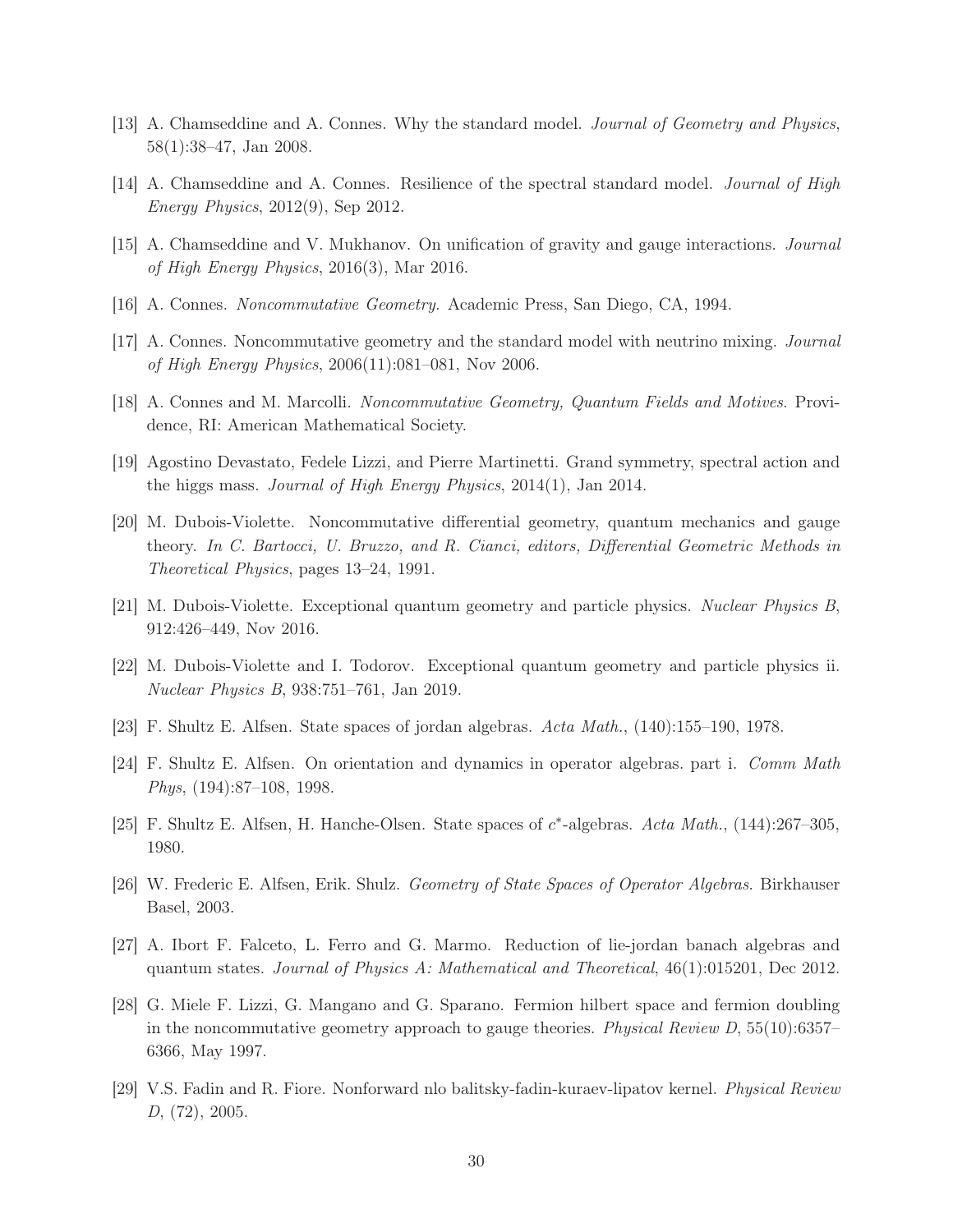- <span id="page-30-4"></span><span id="page-30-1"></span>[30] S. Farnsworth. The graded product of real spectral triples. Journal of Mathematical Physics, 58(2):023507, Feb 2017.
- <span id="page-30-0"></span>[31] S. Farnsworth and L. Boyle. Rethinking connes' approach to the standard model of particle physics via non-commutative geometry. New Journal of Physics, 17(2):023021, Feb 2015.
- <span id="page-30-14"></span>[32] Shane Farnsworth and Latham Boyle. Non-Associative Geometry and the Spectral Action Principle. Journal of High Energy Physics, 07:023, 2015.
- <span id="page-30-10"></span>[33] A.J. Mountain J.A. de Azcarraga, A.J. Macfarlane and J.C. Perez Bueno. Invariant tensors for simple groups. Nuclear Physics B, (510), 1998.
- [34] P. Jordan. Ueber verallgemeinerungsmoglichkeiten des formalismus der quantenmechanik. Nachrichten der Akademie der Wissenschaften in Gottingen. Mathematisch-Physikalische Klasse, I(41):209–217, 1933.
- <span id="page-30-9"></span><span id="page-30-8"></span>[35] V.G. Kac. Classification of simple z-graded lie superalgebras and simple jordan superalgebras. Communications in Algebra, 5(13):1375–1400, 1977.
- <span id="page-30-15"></span>[36] R. V. Kadison and J. R. Ringrose. Derivations and automorphisms of operator algebras. Communications in Mathematical Physics, 4(1):32–63, 1967.
- <span id="page-30-11"></span>[37] L.M. Kaplan and M. Resnikoff. Matrix products and the explicit 3, 6, 9, and 12-j coefficients of the regular representation of  $su(n)$ . Journal of Mathematical Physics,  $(8)$ :2194, 1967.
- <span id="page-30-12"></span>[38] M. Knecht and T. Schucker. Spectral action and big desert. Physics Letters B, 640(5-6):272– 277, Sep 2006.
- <span id="page-30-2"></span>[39] B. Iochum L. Carminati and T. Schücker. Noncommutative yang-mills and noncommutative relativity: a bridge over troubled water. The European Physical Journal C, 8(4):697–709, 1999.
- <span id="page-30-13"></span>[40] G. Landi. Noncommutative spaces and algebras of functions, in an introduction to noncommutative spaces and their geometries, vol. 51 of lecture notes in physics monographs, 1997.
- <span id="page-30-16"></span>[41] I. Shapiro M. Hassanzadeh and S. Sutlu. Cyclic homology for hom-associative algebras. Journal of Geometry and Physics, 98:40–56, Dec 2015.
- [42] A. J. Macfarlane, A. Sudbery, and P. H. Weisz. On Gell-Mann's λ-matrices, d- and f-tensors, octets, and parametrizations of S U (3). Communications in Mathematical Physics, 11(1):77–90, March 1968.
- <span id="page-30-6"></span><span id="page-30-3"></span>[43] P. Martinetti. Distances en geometrie non commutative. PhD thesis, Provence U., 2001.
- <span id="page-30-5"></span>[44] P. Martinetti. What kind of noncommutative geometry for quantum gravity? Modern Physics Letters A, 20(17n18):1315–1326, 2005.
- <span id="page-30-7"></span>[45] J. von Neumann P. Jordan and E. Wigner. On an algebraic generalization of the quantum mechanical formalism. Annals Math., 35(29), 1934.
- [46] R. Schafer. An Introduction to Nonassociative Algebras. Courier Dover Publications, New York, 1966.